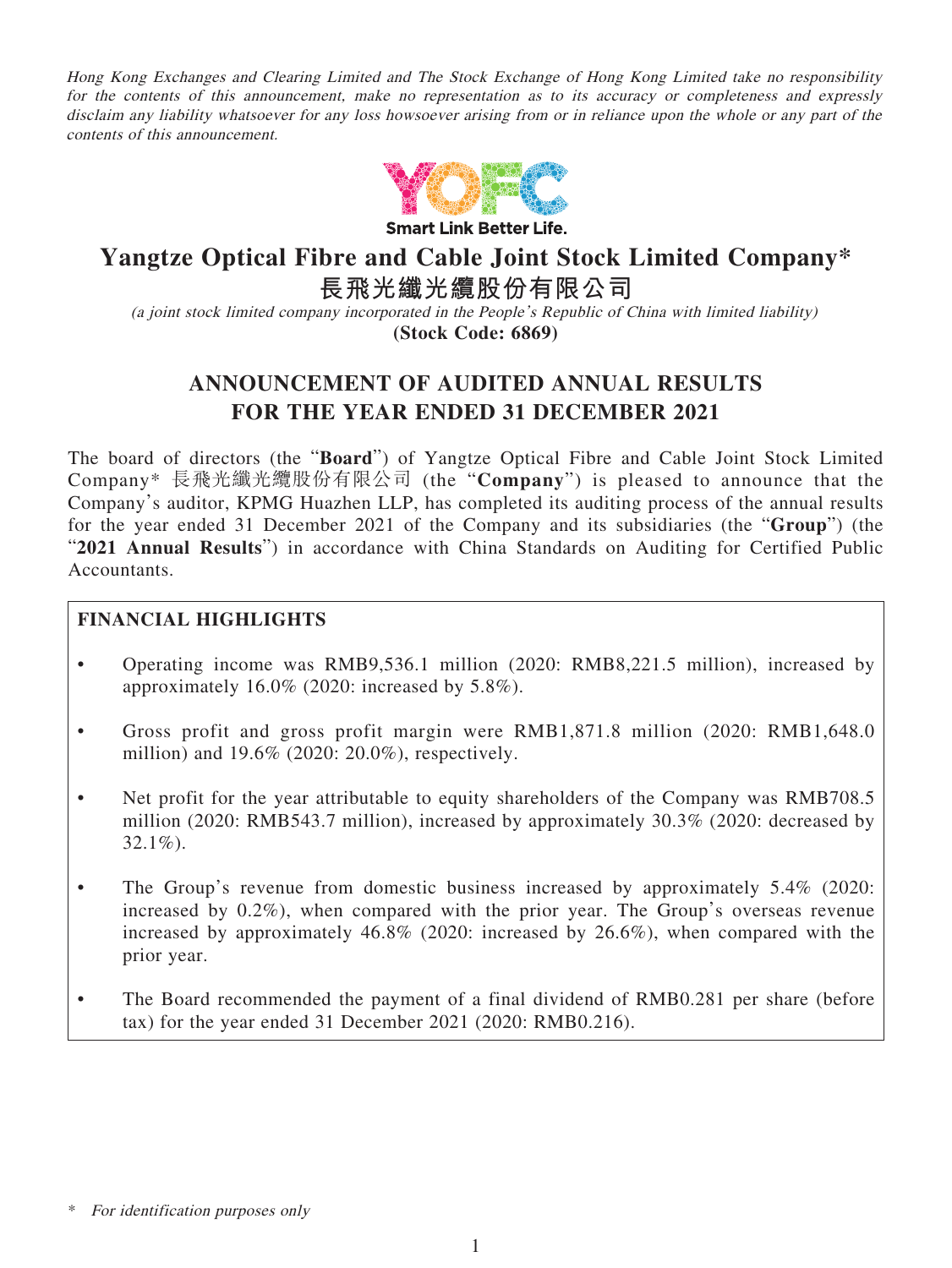The Company is pleased to announce the audited consolidated results of the Group for the year ended 31 December 2021 as follows:

# **Consolidated Income Statement**

For the year ended 31 December 2021 (Expressed in Renminbi "**RMB**")

|      |                                                | <b>Notes</b>   | 2021           | 2020           |
|------|------------------------------------------------|----------------|----------------|----------------|
|      |                                                |                | (Audited)      | (Audited)      |
| I.   | <b>Operating income</b>                        | $\overline{4}$ | 9,536,075,578  | 8,221,542,967  |
| II.  | <b>Less: Operating costs</b>                   | $\overline{4}$ | 7,664,228,341  | 6,573,517,771  |
|      | Taxes and surcharges                           |                | 33,008,372     | 22,279,411     |
|      | Selling and distribution expenses              |                | 269,827,126    | 231,304,032    |
|      | General and administrative expenses            |                | 621,056,032    | 476,220,543    |
|      | Research and development expenses              |                | 473,161,843    | 414,571,192    |
|      | Financial expenses                             | $\mathfrak{I}$ | 122,793,614    | 60,876,636     |
|      | Including: Interest expenses                   |                | 94,362,560     | 49,943,119     |
|      | Interest revenue                               |                | 19,639,960     | 15,644,437     |
|      | Add: Other income                              | 6              | 76,787,615     | 127,390,031    |
|      | Investment income                              |                | 107,418,970    | 36,505,003     |
|      | Including: Income from investment in           |                |                |                |
|      | associates and joint ventures                  |                | 76,825,395     | 27,068,532     |
|      | Gains from changes in fair value               |                | 339,084,437    | 94,152,688     |
|      | Credit losses                                  |                | (72, 945, 356) | (76, 837, 297) |
|      | <b>Impairment</b> losses                       |                | (83, 675, 970) | (45,091,143)   |
|      | (Losses)/gains from asset disposals            |                | (343, 632)     | 1,758,577      |
| III. | <b>Operating profit</b>                        |                | 718,326,314    | 580,651,241    |
|      | Add: Non-operating income                      |                | 32,993,001     | 4,441,780      |
|      | Less: Non-operating expenses                   |                | 3,318,146      | 5,852,078      |
| IV.  | Profit before income tax                       |                | 748,001,169    | 579,240,943    |
|      | Less: Income tax expenses                      | $\overline{7}$ | 27,325,435     | 35,040,964     |
| V.   | Net profit for the year                        |                | 720,675,734    | 544,199,979    |
|      | Net profit for the year attributable to equity |                |                |                |
|      | shareholders of the Company                    |                | 708,506,406    | 543,677,809    |
|      | Non-controlling interests                      |                | 12,169,328     | 522,170        |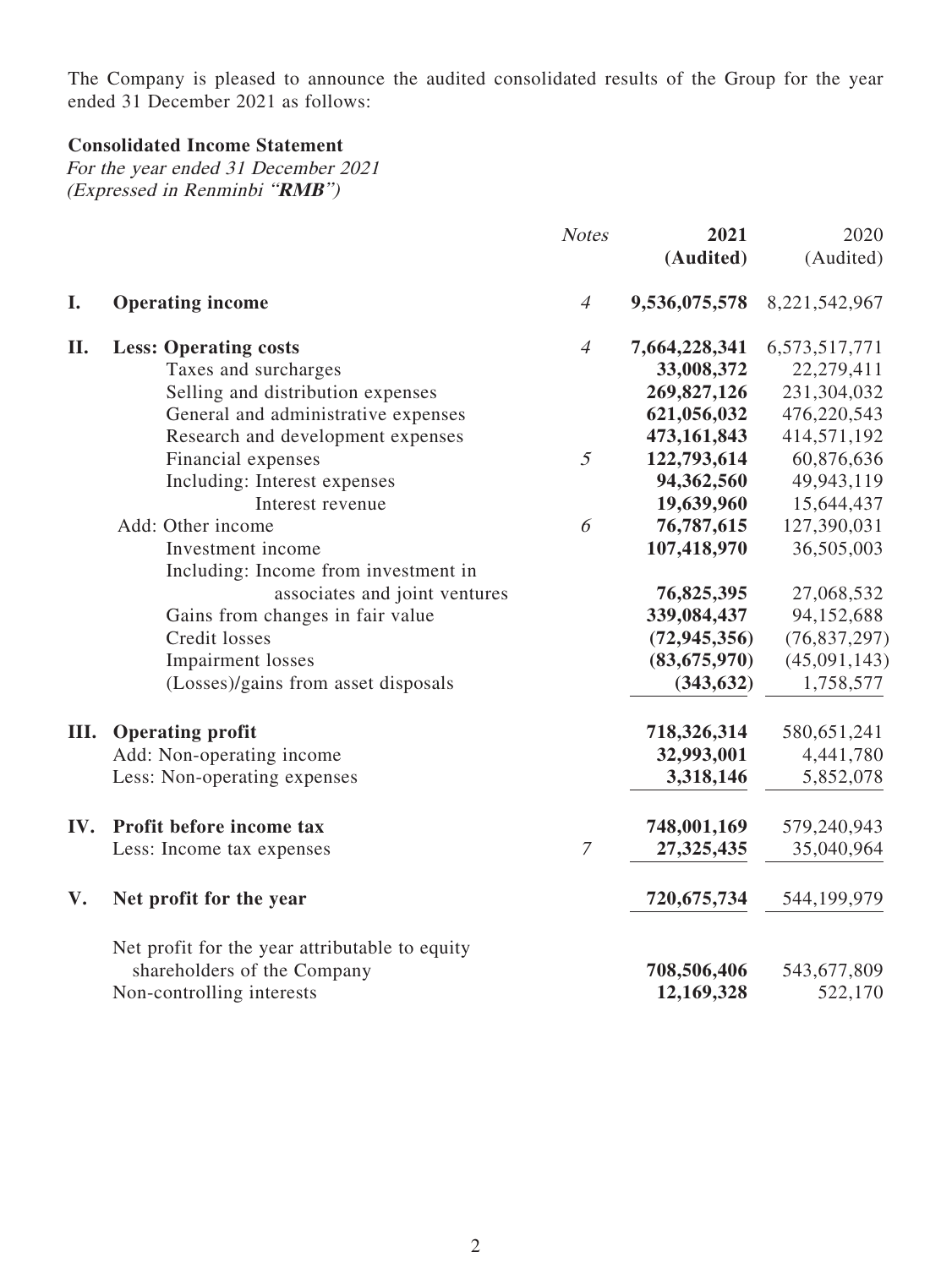| VI.<br>Other comprehensive income, net of tax<br>Other comprehensive income (net of tax)<br>attributable to shareholders of the Company<br>(7,088,727)<br>(1)<br>Items that cannot be reclassified<br>subsequently toprofit or loss<br>Changes in fair value of investments in<br>other equity instruments<br>7,608,570<br>(2)<br>Items that may be reclassified subsequently<br>to profit or loss<br>Translation differences arising from<br>translation of foreign currency financial<br>(14,697,297)<br>statements<br>Other comprehensive income (net of tax)<br>attributable to non-controlling interests<br>(2,571,812)<br>VII. Total comprehensive income for the year<br>711,015,195<br>498,214,426<br>Total comprehensive income attributable to equity<br>shareholders of the Company<br>701,417,679<br>499,985,391<br>Total comprehensive income attributable to<br>non-controlling interests<br>9,597,516<br><b>VIII. Earnings per share:</b><br>8<br>0.94<br>Basic earnings per share<br>0.72<br>(1)<br>8<br>0.94<br>0.72 |                                   | <b>Notes</b> | 2021<br>(Audited) | 2020<br>(Audited) |
|---------------------------------------------------------------------------------------------------------------------------------------------------------------------------------------------------------------------------------------------------------------------------------------------------------------------------------------------------------------------------------------------------------------------------------------------------------------------------------------------------------------------------------------------------------------------------------------------------------------------------------------------------------------------------------------------------------------------------------------------------------------------------------------------------------------------------------------------------------------------------------------------------------------------------------------------------------------------------------------------------------------------------------------|-----------------------------------|--------------|-------------------|-------------------|
|                                                                                                                                                                                                                                                                                                                                                                                                                                                                                                                                                                                                                                                                                                                                                                                                                                                                                                                                                                                                                                       |                                   |              |                   |                   |
|                                                                                                                                                                                                                                                                                                                                                                                                                                                                                                                                                                                                                                                                                                                                                                                                                                                                                                                                                                                                                                       |                                   |              |                   |                   |
|                                                                                                                                                                                                                                                                                                                                                                                                                                                                                                                                                                                                                                                                                                                                                                                                                                                                                                                                                                                                                                       |                                   |              |                   | (43,692,418)      |
|                                                                                                                                                                                                                                                                                                                                                                                                                                                                                                                                                                                                                                                                                                                                                                                                                                                                                                                                                                                                                                       |                                   |              |                   |                   |
|                                                                                                                                                                                                                                                                                                                                                                                                                                                                                                                                                                                                                                                                                                                                                                                                                                                                                                                                                                                                                                       |                                   |              |                   |                   |
|                                                                                                                                                                                                                                                                                                                                                                                                                                                                                                                                                                                                                                                                                                                                                                                                                                                                                                                                                                                                                                       |                                   |              |                   | (13, 414, 036)    |
|                                                                                                                                                                                                                                                                                                                                                                                                                                                                                                                                                                                                                                                                                                                                                                                                                                                                                                                                                                                                                                       |                                   |              |                   |                   |
|                                                                                                                                                                                                                                                                                                                                                                                                                                                                                                                                                                                                                                                                                                                                                                                                                                                                                                                                                                                                                                       |                                   |              |                   |                   |
|                                                                                                                                                                                                                                                                                                                                                                                                                                                                                                                                                                                                                                                                                                                                                                                                                                                                                                                                                                                                                                       |                                   |              |                   |                   |
|                                                                                                                                                                                                                                                                                                                                                                                                                                                                                                                                                                                                                                                                                                                                                                                                                                                                                                                                                                                                                                       |                                   |              |                   | (30, 278, 382)    |
|                                                                                                                                                                                                                                                                                                                                                                                                                                                                                                                                                                                                                                                                                                                                                                                                                                                                                                                                                                                                                                       |                                   |              |                   |                   |
|                                                                                                                                                                                                                                                                                                                                                                                                                                                                                                                                                                                                                                                                                                                                                                                                                                                                                                                                                                                                                                       |                                   |              |                   | (2,293,135)       |
|                                                                                                                                                                                                                                                                                                                                                                                                                                                                                                                                                                                                                                                                                                                                                                                                                                                                                                                                                                                                                                       |                                   |              |                   |                   |
|                                                                                                                                                                                                                                                                                                                                                                                                                                                                                                                                                                                                                                                                                                                                                                                                                                                                                                                                                                                                                                       |                                   |              |                   |                   |
|                                                                                                                                                                                                                                                                                                                                                                                                                                                                                                                                                                                                                                                                                                                                                                                                                                                                                                                                                                                                                                       |                                   |              |                   |                   |
|                                                                                                                                                                                                                                                                                                                                                                                                                                                                                                                                                                                                                                                                                                                                                                                                                                                                                                                                                                                                                                       |                                   |              |                   |                   |
|                                                                                                                                                                                                                                                                                                                                                                                                                                                                                                                                                                                                                                                                                                                                                                                                                                                                                                                                                                                                                                       |                                   |              |                   | (1,770,965)       |
|                                                                                                                                                                                                                                                                                                                                                                                                                                                                                                                                                                                                                                                                                                                                                                                                                                                                                                                                                                                                                                       |                                   |              |                   |                   |
|                                                                                                                                                                                                                                                                                                                                                                                                                                                                                                                                                                                                                                                                                                                                                                                                                                                                                                                                                                                                                                       |                                   |              |                   |                   |
|                                                                                                                                                                                                                                                                                                                                                                                                                                                                                                                                                                                                                                                                                                                                                                                                                                                                                                                                                                                                                                       | (2)<br>Diluted earnings per share |              |                   |                   |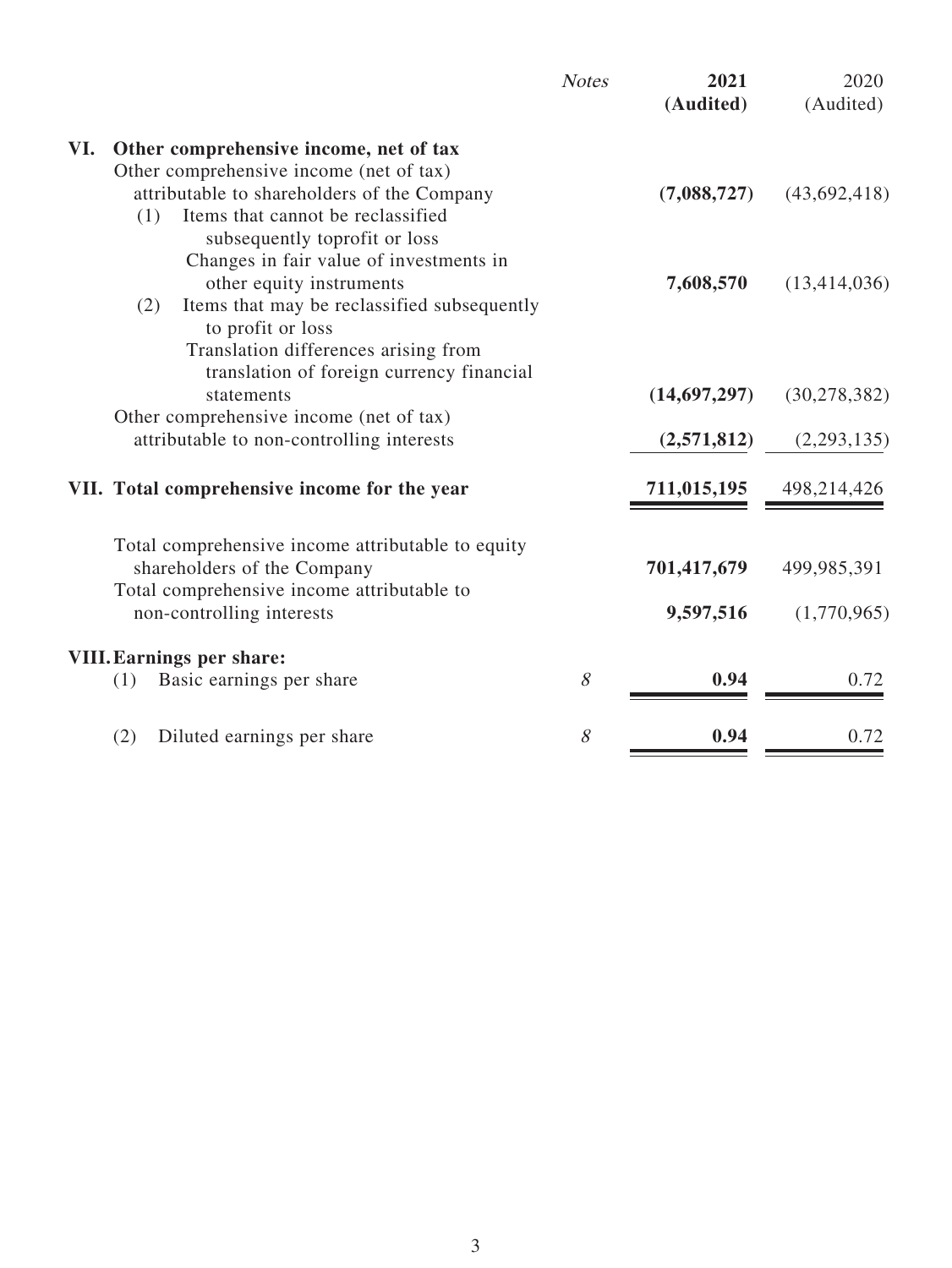# **Consolidated Balance Sheet**

At 31 December 2021 (Expressed in Renminbi "**RMB**")

|                                         |              | 31 December    | 31 December    |
|-----------------------------------------|--------------|----------------|----------------|
|                                         | <b>Notes</b> | 2021           | 2020           |
|                                         |              | (Audited)      | (Audited)      |
| <b>ASSETS:</b>                          |              |                |                |
| <b>Current assets:</b>                  |              |                |                |
| Cash at bank and on hand                |              | 2,771,270,979  | 1,444,270,151  |
| Financial assets held for trading       |              | 1,530,491,700  | 891,831,588    |
| Bills receivable                        | 10           | 418,221,770    | 274,422,718    |
| Accounts receivable                     | 11           | 4,160,711,743  | 3,776,762,957  |
| Receivables under financing             | 12           | 84,479,696     | 138, 133, 247  |
| Prepayments                             |              | 146,270,862    | 199,027,986    |
| Other receivables                       |              | 134,828,819    | 143,998,093    |
| Inventories                             |              | 2,763,022,541  | 2,337,549,891  |
| Other current assets                    |              | 304,514,823    | 244,226,485    |
| <b>Total current assets</b>             |              | 12,313,812,933 | 9,450,223,116  |
| <b>Non-current assets:</b>              |              |                |                |
| Long-term equity investments            |              | 1,684,470,508  | 1,636,031,916  |
| Investments in other equity instruments |              | 50,329,539     | 41,378,280     |
| Other non-current financial assets      |              | 47,470,870     | 45,378,370     |
| Fixed assets                            |              | 3,763,663,869  | 3,694,140,835  |
| Construction in progress                |              | 608, 357, 734  | 258,911,145    |
| Right-of-use assets                     |              | 46,693,199     | 76,251,881     |
| Intangible assets                       |              | 314,484,005    | 342,005,409    |
| Goodwill                                |              | 27, 145, 122   | 20,027,705     |
| Long-term deferred expenses             |              | 18,829,365     | 9,129,148      |
| Deferred tax assets                     |              | 144,414,651    | 138,033,575    |
| Other non-current assets                |              | 458,977,298    | 144,086,014    |
| <b>Total non-current assets</b>         |              | 7,164,836,160  | 6,405,374,278  |
| <b>Total assets</b>                     |              | 19,478,649,093 | 15,855,597,394 |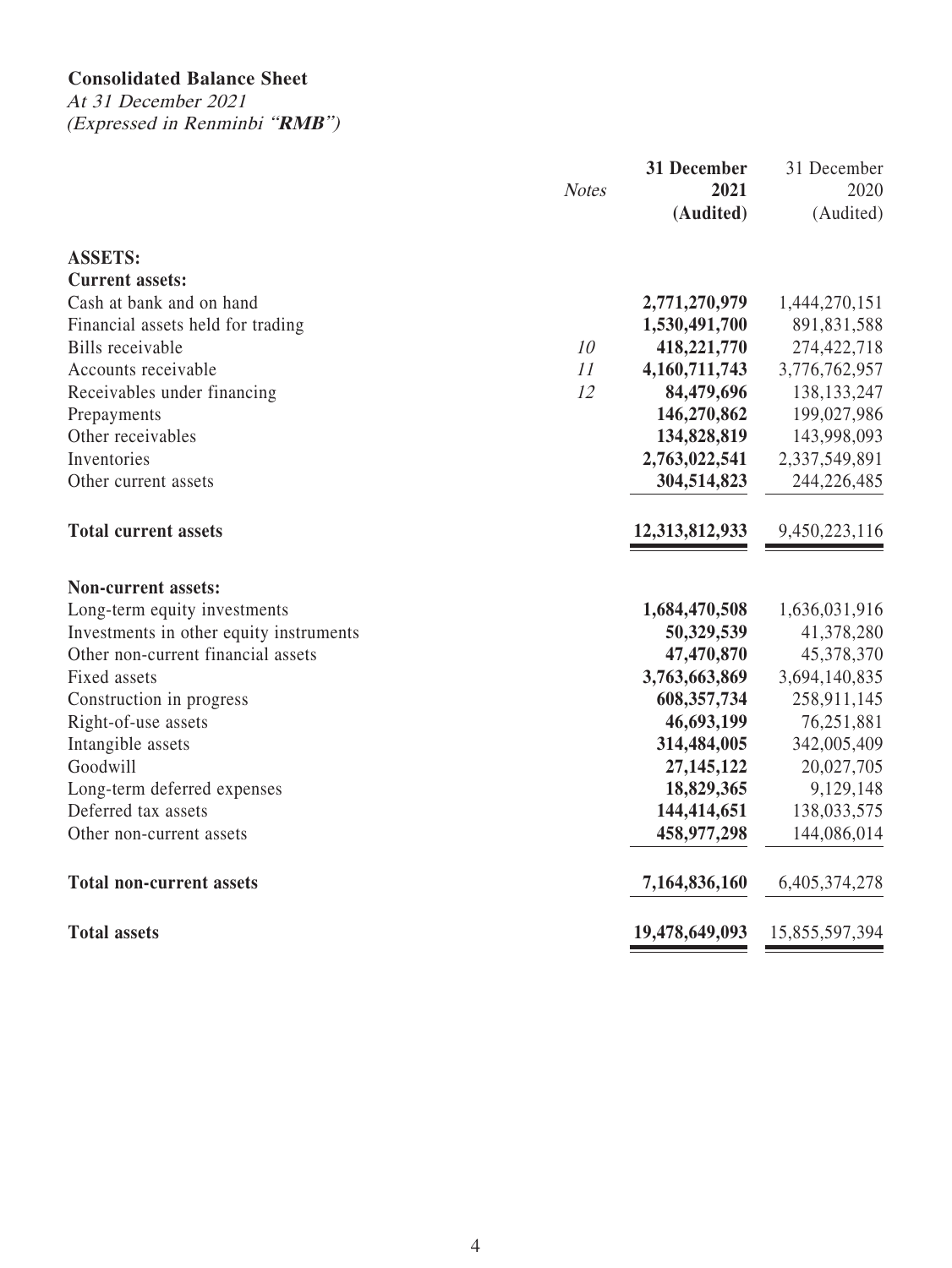|                                              |              | 31 December                      | 31 December       |
|----------------------------------------------|--------------|----------------------------------|-------------------|
|                                              | <b>Notes</b> | 2021<br>(Audited)                | 2020<br>(Audited) |
| <b>LIABILITIES AND SHAREHOLDERS' EQUITY</b>  |              |                                  |                   |
| <b>Current liabilities:</b>                  |              |                                  |                   |
| Short-term loans                             | 13           | 1,717,697,001                    | 1,033,657,703     |
| Financial liabilities held for trading       |              | 2,144,400                        |                   |
| Bills payable                                | 14           | 940,550,221                      | 659,423,906       |
| Accounts payable                             | 15           | 1,773,023,142                    | 1,539,623,899     |
| Contract liabilities                         |              | 762,017,133                      | 360,704,641       |
| Employee benefits payable                    |              | 260,469,853                      | 252,632,361       |
| Taxes payable                                |              | 90,519,103                       | 93,383,446        |
| Other payables                               |              | 452,225,764                      | 372, 357, 376     |
| Non-current liabilities due within one year  |              | 533,393,055                      | 39,960,759        |
| Other current liabilities                    |              | 30,891,253                       | 24,605,476        |
| <b>Total current liabilities</b>             |              | 6,562,930,925                    | 4,376,349,567     |
| <b>Non-current liabilities:</b>              |              |                                  |                   |
| Long-term bank loans                         | 16           | 1,289,500,000                    | 524,700,000       |
| Debenture payable                            |              | 488,075,933                      | 487, 575, 358     |
| Lease liabilities                            |              | 37,516,751                       | 58,456,419        |
| Deferred income                              |              | 281,246,701                      | 260, 265, 226     |
| Deferred tax liabilities                     |              | 10,583,862                       | 11,448,729        |
| Other non-current liabilities                |              | 223,767,404                      | 751,278,679       |
| <b>Total non-current liabilities</b>         |              | 2,330,690,651                    | 2,093,724,411     |
|                                              |              |                                  |                   |
| <b>Total liabilities</b>                     |              | 8,893,621,576                    | 6,470,073,978     |
| <b>SHAREHOLDERS' EQUITY:</b>                 |              |                                  |                   |
| Share capital                                |              | 757,905,108                      | 757,905,108       |
| Capital reserve                              |              | 3,561,131,050                    | 3, 364, 333, 115  |
| Less: Treasury stock                         |              | 33,653,461                       | 33,653,461        |
| Other comprehensive income                   |              | (13,001,149)                     | (5,912,422)       |
| Surplus reserve                              |              | 647,934,100                      | 636,629,870       |
| Retained earnings                            |              | 4,861,682,295                    | 4,328,187,622     |
| Total equity attributable to shareholders of |              |                                  |                   |
| the Company                                  |              | 9,781,997,943                    | 9,047,489,832     |
| Non-controlling interests                    |              | 803,029,574                      | 338,033,584       |
| Total shareholders' equity                   |              | $10,585,027,517$ $9,385,523,416$ |                   |
| Total liabilities and shareholders' equity   |              | 19,478,649,093 15,855,597,394    |                   |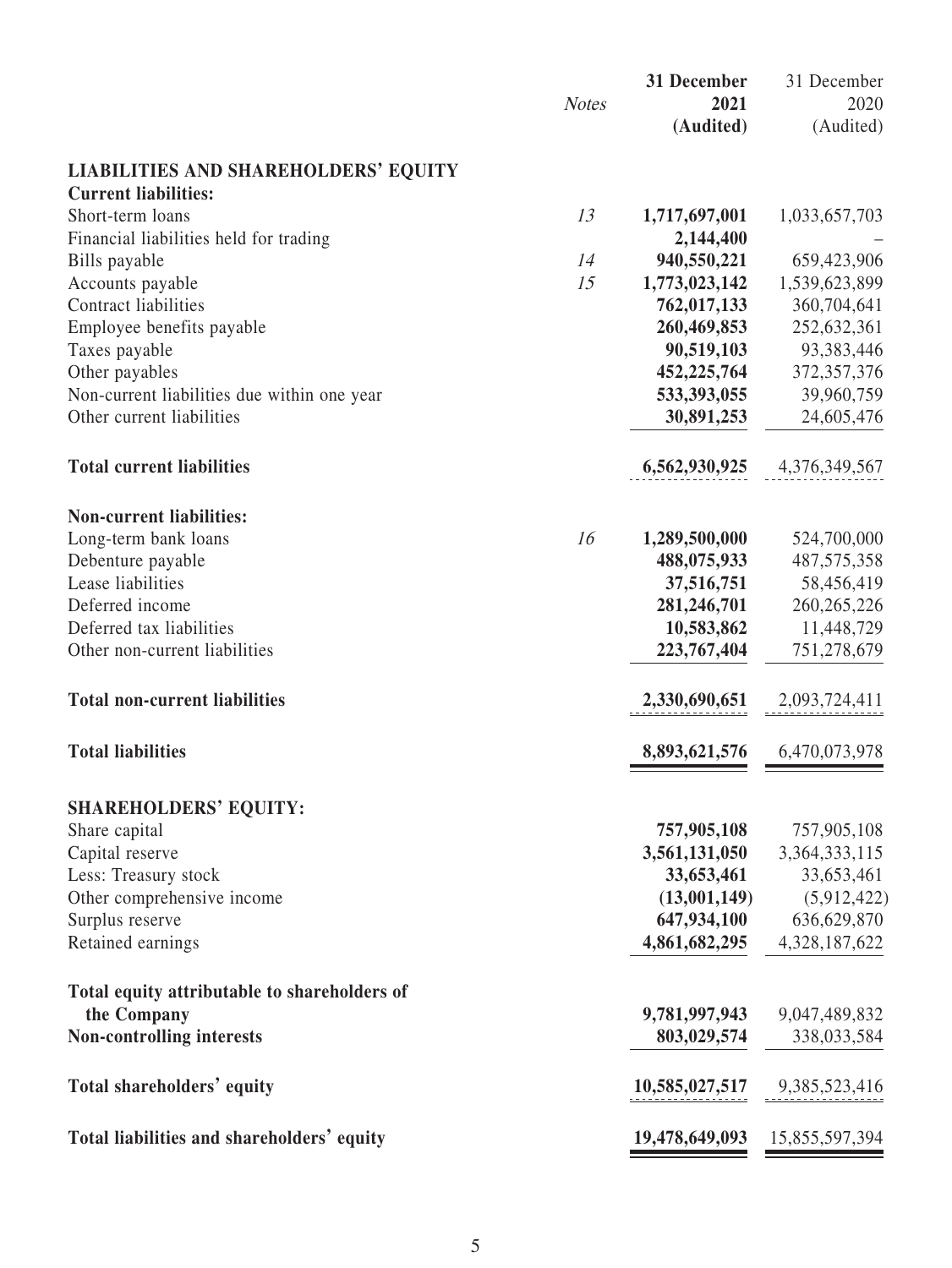#### Notes:

#### **1. CORPORATE INFORMATION**

Yangtze Optical Fibre and Cable Company Ltd. 長飛光纖光纜有限公司 was established in the People's Republic of China (the "**PRC**" or "**China**") on 31 May 1988 as a sino-foreign equity joint venture. On 27 December 2013, it was renamed as Yangtze Optical Fibre and Cable Joint Stock Limited Company\* 長飛光纖 光纜股份有限公司 and was converted into a foreign invested joint stock limited liability company in the PRC. On the same date, the Company's equity was converted into 479,592,598 ordinary shares with a par value of RMB1.00 each.

The Company's H shares were listed on the Main Board of The Stock Exchange of Hong Kong Limited (the "**Hong Kong Stock Exchange**") on 10 December 2014. On the same date, the Company issued a total number of 159,870,000 H shares with a par value of RMB1.00 each at a price of HK\$7.39 per H share by way of public offering of the Company's H shares to Hong Kong and overseas investors.

On 18 December 2015, the Company completed the issuance of domestic shares and H shares to certain directors and selected employees and the private placement of H shares to four independent professional institutional investors. A total number of 42,652,000 shares (including H shares and domestic shares) with a par value of RMB1.00 each were issued at a subscription price of HK\$7.15 per share.

The China Securities Regulatory Commission has approved the initial public offering of A shares by the Company and the A shares of the Company were listed on the Shanghai Stock Exchange on 20 July 2018. The Company issued 75,790,510 A shares to the public at the issue price of RMB26.71 per A share and 330,547,804 domestic shares were converted into A shares. Upon the issue of A shares, the total number of issued shares of the Company became 757,905,108 shares (comprising 351,566,794 H shares and 406,338,314 A shares). The total proceeds from the issue of the A shares amounted to RMB2,024,364,522 and the net proceeds (after deducting issue expenses) amounted to RMB1,894,337,174.

The Group is principally engaged in the research, development, production and sale of optical fibre preforms, optical fibres, optical fibre cables and related products.

#### **2. PREPARATION BASIS OF THE FINANCIAL STATEMENTS**

The financial statements are prepared in accordance with the Accounting Standards for Business Enterprises – Basic Standards issued by the Ministry of Finance of the People's Republic of China and the specific accounting standards and application guidelines, interpretations and other relevant regulations promulgated and subsequently promulgated by the Ministry of Finance of the People's Republic of China and "Regulation on the Preparation of Information Disclosures by Companies Issuing Securities, No. 15: General Requirements for Financial Reports" as revised by the China Securities Regulatory Commission. The Company prepares the financial statements based on the going-concern basis.

#### **3. REVENUE**

The Group is principally engaged in the manufacturing and sales of optical fibre preforms, optical fibres, optical fibre cables and other related products and services. Revenue represents the sales value of goods supplied to customers, net of value added tax.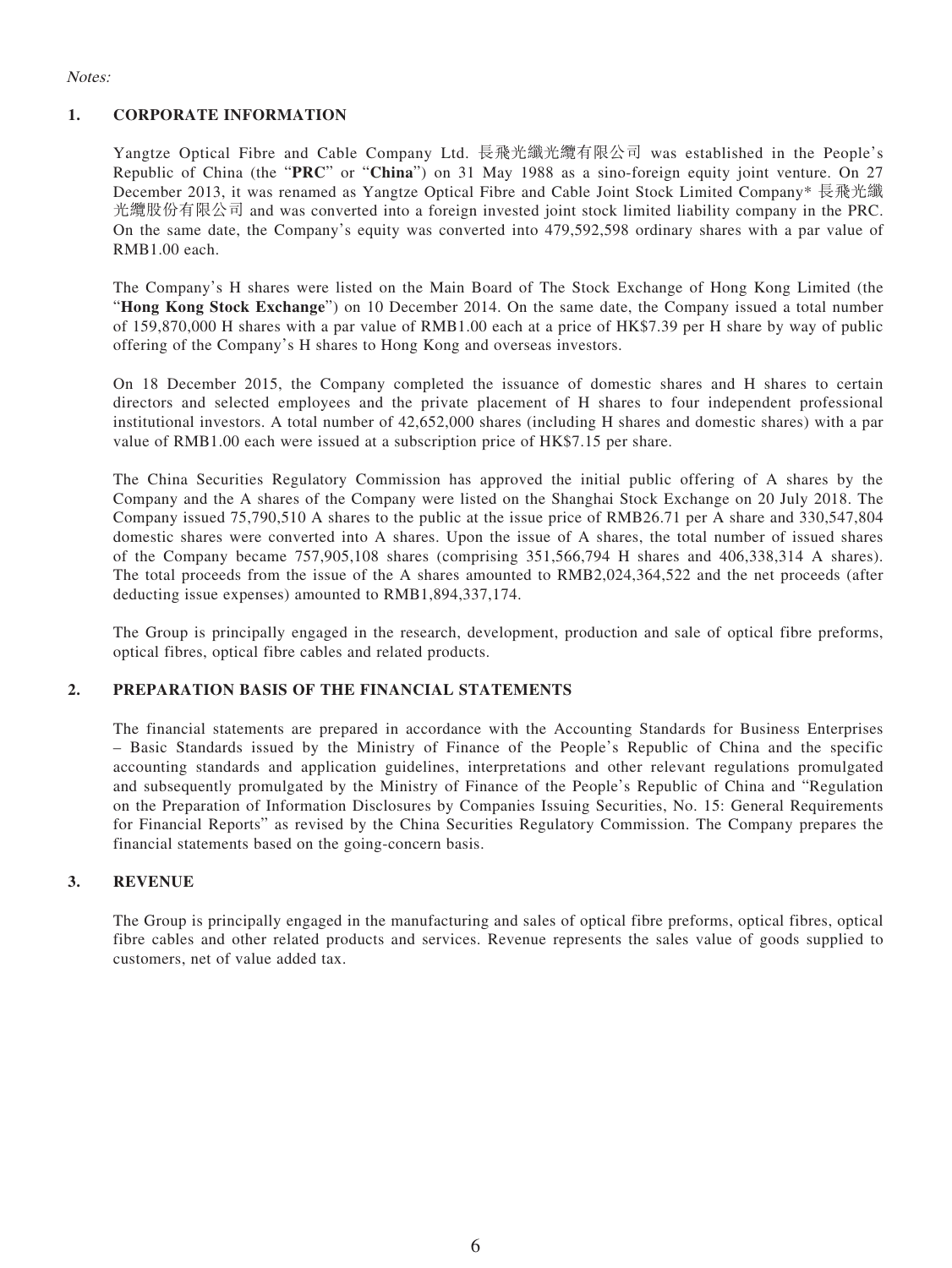### **4. Operating income and costs**

|    | <b>Item</b>                                            | 2021 (Audited)<br>Cost<br><b>Income</b> |               | Income            | 2020 (Audited)<br>Cost |  |
|----|--------------------------------------------------------|-----------------------------------------|---------------|-------------------|------------------------|--|
|    | Principal activities                                   | 9,410,612,490                           | 7,568,264,708 | 8,035,411,039     | 6,410,189,869          |  |
|    | Other operating activities                             | 125,463,088                             | 95,963,633    | 186, 131, 928     | 163,327,902            |  |
|    | Total                                                  | 9,536,075,578                           | 7,664,228,341 | 8,221,542,967     | 6,573,517,771          |  |
|    | Including: Operating income generated from<br>contract | 9,536,075,578                           | 7,664,228,341 | 8,221,542,967     | 6,573,517,771          |  |
|    | Details of operating income:                           |                                         |               |                   |                        |  |
|    |                                                        |                                         |               | 2021<br>(Audited) | 2020<br>(Audited)      |  |
|    | Revenue from principal activities                      |                                         |               |                   |                        |  |
|    | - Optical fibres and optical fibre preforms            |                                         |               | 2,918,504,246     | 2,952,996,546          |  |
|    | - Optical fibre cables                                 |                                         |               | 3,920,795,824     | 3,287,516,698          |  |
|    | - Other sales                                          |                                         |               | 2,571,312,420     | 1,794,897,795          |  |
|    | Sub-total                                              |                                         |               | 9,410,612,490     | 8,035,411,039          |  |
|    | Revenue from other operating activities                |                                         |               |                   |                        |  |
|    | - Materials                                            |                                         |               | 79,140,613        | 151,413,071            |  |
|    | $-$ Others                                             |                                         |               | 46,322,475        | 34,718,857             |  |
|    | Total                                                  |                                         |               | 9,536,075,578     | 8,221,542,967          |  |
| 5. | <b>Financial expenses</b>                              |                                         |               |                   |                        |  |
|    | <b>Item</b>                                            |                                         |               | 2021              | 2020                   |  |
|    |                                                        |                                         |               | (Audited)         | (Audited)              |  |
|    | Interest expenses on loans and payables                |                                         |               | 96,589,570        | 47,415,313             |  |
|    | Interest on lease liabilities                          |                                         |               | 2,493,685         | 4,217,521              |  |
|    | Less: Borrowing costs capitalised*                     |                                         |               | 4,720,695         | 1,689,715              |  |
|    | Interest income from deposits                          |                                         |               | (19,639,960)      | (15, 644, 437)         |  |
|    | Net exchange losses                                    |                                         |               | 36,842,862        | 19,050,478             |  |
|    | Other financial expenses                               |                                         |               | 11,228,152        | 7,527,476              |  |
|    | Total                                                  |                                         |               | 122,793,614       | 60,876,636             |  |
|    |                                                        |                                         |               |                   |                        |  |

\* The interest rate per annum, at which the borrowing costs were capitalized for the 2021 and 2020 by the Group was 0.23% and 0.17% respectively.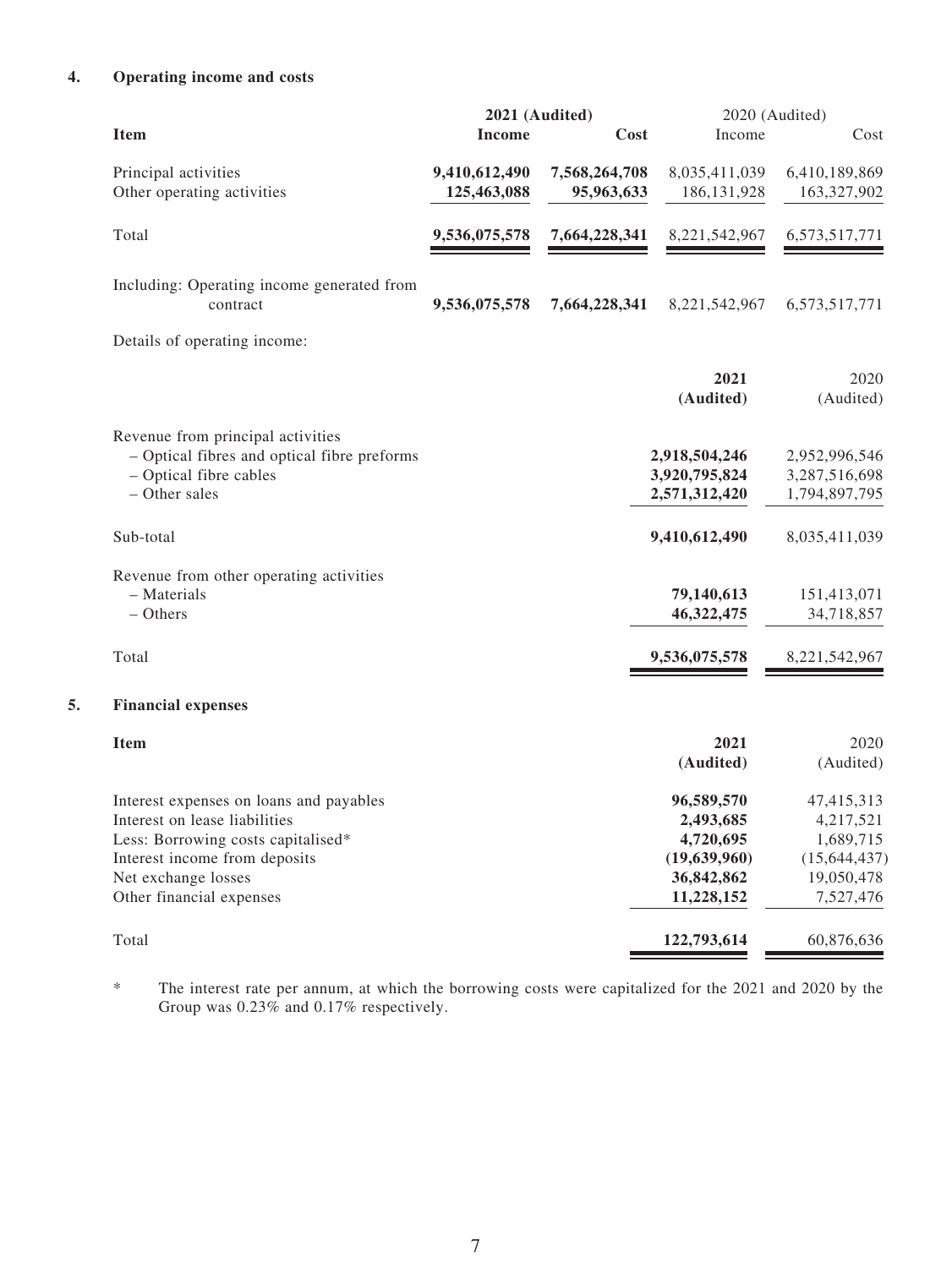#### **6. Other income**

| 2021<br>(Audited)                        |                                                                                                                                 | <b>Item</b>                                                                                                                                                                                                                                                                                                                                                                                                                                                                                                                                                                                                                                          |
|------------------------------------------|---------------------------------------------------------------------------------------------------------------------------------|------------------------------------------------------------------------------------------------------------------------------------------------------------------------------------------------------------------------------------------------------------------------------------------------------------------------------------------------------------------------------------------------------------------------------------------------------------------------------------------------------------------------------------------------------------------------------------------------------------------------------------------------------|
| 29,444,334                               |                                                                                                                                 |                                                                                                                                                                                                                                                                                                                                                                                                                                                                                                                                                                                                                                                      |
| 47,343,281                               |                                                                                                                                 |                                                                                                                                                                                                                                                                                                                                                                                                                                                                                                                                                                                                                                                      |
| 76,787,615                               |                                                                                                                                 | Total                                                                                                                                                                                                                                                                                                                                                                                                                                                                                                                                                                                                                                                |
|                                          |                                                                                                                                 | 7.                                                                                                                                                                                                                                                                                                                                                                                                                                                                                                                                                                                                                                                   |
| 2021<br>(Audited)                        |                                                                                                                                 |                                                                                                                                                                                                                                                                                                                                                                                                                                                                                                                                                                                                                                                      |
| 38,156,837<br>(5,575,531)<br>(5,255,871) |                                                                                                                                 |                                                                                                                                                                                                                                                                                                                                                                                                                                                                                                                                                                                                                                                      |
| 27,325,435                               |                                                                                                                                 | Total                                                                                                                                                                                                                                                                                                                                                                                                                                                                                                                                                                                                                                                |
|                                          | The analysis of changes in deferred income tax is as follows:                                                                   | (1)                                                                                                                                                                                                                                                                                                                                                                                                                                                                                                                                                                                                                                                  |
| 2021<br>(Audited)                        | <b>Item</b>                                                                                                                     |                                                                                                                                                                                                                                                                                                                                                                                                                                                                                                                                                                                                                                                      |
| (5,575,531)                              | Originations and reversals of temporary differences                                                                             |                                                                                                                                                                                                                                                                                                                                                                                                                                                                                                                                                                                                                                                      |
| (5,575,531)                              | Total                                                                                                                           |                                                                                                                                                                                                                                                                                                                                                                                                                                                                                                                                                                                                                                                      |
|                                          |                                                                                                                                 | (2)                                                                                                                                                                                                                                                                                                                                                                                                                                                                                                                                                                                                                                                  |
| 2021                                     | <b>Item</b>                                                                                                                     |                                                                                                                                                                                                                                                                                                                                                                                                                                                                                                                                                                                                                                                      |
|                                          |                                                                                                                                 |                                                                                                                                                                                                                                                                                                                                                                                                                                                                                                                                                                                                                                                      |
| 748,001,169                              | Profit before income tax                                                                                                        |                                                                                                                                                                                                                                                                                                                                                                                                                                                                                                                                                                                                                                                      |
| (24,077,660)                             | Effect of tax rate differences                                                                                                  |                                                                                                                                                                                                                                                                                                                                                                                                                                                                                                                                                                                                                                                      |
| (5,255,871)                              | Effect of tax filling difference                                                                                                |                                                                                                                                                                                                                                                                                                                                                                                                                                                                                                                                                                                                                                                      |
|                                          |                                                                                                                                 |                                                                                                                                                                                                                                                                                                                                                                                                                                                                                                                                                                                                                                                      |
|                                          |                                                                                                                                 |                                                                                                                                                                                                                                                                                                                                                                                                                                                                                                                                                                                                                                                      |
| (17,792,422)                             | deferred tax assets                                                                                                             |                                                                                                                                                                                                                                                                                                                                                                                                                                                                                                                                                                                                                                                      |
|                                          |                                                                                                                                 |                                                                                                                                                                                                                                                                                                                                                                                                                                                                                                                                                                                                                                                      |
| 19,150,584                               | Effect of deductible temporary differences or deductible tax losses<br>for which no deferred tax asset was recognized this year |                                                                                                                                                                                                                                                                                                                                                                                                                                                                                                                                                                                                                                                      |
|                                          |                                                                                                                                 |                                                                                                                                                                                                                                                                                                                                                                                                                                                                                                                                                                                                                                                      |
|                                          | (Audited)<br>187,000,292<br>(31,074,082)<br>5,475,515<br>(106, 100, 921)<br>27,325,435                                          | Government grants related to assets<br>Government grants related to income<br>Income tax expenses<br>Income tax expenses for the year based on tax laws and regulations<br>Changes in deferred income tax<br>Tax filling differences<br>Reconciliation between income tax and accounting profit is as follows:<br>Income tax expenses calculated at tax rate of 25%<br>Effect of non-taxable income<br>Effect of non-deductible cost, expense and loss<br>Effect of temporary differences from using the former unrecognised<br>Additional qualified tax deduction relating to research and<br>development costs<br>Income tax expenses for the year |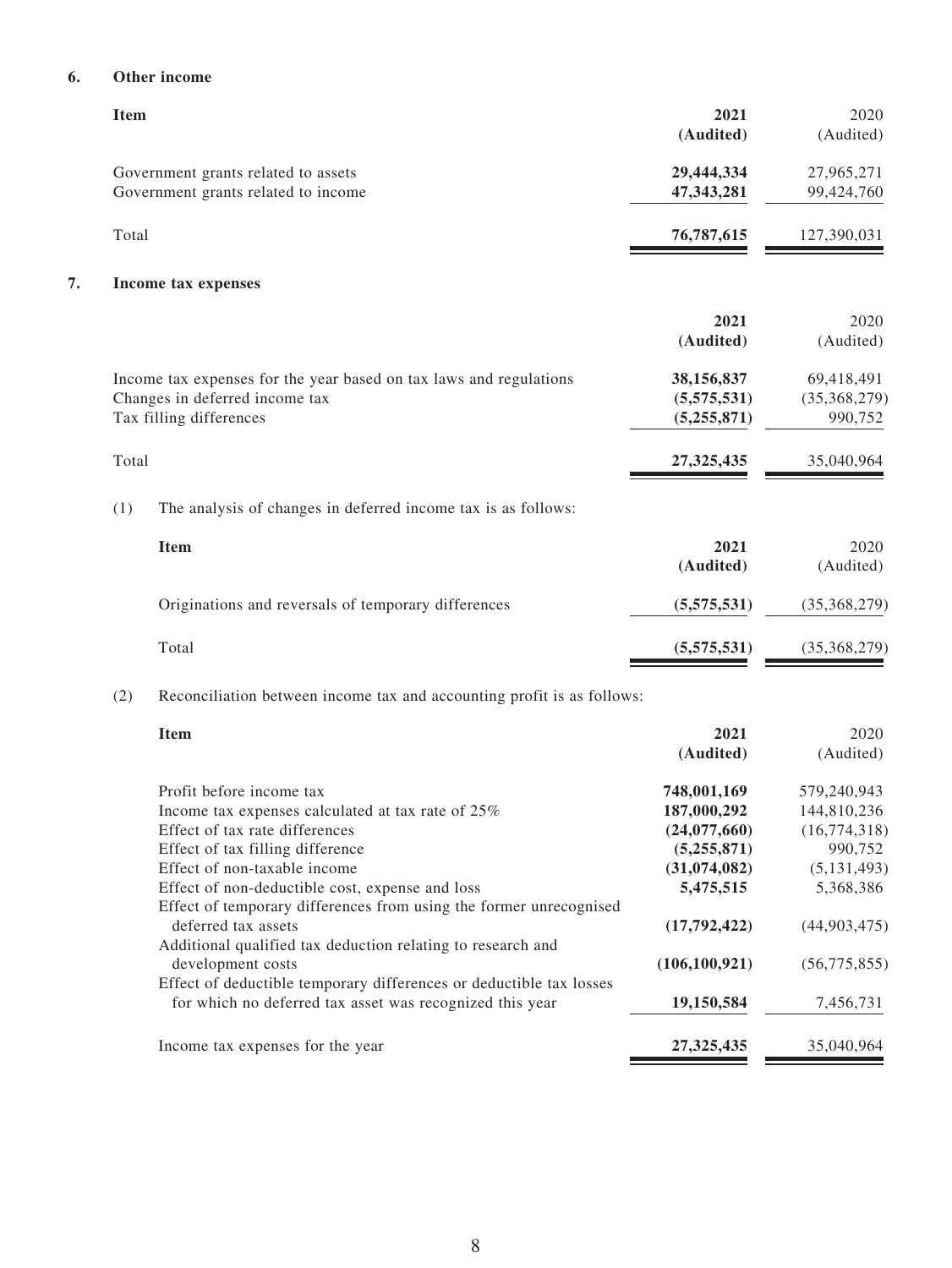The Company and its subsidiaries in the PRC are subject to PRC enterprise income tax at the statutory tax rate of 25%.

According to the High-tech Enterprise Certificate No. GR202042002069 issued by Hubei Provincial Department of Science and Technology, Hubei Provincial Department of Finance, Hubei Provincial State Revenue and Hubei Provincial Local Taxation Bureau, from 1 December 2020 to 1 December 2023, the Company would be entitled to High Tech Enterprise qualification, and enjoyed a preferential tax rate of 15% with preferential tax treatments in deductions from research and development costs.

According to the High-tech Enterprise Certificate No. GR201842002475 issued by Hubei Provincial Department of Science and Technology, Hubei Provincial Department of Finance, and Hubei Provincial Tax Service, State Taxation Administration, EverPro Technologies Company Limited, a subsidiary of the Company, was entitled to High Tech Enterprise qualification and enjoyed a preferential tax rate of 15% from 30 November 2018 to 30 November 2021. According to the newly issued High-tech Enterprise Certificate No. GR202142001875 EverPro Technologies Company Limited, a subsidiary of the Company, would continue to be entitled to High Tech Enterprise qualification, and enjoyed a preferential tax rate of 15% with preferential tax treatments from 15 November 2021 to 15 November 2024.

According to the High-tech Enterprise Certificate No. GR201862000033 issued by Gansu Provincial Department of Science and Technology, Gansu Provincial Department of Finance, and Gansu Provincial Tax Service, State Taxation Administration, Yangtze Optical Fibre and Cable Lanzhou Co., Ltd., a subsidiary of the Company, was entitled to High Tech Enterprise qualification and enjoyed a preferential tax rate of 15% from 23 July 2018 to 23 July 2021. According to the newly issued High-tech Enterprise Certificate No. GR202162000094 Yangtze Optical Fibre and Cable Lanzhou Co., Ltd, a subsidiary of the Company, would continue to be entitled to High Tech Enterprise qualification, and enjoyed a preferential tax rate of 15% with preferential tax treatments from 16 September 2021 to 16 September 2024.

According to the High-tech Enterprise Certificate No. GR202042000356 issued by Hubei Provincial Department of Science and Technology, Hubei Provincial Department of Finance, Hubei Provincial State Revenue and Hubei Provincial Local Taxation Bureau, Yangtze Optical Fibre (Qianjiang) Co., Ltd., a subsidiary of the Company, was entitled to High Tech Enterprise qualification, and enjoyed the preferential tax rate of 15% from 1 December 2020 to 1 December 2023.

According to the High-tech Enterprise Certificate No. GR202042001383 issued by Hubei Provincial Department of Science and Technology, Hubei Provincial Department of Finance, and Hubei Provincial Tax Service, State Taxation Administration, Hubei Flying Optical Fibre Material Co., Ltd., a subsidiary of the Company, was entitled to High Tech Enterprise qualification and enjoyed a preferential tax rate of 15% from 1 December 2020 to 1 December 2023.

According to the High-tech Enterprise Certificate No. GR201833000494 issued by Zhejiang Science and Technology Department, Zhejiang Provincial Department of Finance, Zhejiang Provincial Tax Service and State Taxation Administration, Ally First Optical Fibre and Cable Co., Ltd., a subsidiary of the Company, was entitled to High Tech Enterprise qualification, and enjoyed the preferential tax rate of 15% from 30 November 2018 to 30 November 2021. According to the newly issued High-tech Enterprise Certificate No. GR GR202133007123 Ally First Optical Fibre and Cable Co., Ltd., a subsidiary of the Company, would continue to be entitled to High Tech Enterprise qualification, and enjoyed a preferential tax rate of 15% with preferential tax treatments from 16 December 2021 to 16 December 2024.

According to the High-tech Enterprise Certificate No. GR202051001520 issued by Sichuan Science and Technology Department, Sichuan Provincial Department of Finance, Sichuan Provincial Tax Service,State Taxation Administration, Sunstar Communication Technology Company Limited, a subsidiary of the Company, was entitled to High Tech Enterprise qualification, and enjoyed the preferential tax rate of 15% from 11 September 2020 to 11 September 2023.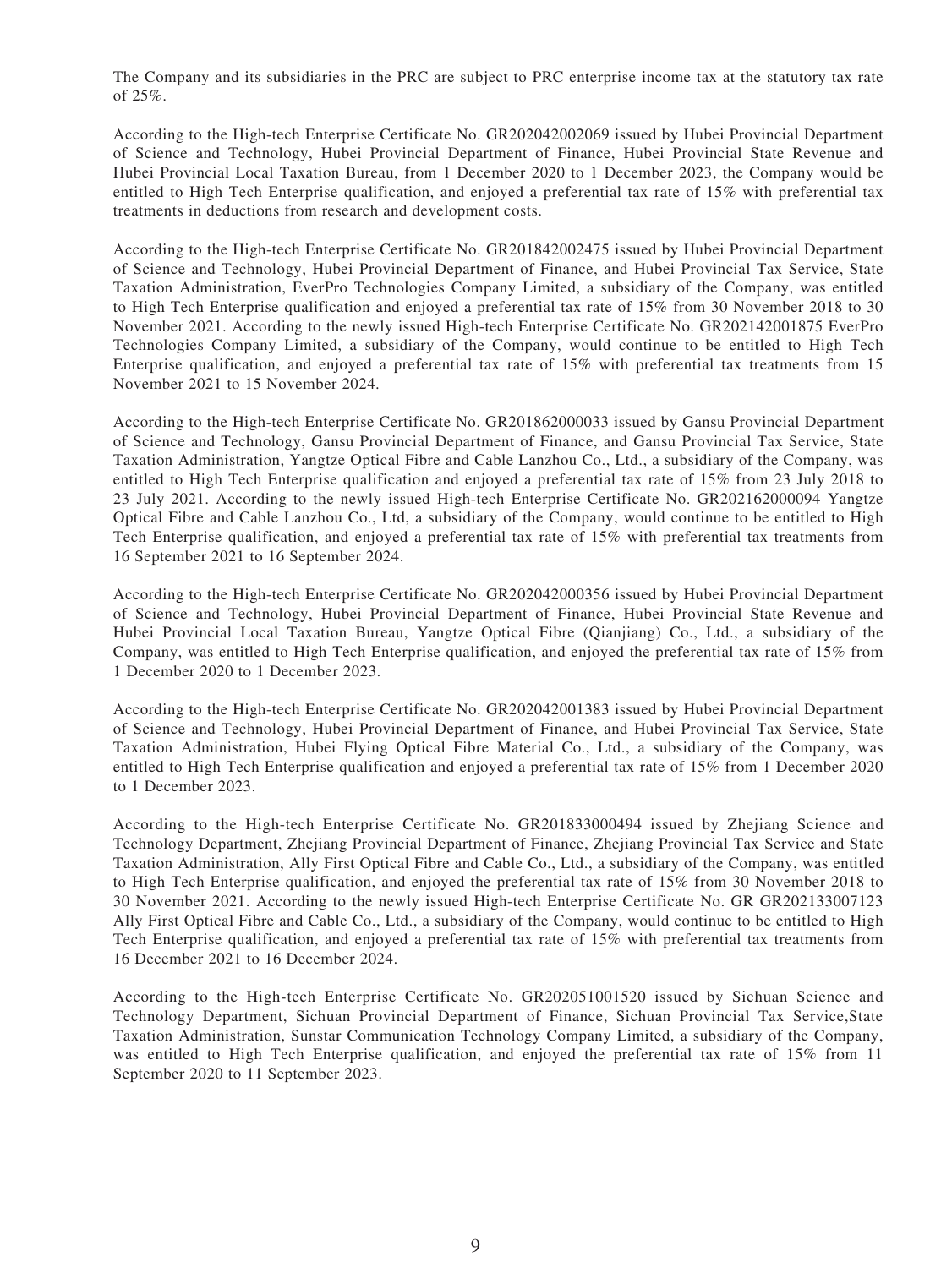According to the High-tech Enterprise Certificate No. GR202051000140 issued by Sichuan Science and Technology Department, Sichuan Provincial Department of Finance, Sichuan Provincial Tax Service,State Taxation Administration, Finetop Science & Technology Company Limited, a subsidiary of the Company, was entitled to High Tech Enterprise qualification, and enjoyed the preferential tax rate of 15% from 14 October 2019 to 14 October 2022.

According to the High-tech Enterprise Certificate No. GR201942000436 issued by the Hubei Provincial Department of Science and Technology, the Hubei Provincial Department of Finance and the Hubei Provincial Taxation Bureau of the State Administration of Taxation, from 15 November 2019 to 15 November 2022, the Company's subsidiary, Yangtze (Wuhan) Optical Systems Co., Ltd., enjoys the qualification of high-tech enterprise and enjoys a preferential tax rate of 15%.

According to the High-tech Enterprise Certificate No. 202121000452 issued by the Department of Science and Technology of Liaoning Province, the Department of Finance of Liaoning Province and the Liaoning Provincial Taxation Bureau of the State Administration of Taxation, from 24 September 2021 to 24 September 2024, the Company's subsidiary, Yangtze Optical Fibre and Cable Shenyang Co., Ltd., enjoys the qualification of high-tech enterprise and enjoys a preferential tax rate of 15%.

According to the High-tech Enterprise Certificate No. 202112002942 issued by Tianjin Municipal Science and Technology Bureau, Tianjin Finance Bureau and the Tianjin Municipal Tax Service, State Taxation Administration from 3 December 2021 to 3 December 2024, Yangtze Optical Fibre and Cable (Tianjin) Company Limited., a subsidiary of the Company, enjoys the qualification of high-tech enterprise and enjoys a preferential tax of 15%.

Taxes on overseas subsidiaries were calculated according to the prevailing appropriate tax rates in the relevant countries and regions.

#### **8. Earnings per share**

#### **(1) Basic earnings per share**

Basic earnings per share is calculated as dividing consolidated net profit attributable to ordinary shareholders of the Company by the weighted average number of ordinary shares outstanding:

|                                                                                                                                                                         | 2021<br>(Audited)          | 2020<br>(Audited)          |
|-------------------------------------------------------------------------------------------------------------------------------------------------------------------------|----------------------------|----------------------------|
| Consolidated net profit attributable to ordinary shareholders of the<br>Company                                                                                         | 708,506,406                | 543,677,809                |
| Less: Forfeitable cash dividends declared to restricted<br>shareholders in employee share ownership plan this year<br>whose shares are expected to unlock in the future | 432,000                    | 636,000                    |
| Adjusted consolidated net profit attributable to ordinary<br>shareholders of the Company<br>Weighted average number of ordinary shares outstanding                      | 708,074,406<br>755,905,108 | 543,041,809<br>755,905,108 |
| Basic earnings per share (RMB/share)                                                                                                                                    | 0.94                       | 0.72                       |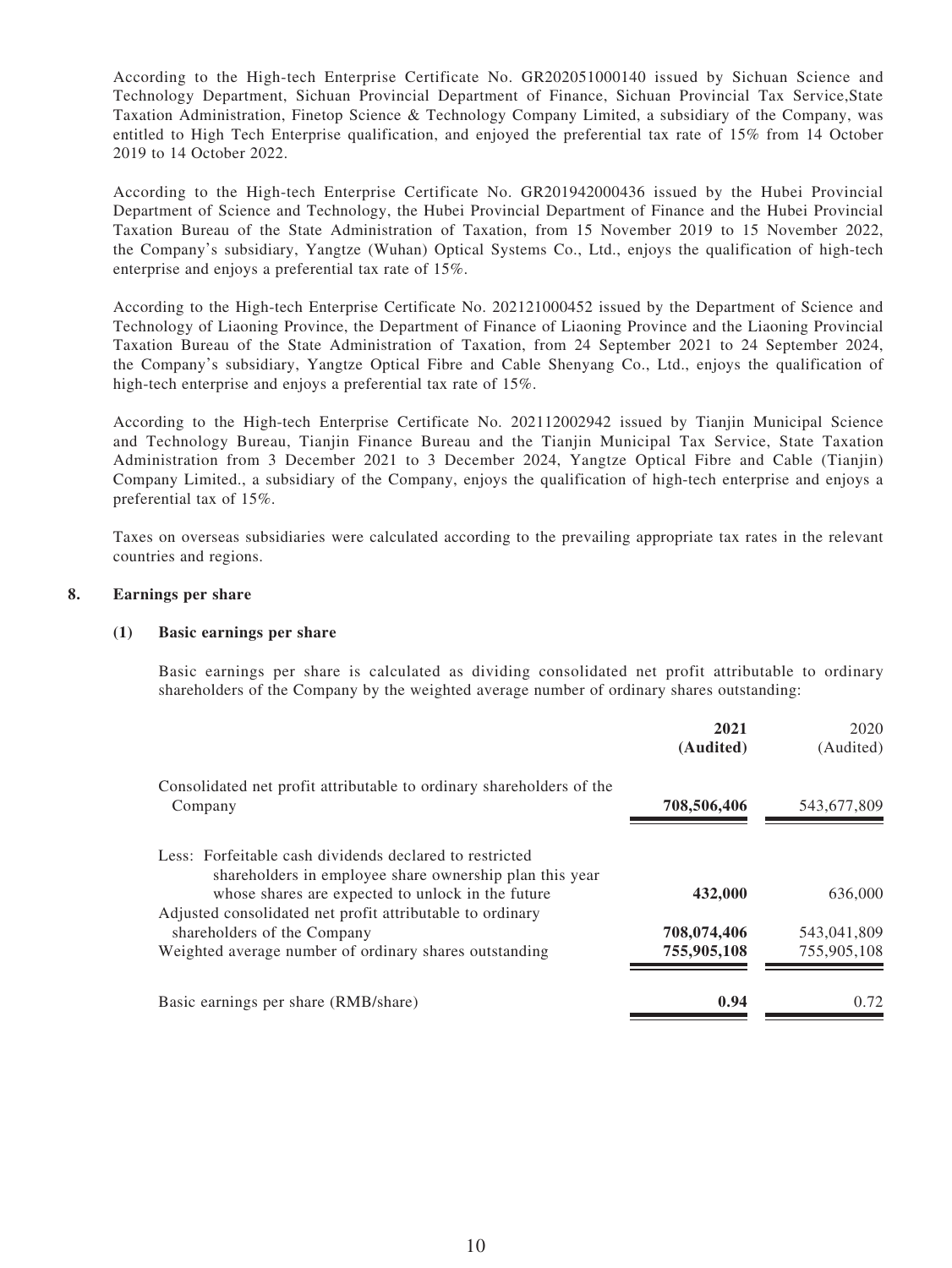Weighted average number of ordinary shares is calculated as follows:

|                                                                          | 2021<br>(Audited) | 2020<br>(Audited) |
|--------------------------------------------------------------------------|-------------------|-------------------|
| Issued ordinary shares at the beginning of the year                      | 757,905,108       | 757,905,108       |
| Effect from restricted shares in employee share ownership plan<br>(note) | (2,000,000)       | (2,000,000)       |
| Weighted average number of ordinary shares at the end of the year        | 755,905,108       | 755,905,108       |

Note: The Company has phase I employee share ownership plan following the approval by the 19th Meeting of the Second Board of Directors, the 12th Meeting of the Second Board of Supervisors and the First Extraordinary General Meeting in 2019. In accordance with the plan, the Company purchased 2,000,000 H shares of issued shares of the Company in the secondary market and granted to 100 employees participating in the plan.

#### **(2) Diluted earnings per share**

Diluted earnings per share is calculated as dividing consolidated net profit attributable to ordinary shareholders of the Company (diluted) by the weighted average number of ordinary shares outstanding (diluted):

|                                                                                           |     | 2021<br>(Audited) | 2020<br>(Audited) |
|-------------------------------------------------------------------------------------------|-----|-------------------|-------------------|
| Consolidated net profit attributable to ordinary shareholders of<br>the Company (diluted) | (a) | 708,506,406       | 543,359,809       |
| Weighted average number of ordinary shares outstanding<br>(diluted)                       | (b) | 757,500,900       | 756,704,890       |
| Diluted earnings per share (RMB/share)                                                    |     | 0.94              | 0.72              |

(a) Consolidated net profit attributable to ordinary shareholders of the Company (diluted) is calculated as follows:

|                                                                                                                                                                                                    | 2021<br>(Audited) | 2020<br>(Audited) |
|----------------------------------------------------------------------------------------------------------------------------------------------------------------------------------------------------|-------------------|-------------------|
| Consolidated net profit attributable to ordinary shareholders<br>(Basic earnings per share)                                                                                                        | 708,074,406       | 543,041,809       |
| Diluted adjustments:<br>Forfeitable cash dividends declared to restricted H<br>shareholders in employee share ownership plan this year<br>whose shares are expected to unlock in the future (note) | 432,000           | 318,000           |
| Consolidated net profit attributable to ordinary shareholders<br>(diluted)                                                                                                                         | 708,506,406       | 543,359,809       |

Note: When calculating diluted earnings per share during the lock-in period of restricted shares, consolidated net profit attributable to ordinary shareholders of the Company (diluted) shall add the cash dividends (with dilution) distributed to the shareholders of the expected unlocking restricted shares in the future that have been deducted when calculating the consolidated net profit (dilution) attributable to ordinary shareholders of the Company.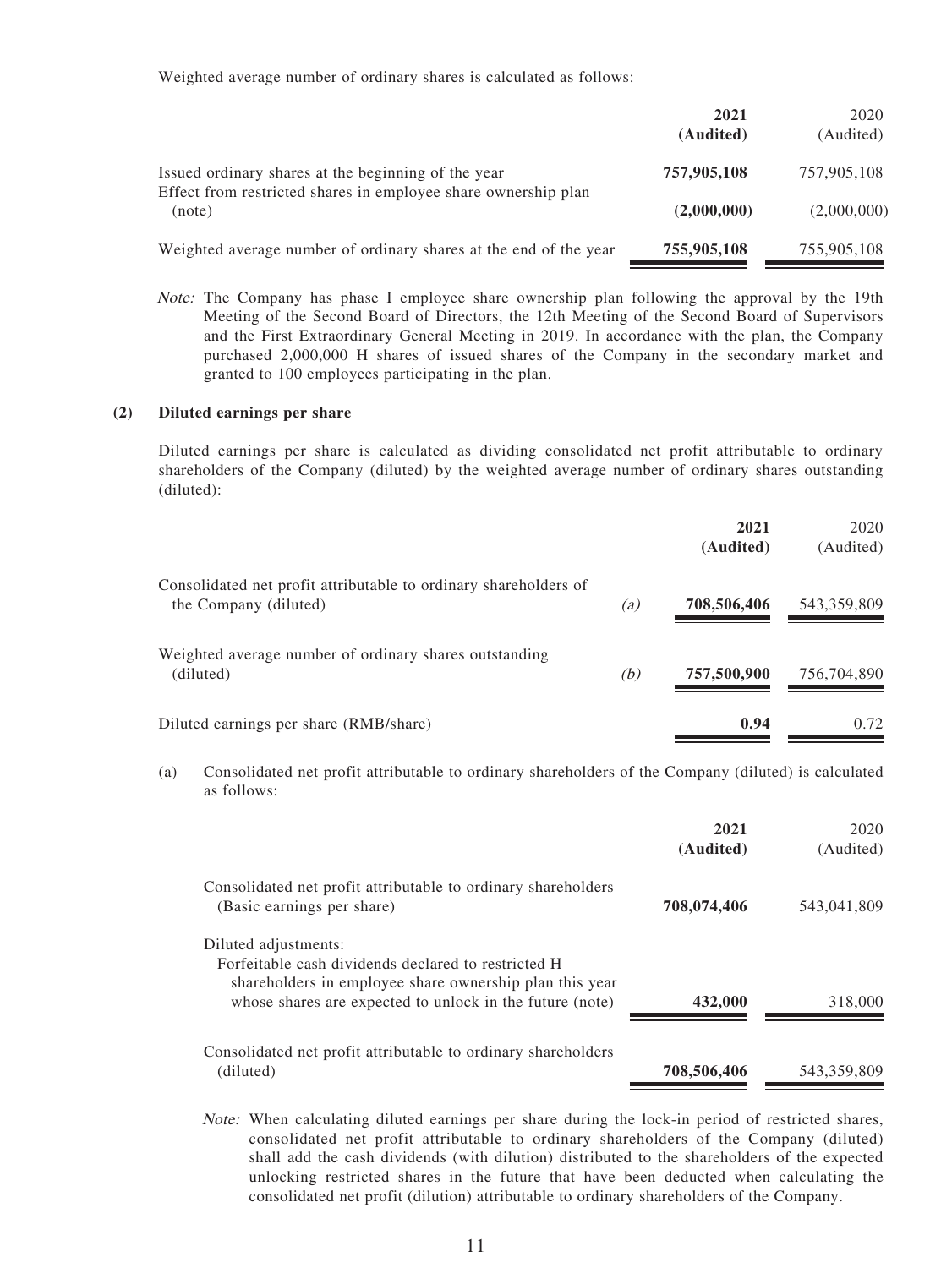(b) Weighted average number of the Company's ordinary shares (diluted) is calculated as follows:

|                                                                        | 2021<br>(Audited) | 2020<br>(Audited) |
|------------------------------------------------------------------------|-------------------|-------------------|
| Weighted average number of ordinary shares at 31 December              | 755,905,108       | 755,905,108       |
| Diluted adjustments:<br>Effect from restricted shares in employee      |                   |                   |
| share ownership plan                                                   | 1,595,792         | 799.782           |
| Weighted average number of ordinary shares (diluted)<br>at 31 December | 757,500,900       | 756,704,890       |

#### **9. SEGMENT REPORTING**

The Group determines the two reporting segments, optical fibres and optical fibre preforms segment and optical fibre cables segment, based on the internal organizational structure, management requirements and internal reporting system. Each reporting segment is a separate business segment that provides different products. The management of the Group will regularly review the financial information of different segments to determine the allocation of resources and to evaluate their sales performance.

- Optical fibres and optical fibre preforms segment-mainly responsible for the production and sales of optical fibres and optical fibre preforms.
- Optical fibre cables segment-mainly responsible for the production and sales of optical fibre cables.

#### **(1) Information of profit or loss and assets of reporting segments**

In order to evaluate the performance of each segment and allocate resources, the management of the Group will regularly review the assets, income, expenses and operating results attributable to each segment. The preparation of such information is based on the followings:

Segment assets include all tangible assets, other non-current assets and receivables and other current assets attributable to each segment, but exclude deferred income tax assets, long-term equity investments, intangible assets and other unallocated assets.

Segment operating results refer to the revenue from external customers generated by each segment, less the operating costs incurred by each segment. The Group did not allocate other expenses such as selling and management expenses and financial expenses to each segment.

The information disclosed in each of the following reporting segments of the Group is that the management of the Group used the following data in measuring profit/(loss) and assets of the reporting segments, or did not use the following data but provided it regularly to the management of the Group:

|                                             |                                                                |                                        | 2021 (Audited)  |                               |                              |                 |
|---------------------------------------------|----------------------------------------------------------------|----------------------------------------|-----------------|-------------------------------|------------------------------|-----------------|
| Item                                        | <b>Optical fibres</b><br>and optical fibre<br>preforms segment | <b>Optical fibre</b><br>cables segment | <b>Others</b>   | Elimination<br>among segments | <b>Unallocated</b><br>amount | Total           |
| Operating income from external transactions | 2,918,504,246                                                  | 3,920,795,824                          | 2,696,775,508   |                               |                              | 9,536,075,578   |
| Inter-segment operating income              | 481,010,154                                                    | 92,376,742                             | 465, 452, 551   | (1,038,839,447)               |                              |                 |
| Segment profit                              | 1,293,606,435                                                  | 343,283,304                            | 390,500,377     | (155, 542, 879)               |                              | 1,871,847,237   |
| Including: Depreciation and amortisation    |                                                                |                                        |                 |                               |                              |                 |
| expenses                                    | (221, 712, 113)                                                | (37, 417, 193)                         | (138, 825, 151) | 754,717                       |                              | (397, 199, 740) |
| Taxes and surcharges                        |                                                                |                                        |                 |                               | (33,008,372)                 | (33,008,372)    |
| Selling and distribution expenses           |                                                                |                                        |                 |                               | (269, 827, 126)              | (269, 827, 126) |
| General and administration expenses         |                                                                |                                        |                 | $\qquad \qquad \blacksquare$  | (621, 056, 032)              | (621, 056, 032) |
| Research and development expenses           |                                                                |                                        |                 | $\qquad \qquad \blacksquare$  | (473, 161, 843)              | (473, 161, 843) |
| Financial expenses                          |                                                                |                                        |                 | $\qquad \qquad \blacksquare$  | (122,793,614)                | (122, 793, 614) |
| Other income                                |                                                                |                                        |                 |                               | 76,787,615                   | 76,787,615      |
| Investment income                           |                                                                |                                        |                 |                               | 107,418,970                  | 107,418,970     |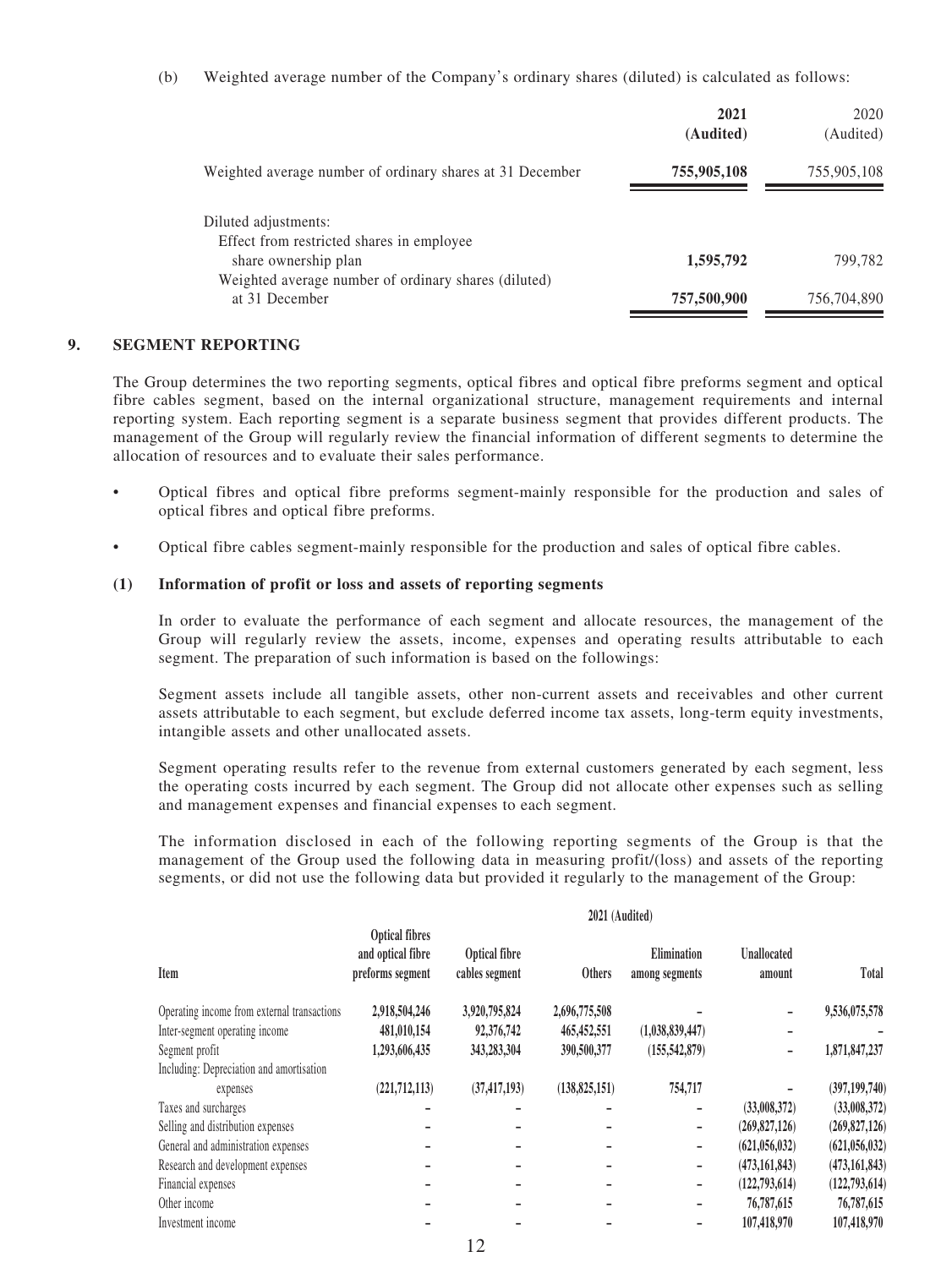|                                             |                       |                | 2021 (Audited) |                   |                 |                 |
|---------------------------------------------|-----------------------|----------------|----------------|-------------------|-----------------|-----------------|
|                                             | <b>Optical fibres</b> |                |                |                   |                 |                 |
|                                             | and optical fibre     | Optical fibre  |                | Elimination       | Unallocated     |                 |
| Item                                        | preforms segment      | cables segment | <b>Others</b>  | among segments    | amount          | <b>Total</b>    |
| Including: income from investment in        |                       |                |                |                   |                 |                 |
| associates and joint ventures               |                       |                |                |                   | 76,825,395      | 76,825,395      |
| Gains from changes in fair value            |                       |                |                |                   | 339,084,437     | 339,084,437     |
| Credit losses                               |                       |                |                |                   | (72, 945, 356)  | (72, 945, 356)  |
| Impairment losses                           |                       |                |                |                   | (83,675,970)    | (83, 675, 970)  |
| Losses from asset disposals                 |                       |                |                |                   | (343, 632)      | (343, 632)      |
| Operating profit/(loss)                     | 1,293,606,435         | 343,283,304    | 390,500,377    | (155, 542, 879)   | (1,153,520,923) | 718,326,314     |
| Non-operating income                        |                       |                |                |                   | 32,993,001      | 32,993,001      |
| Non-operating expenses                      |                       |                |                |                   | (3,318,146)     | (3,318,146)     |
| Profit/(loss) before income tax             | 1,293,606,435         | 343,283,304    | 390,500,377    | (155, 542, 879)   | (1,123,846,068) | 748,001,169     |
| Income tax expenses                         |                       |                |                |                   | (27, 325, 435)  | (27, 325, 435)  |
| Net profit/(loss) for the year              | 1,293,606,435         | 343,283,304    | 390,500,377    | (155, 542, 879)   | (1,151,171,503) | 720,675,734     |
| Total assets                                |                       |                |                |                   |                 |                 |
|                                             | 4,433,689,043         | 3,788,481,210  | 11,842,690,159 | (698, 036, 935)   |                 | 19,478,649,093  |
| Other items                                 |                       |                |                |                   |                 |                 |
| -Long-term equity investment in             |                       |                |                |                   |                 |                 |
| associates and joint ventures               |                       |                | 1,684,470,508  |                   |                 | 1,684,470,508   |
| -Increase in other non-current assets       |                       |                |                |                   |                 |                 |
| other than long-term equity investment      | 286,233,078           | 115,084,985    | 756,091,014    | 43,056,096        |                 | 1,200,465,173   |
|                                             |                       |                | 2020 (Audited) |                   |                 |                 |
|                                             | Optical fibres        |                |                |                   |                 |                 |
|                                             | and optical fibre     | Optical fibre  |                | Elimination       | Unallocated     |                 |
| Item                                        | preforms segment      | cables segment | Others         |                   | amount          | Total           |
|                                             |                       |                |                | among segments    |                 |                 |
| Operating income from external transactions | 2,952,996,546         | 3,287,516,698  | 1,981,029,723  |                   |                 | 8,221,542,967   |
| Inter-segment revenue                       | 591,571,742           | 93,728,011     | 531,400,544    | (1,216,700,297)   |                 |                 |
| Segment profit                              | 1,068,395,554         | 397,034,925    | 328,905,831    | (146, 311, 114)   |                 | 1,648,025,196   |
| Including: Depreciation and amortisation    |                       |                |                |                   |                 |                 |
| expenses                                    | (243, 276, 739)       | (47,527,857)   | (94, 363, 734) | 4,283,686         |                 | (380, 884, 644) |
| Taxes and surcharges                        |                       |                |                |                   | (22, 279, 411)  | (22, 279, 411)  |
| Selling and distribution expenses           |                       |                |                |                   | (231, 304, 032) | (231, 304, 032) |
| General and administration expenses         |                       |                |                | $\qquad \qquad -$ | (476, 220, 543) | (476, 220, 543) |
| Research and development expenses           |                       |                |                |                   | (414, 571, 192) | (414, 571, 192) |
| Financial expenses                          |                       |                |                |                   | (60,876,636)    | (60, 876, 636)  |
| Other income                                |                       |                |                |                   | 127,390,031     | 127,390,031     |
| Investment income                           |                       |                |                |                   | 36,505,003      | 36,505,003      |
| Including: income from investment in        |                       |                |                |                   |                 |                 |
|                                             |                       |                |                |                   |                 |                 |
| associates and joint ventures               |                       |                |                |                   | 27,068,532      | 27,068,532      |
| Gains from changes in fair value            |                       |                |                |                   | 94,152,688      | 94,152,688      |
| Credit losses                               |                       |                |                |                   | (76, 837, 297)  | (76, 837, 297)  |
| Impairment losses                           |                       |                |                |                   | (45,091,143)    | (45,091,143)    |
| Gains from asset disposals                  |                       |                |                |                   | 1,758,577       | 1,758,577       |
| Operating profit/(loss)                     | 1,068,395,554         | 397,034,925    | 328,905,831    | (146, 311, 114)   | (1,067,373,955) | 580,651,241     |
| Non-operating income                        |                       |                |                |                   | 4,441,780       | 4,441,780       |
| Non-operating expenses                      |                       |                |                |                   | (5,852,078)     | (5,852,078)     |
| Profit/(loss) before income tax             | 1,068,395,554         | 397,034,925    | 328,905,831    | (146, 311, 114)   | (1,068,784,253) | 579,240,943     |
| Income tax expenses                         |                       |                |                |                   | (35,040,964)    | (35,040,964)    |
| Net profit/(loss) for the year              | 1,068,395,554         | 397,034,925    | 328,905,831    | (146, 311, 114)   | (1,103,825,217) | 544,199,979     |
| Total assets                                | 4,667,960,329         | 3,434,967,505  | 8,125,510,280  | (372, 840, 720)   |                 | 15,855,597,394  |
| Other items                                 |                       |                |                |                   |                 |                 |
| -Long-term equity investment in             |                       |                |                |                   |                 |                 |
| associates and joint ventures               |                       |                | 1,636,031,916  |                   |                 | 1,636,031,916   |
| -Increase in other non-current assets       |                       |                |                |                   |                 |                 |
| other than long-term equity investment      | 118,501,143           | 57,384,324     | 522,938,476    | 7,240,805         |                 | 706,064,748     |
|                                             |                       |                |                |                   |                 |                 |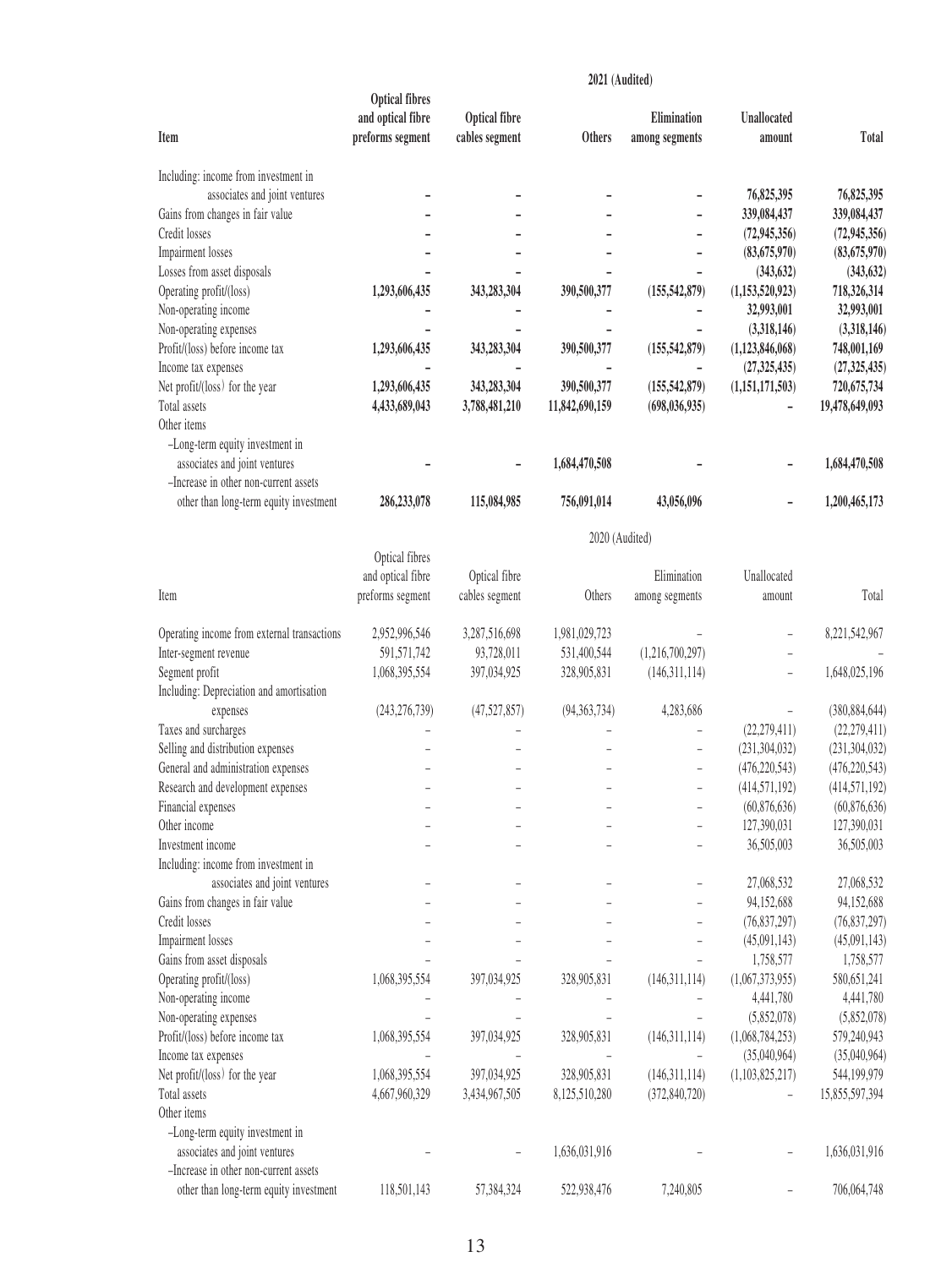#### **10. Bills receivable**

#### **(1) Bills receivable by category**

| <b>Type</b>                                          | 31 December<br>2021<br>(Audited) | 31 December<br>2020<br>(Audited) |
|------------------------------------------------------|----------------------------------|----------------------------------|
| Bank acceptance bills<br>Commercial acceptance bills | 269, 332, 609<br>148,889,161     | 126, 397, 295<br>148,025,423     |
| Total                                                | 418,221,770                      | 274,422,718                      |

As at 31 December 2021, the aforementioned bills receivable were due within one year.

#### **(2) Bills receivable pledged at the end of the year.**

As at 31 December 2021, the Group's bills receivable pledged was approximately RMB0.9 million.

#### **(3) Bills receivable endorsed or discounted at the end of the year and undue at the balance sheet date.**

|                       | Amount<br>derecognized | Amount not yet<br>derecognized |
|-----------------------|------------------------|--------------------------------|
|                       | at the end of          | at the end of                  |
| <b>Type</b>           | 2021                   | 2021                           |
|                       | (Audited)              | (Audited)                      |
| Bank acceptance bills |                        | 68,984,145                     |

As at 31 December 2021, the Group continued to recognize discounted bills and endorsed bills of RMB31,603,159 and RMB37,380,986 respectively (31 December 2020: RMB2,614,000 and RMB21,088,123). With respect to this portion of discounted bills or endorsed bills, the Board believed that the Group still retains virtually all its risks and rewards, including the risk of default on discounted and endorsed bills. Therefore, the Group continued to fully recognised this portion of the discounted and endorsed instruments. The bills, at the same time, confirmed the related payment due to the bank borrowings generated by discounting and the settlement of the endorsed bills. After discounts and endorsements were transferred, the Group no longer retained any right to use discounted and endorsed bills, including the sale, transfer or pledge of discounted and endorsed bills to the third party. As at 31 December 2021, the carrying amounts of the bills settled by the discounted and endorsed bills that continue to be recognized were RMB31,603,159 and RMB37,380,986 respectively (31 December 2020: RMB2,614,000 and RMB21,088,123). The Board believed that there is no significant difference in the fair value of the transferred assets and related liabilities.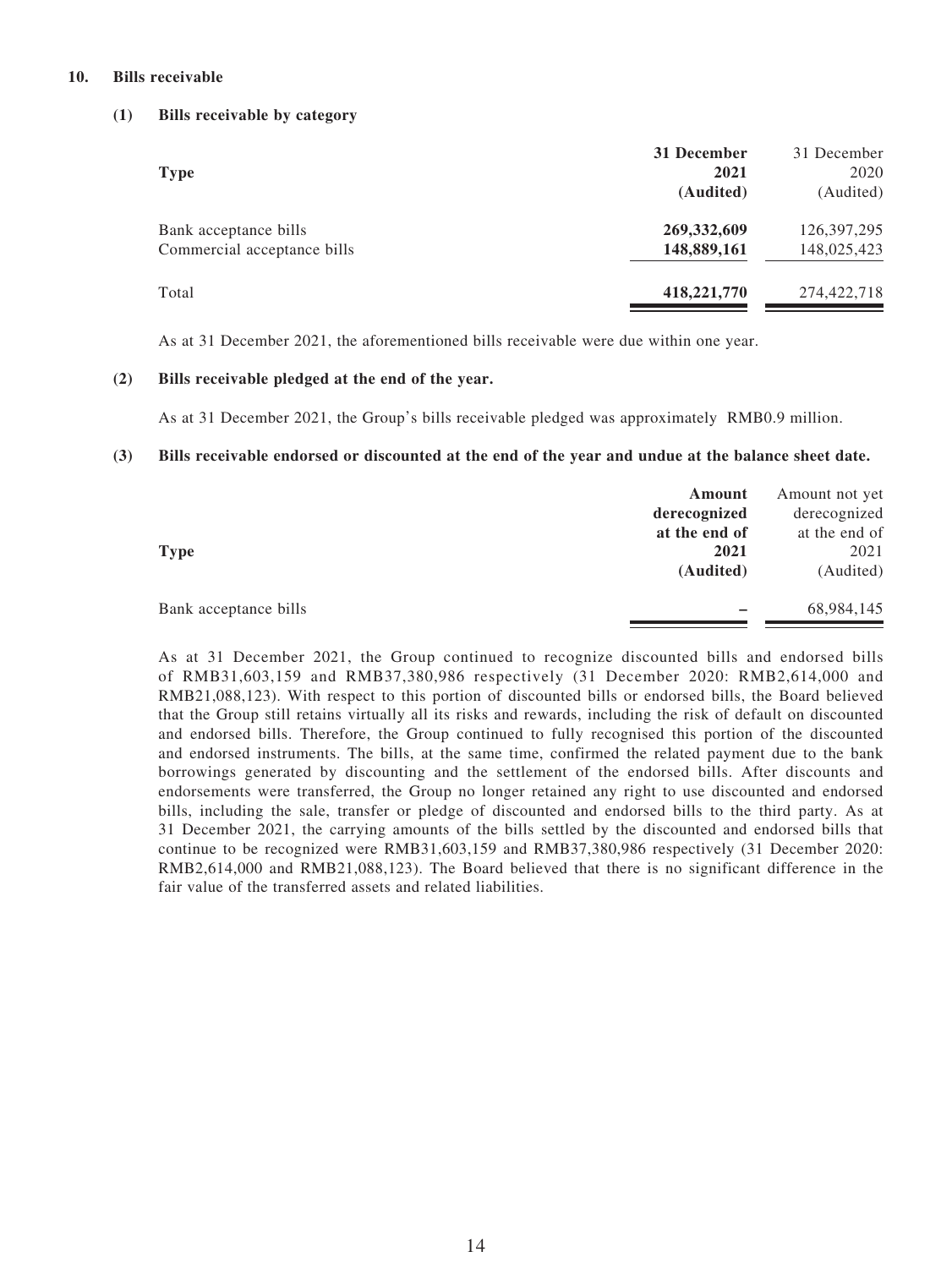#### **11. Accounts receivable**

#### **(1) Accounts receivable by customer are as follows:**

| <b>Type</b>                                        | 31 December<br>2021<br>(Audited) | 31 December<br>2020<br>(Audited) |
|----------------------------------------------------|----------------------------------|----------------------------------|
| Due from related parties<br>Due from third parties | 167,979,202<br>4,247,810,257     | 135,247,149<br>3,826,462,268     |
| Sub-total                                          | 4,415,789,459                    | 3,961,709,417                    |
| Less: allowance for doubtful debts                 | 255,077,716                      | 184,946,460                      |
| Total                                              | 4,160,711,743                    | 3,776,762,957                    |

#### **(2) Ageing analysis of accounts receivable:**

| Ageing                                                                                                                   | 31 December<br>2021<br>(Audited)                           | 31 December<br>2020<br>(Audited)                            |
|--------------------------------------------------------------------------------------------------------------------------|------------------------------------------------------------|-------------------------------------------------------------|
| Within 1 year (1 year inclusive)<br>1 to 2 years (2 years inclusive)<br>2 to 3 years (3 years inclusive)<br>Over 3 years | 3,578,756,146<br>505,001,422<br>220,359,869<br>111,672,022 | 3,256,130,969<br>534, 582, 449<br>102,414,018<br>68,581,981 |
| Sub-total                                                                                                                | 4,415,789,459                                              | 3.961.709.417                                               |
| Less: allowance for doubtful debts                                                                                       | 255,077,716                                                | 184,946,460                                                 |
| Total                                                                                                                    | 4,160,711,743                                              | 3,776,762,957                                               |

The ageing of accounts receivable is calculated from the date of recognition.

### **(3) Analysis of accounts receivable by category:**

| 31 December 2021 (Audited) |            |                   |                  |                                 |
|----------------------------|------------|-------------------|------------------|---------------------------------|
|                            |            |                   |                  | Carrying                        |
|                            |            |                   |                  | amount                          |
|                            |            |                   | <b>Provision</b> |                                 |
|                            | Proportion |                   | proportion       |                                 |
| Amount                     | $(\%)$     | Amount            | $(\%)$           |                                 |
|                            |            |                   |                  |                                 |
| 17,433,058                 | $0\%$      | 17,433,058        | $100\%$          |                                 |
|                            |            |                   |                  |                                 |
| 167,979,202                | $4\%$      | 2,817,417         | $2\%$            | 165, 161, 785                   |
| 1,973,452,421              | 45%        | 118,344,521       | $6\%$            | 1,855,107,900                   |
| 2,256,924,778              | 51%        | 116,482,720       | $5\%$            | 2,140,442,058                   |
| 4,415,789,459              | $100\%$    | 255,077,716       | $6\%$            | 4,160,711,743                   |
|                            |            | <b>Book value</b> |                  | Allowance for<br>doubtful debts |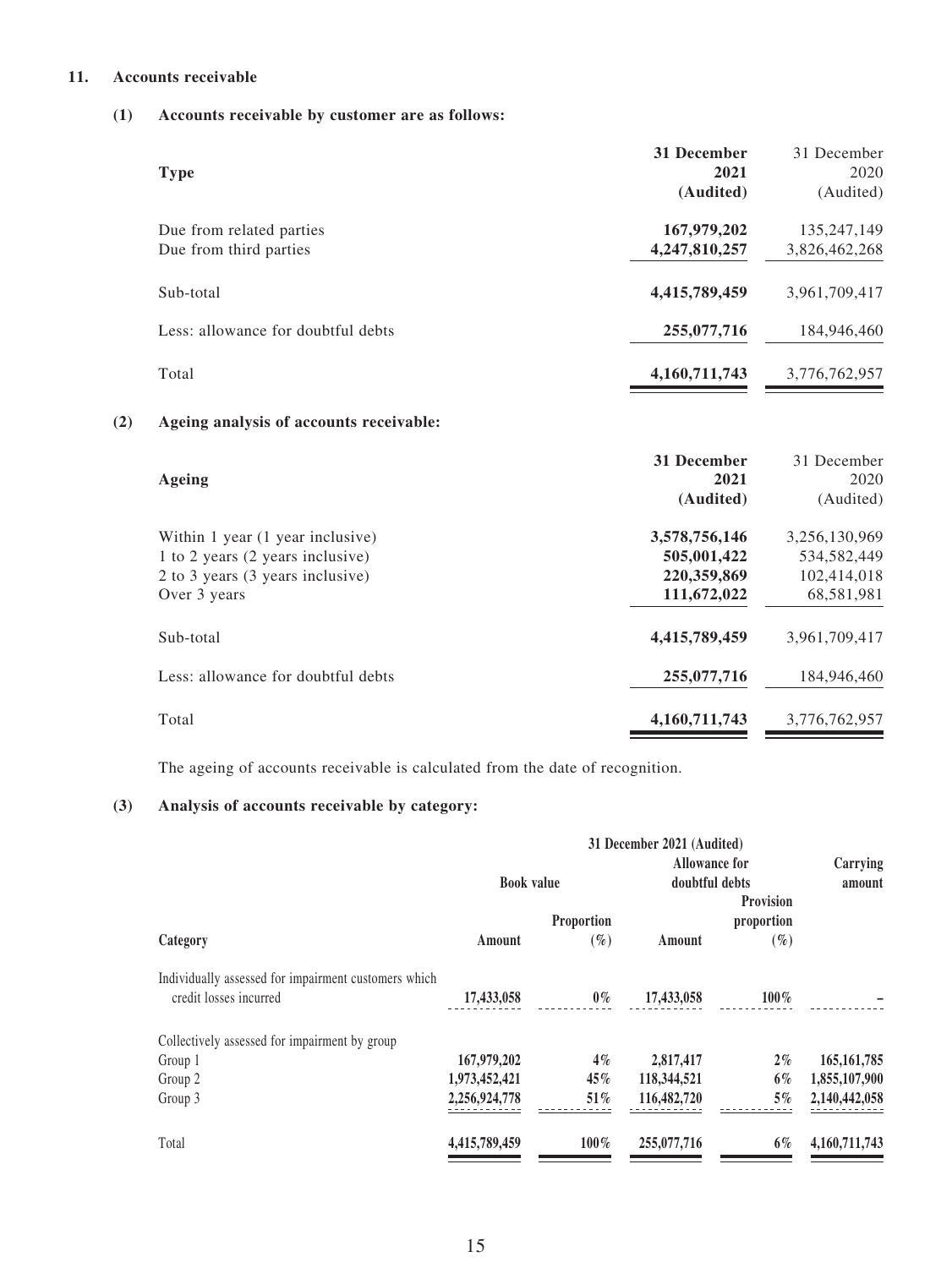|                                                      | 31 December 2020 (Audited) |            |             |                |               |
|------------------------------------------------------|----------------------------|------------|-------------|----------------|---------------|
|                                                      |                            |            |             | Allowance for  | Carrying      |
|                                                      |                            | Book value |             | doubtful debts | amount        |
|                                                      |                            |            |             | Provision      |               |
|                                                      |                            | Proportion |             | proportion     |               |
| Category                                             | Amount                     | $(\%)$     | Amount      | $(\%)$         |               |
| Individually assessed for impairment customers which |                            |            |             |                |               |
| credit losses incurrece                              | 18,910,452                 | $0\%$      | 18,910,452  | 100%           |               |
| Collectively assessed for impairment by group        |                            |            |             |                |               |
| Group 1                                              | 135,247,149                | $4\%$      | 658,313     | $0\%$          | 134,588,836   |
| Group 2                                              | 1,821,081,616              | 46%        | 72,234,371  | $4\%$          | 1,748,847,245 |
| Group 3                                              | 1,986,470,200              | 50%        | 93.143.324  | 5%             | 1,893,326,876 |
|                                                      |                            |            |             |                |               |
| Total                                                | 3,961,709,417              | 100%       | 184,946,460 | 5%             | 3,776,762,957 |

(a) Reasons for making doubtful debts provisions with single accounts receivable in 2021:

In the event of credit losses incurred by a customer, the Group makes doubtful debts provisions with single accounts receivable in respect of that customer group.

(b) Standard and explanation of making doubtful debts provisions by group in 2021

According to the historical experience of the Group, there are differences in the losses of different segmented customer groups. Therefore, the Group divided our customers into the following groups:

- Group 1: Related parties;
- Group 2: Operators under China Telecom network and other companies with good credit records;
- Group 3: Other customers outside of the above groups.
- (c) Expected credit loss assessment for accounts receivable:

The management measures loss allowances for accounts receivable at an amount equal to lifetime expected credit loss, which is calculated using a provision matrix. As the Group's historical credit loss experience indicates different loss patterns for different customer segments, the loss allowance based on past due status is further distinguished between the Group's different customer bases.

#### **2021 (Audited)**

|                                                         | <b>Expected credit</b> |                   | <b>Allowance for</b> |
|---------------------------------------------------------|------------------------|-------------------|----------------------|
| Group 1                                                 | loss rate              | <b>Book value</b> | doubtful debts       |
| No overdue and overdue within 1 year (1 year inclusive) | $0.32\%$               | 157,913,190       | 505,322              |
| Overdue 1 to 2 years (2 years inclusive)                | $22.69\%$              | 10,023,016        | 2,274,222            |
| Overdue 2 to 3 years (3 years inclusive)                | $86.25\%$              | 37,258            | 32,135               |
| Overdue Over 3 years                                    | $100.00\%$             | 5,738             | 5,738                |
| Total                                                   |                        | 167,979,202       | 2,817,417            |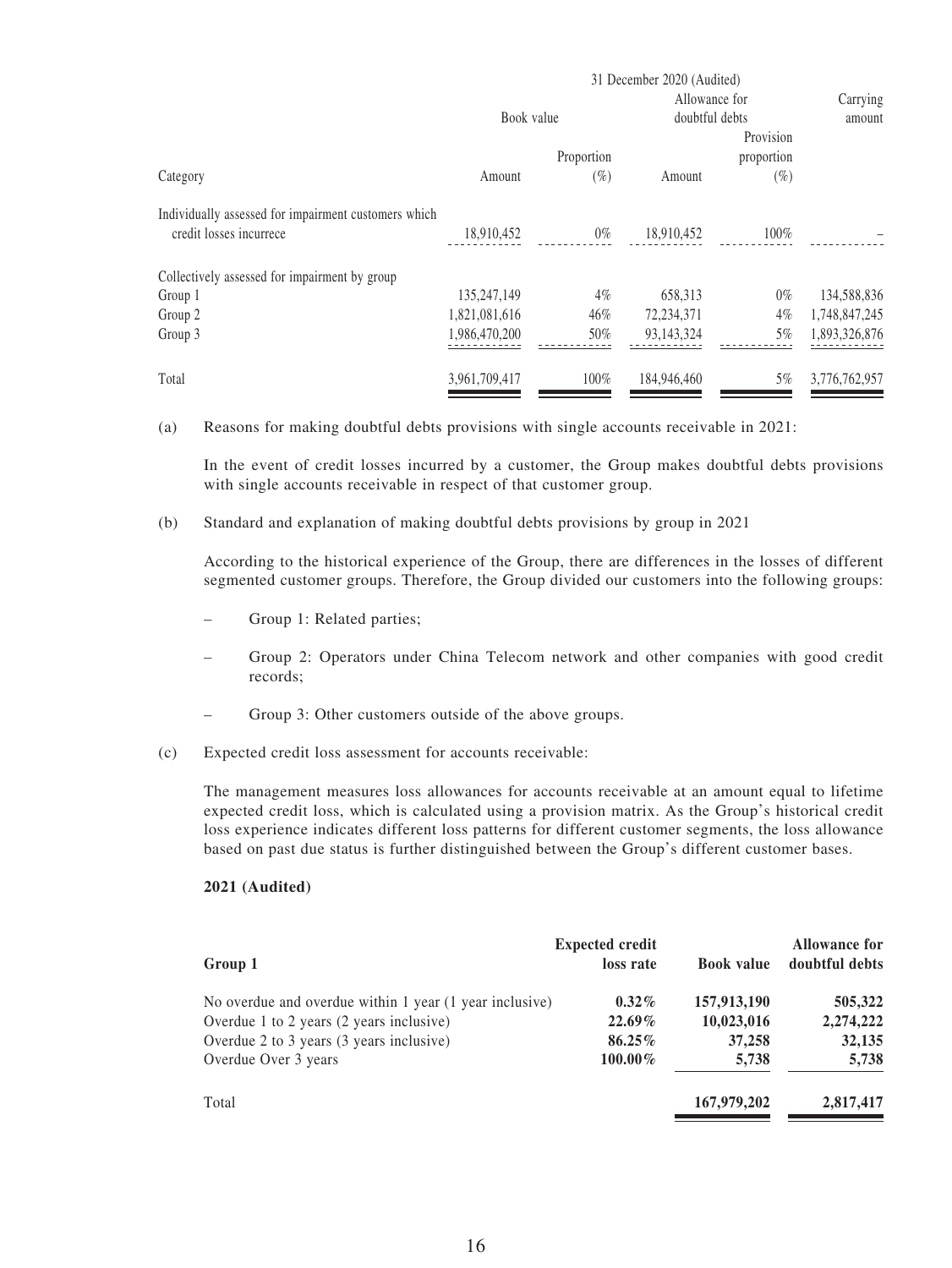| Group 2                                                                                                                                                                 | <b>Expected credit</b><br>loss rate        | <b>Book</b> value                                          | <b>Allowance for</b><br>doubtful debts               |
|-------------------------------------------------------------------------------------------------------------------------------------------------------------------------|--------------------------------------------|------------------------------------------------------------|------------------------------------------------------|
| No overdue and overdue within 1 year (1 year inclusive)<br>Overdue 1 to 2 years (2 years inclusive)<br>Overdue 2 to 3 years (3 years inclusive)<br>Overdue Over 3 years | $0.95\%$<br>11.89%<br>44.14%<br>$100.00\%$ | 1,694,413,054<br>148,610,579<br>82,081,970<br>48,346,818   | 16,096,923<br>17,669,798<br>36,230,982<br>48,346,818 |
| Total                                                                                                                                                                   |                                            | 1,973,452,421                                              | 118,344,521                                          |
| Group 3                                                                                                                                                                 | <b>Expected credit</b><br>loss rate        | <b>Book</b> value                                          | <b>Allowance for</b><br>doubtful debts               |
| No overdue and overdue within 1 year (1 year inclusive)<br>Overdue 1 to 2 years (2 years inclusive)<br>Overdue 2 to 3 years (3 years inclusive)<br>Overdue Over 3 years | $2.46\%$<br>11.64%<br>59.03%<br>100.00%    | 2,065,490,985<br>121,464,699<br>44,997,621<br>24,971,473   | 50,810,660<br>14,138,491<br>26,562,096<br>24,971,473 |
| Total                                                                                                                                                                   |                                            | 2,256,924,778                                              | 116,482,720                                          |
| 2020 (Audited)                                                                                                                                                          |                                            |                                                            |                                                      |
| Group 1                                                                                                                                                                 | Expected credit<br>loss rate               | Book value                                                 | Allowance for<br>doubtful debts\                     |
| No overdue and overdue within 1 year (1 year inclusive)<br>Overdue 1 to 2 years (2 years inclusive)<br>Overdue 2 to 3 years (3 years inclusive)<br>Overdue Over 3 years | 0.32%<br>22.12%<br>87.11%<br>100.00%       | 134,402,215<br>777,938<br>66,464<br>532                    | 427,801<br>172,085<br>57,895<br>532                  |
| Total                                                                                                                                                                   |                                            | 135,247,149                                                | 658,313                                              |
| Group 2                                                                                                                                                                 | Expected credit<br>loss rate               | Book value                                                 | Allowance for<br>doubtful debts                      |
| No overdue and overdue within 1 year (1 year inclusive)<br>Overdue 1 to 2 years (2 years inclusive)<br>Overdue 2 to 3 years (3 years inclusive)<br>Overdue Over 3 years | 0.90%<br>10.88%<br>43.36%<br>100.00%       | 1,601,340,170<br>164, 333, 243<br>27,317,220<br>28,090,983 | 14,416,502<br>17,881,666<br>11,845,220<br>28,090,983 |
| Total                                                                                                                                                                   |                                            | 1,821,081,616                                              | 72,234,371                                           |
| Group 3                                                                                                                                                                 | Expected credit<br>loss rate               | Book value                                                 | Allowance for<br>doubtful debts                      |
| No overdue and overdue within 1 year (1 year inclusive)<br>Overdue 1 to 2 years (2 years inclusive)<br>Overdue 2 to 3 years (3 years inclusive)<br>Overdue Over 3 years | 2.44%<br>11.57%<br>58.88%<br>100.00%       | 1,828,468,881<br>115,676,448<br>17,506,472<br>24,818,399   | 44,638,576<br>13,378,853<br>10,307,496<br>24,818,399 |
| Total                                                                                                                                                                   |                                            | 1,986,470,200                                              | 93, 143, 324                                         |

Expected credit loss rates are calculated based on the actual credit loss experiences in the past 5 years and is adjusted based on the differences among the economic conditions of the period of historic data collection, the current economic conditions and the Group's view of economic conditions over the expected lives.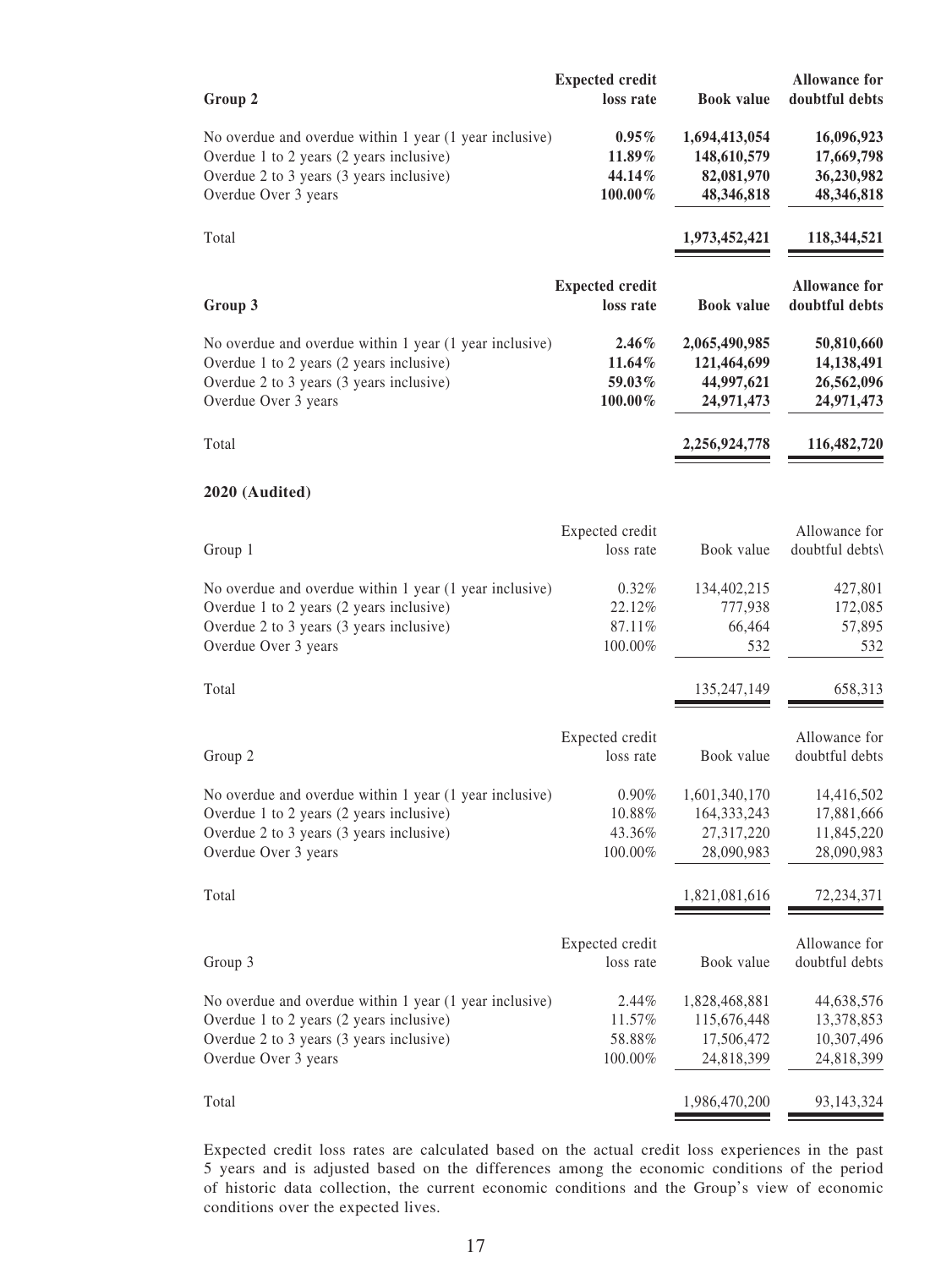#### **(4) Additions, recoveries or reversals of allowance for doubtful debts during the year:**

|                                                           | 31 December<br>2021<br>(Audited) | 31 December<br>2020<br>(Audited) |
|-----------------------------------------------------------|----------------------------------|----------------------------------|
| Balance at the beginning of the year                      | 184,946,460                      | 112,926,674                      |
| Addition during the year                                  | 74, 143, 226                     | 79,814,508                       |
| Reversal during the year                                  | (1,197,870)                      | (2,977,211)                      |
| Written-off during the year                               | (5,359,915)                      | (7,140,079)                      |
| Increase by business combination not under common control | 2,545,815                        | 2,322,568                        |
| Balance at the end of the year                            | 255,077,716                      | 184,946,460                      |

During the reporting period, the Group did not have significant recoveries or reversals for accounts receivable that had been fully impaired or provided with a relatively large proportion of allowance for doubtful debts collected or reversed.

#### **(5) Five largest accounts receivable by debtors at the end of the year:**

As at 31 December 2021 and 31 December 2020, the subtotal of five largest accounts receivable of the Group is RMB1,608,355,032 and RMB1,502,391,507, respectively, representing 36% and 38% of the total balance of accounts receivable respectively. The corresponding allowance for doubtful debts is RMB66,215,242 and RMB49,269,723, respectively.

#### **12. Receivables under financing**

|                  | 31 December | 31 December   |
|------------------|-------------|---------------|
| <b>Item</b>      | 2021        | 2020          |
|                  | (Audited)   | (Audited)     |
| Bills receivable | 84,479,696  | 138, 133, 247 |

There is no change in fair value of receivables under financing of the Group in 2021. The accumulated impairment losses recognized in other comprehensive income is zero.

Receivables under financing endorsed or discounted at the end of the year and undue at the balance sheet date:

|                       | Amount<br>derecongnized | Amount not yet<br>derecognized |
|-----------------------|-------------------------|--------------------------------|
|                       | at the end of           | at the end of                  |
| <b>Type</b>           | 2021                    | 2021                           |
|                       | (Audited)               | (Audited)                      |
| Bank acceptance bills | 242,499,693             |                                |
|                       |                         |                                |

In 2021, the Group discounted certain bank bills receivable from certain banks in China or endorsed them to the Group's suppliers ("**Derecognized Bills**") and derecognized them on 31 December 2021. The carrying amounts of undue bills receivable that have been discounted and derecognized on 31 December 2021 and 31 December 2020 are RMB181,064,533 and RMB66,417,852 respectively. As at 31 December 2021 and 31 December 2020 the carrying amounts of undue bills receivable that have been endorsed and derecognized are RMB61,435,160 and RMB221,524,693 respectively. As at 31 December 2021, the remaining period of the derecognized bills was 1 to 11 months.

According to the Bill Law of the People's Republic of China, if the acceptance bank of bills receivable that is discounted or endorsed by the Group refuses to pay, the holder has recourse to the Group. The Board believed that for the endorsed bills that were derecognized, the Group had substantially transferred almost all the risks and rewards of the bills. Therefore, the Group had derecognized these bills in full.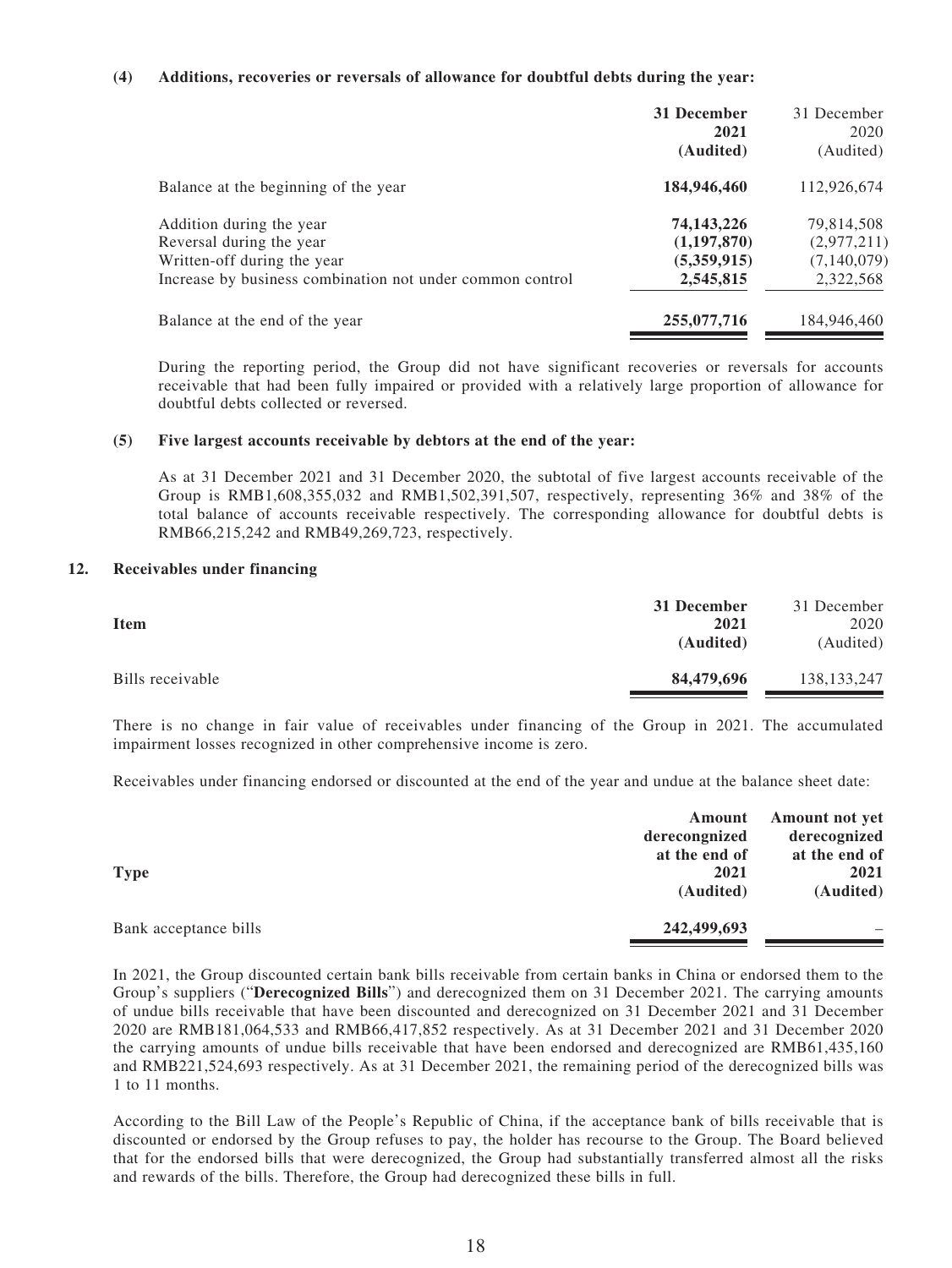Due to the recourse rights of the bearer, the Group continued to be involved in the derecognition of the bills and the continued exposure to the maximum risk exposure resulting in the loss of the Group amounted to its full amount.

#### **13. Short-term loans**

| <b>Item</b>                      | 31 December<br>2021<br>(Audited) | 31 December<br>2020<br>(Audited) |
|----------------------------------|----------------------------------|----------------------------------|
| Unsecured loans<br>Pledged loans | 1,716,812,562<br>884,439         | 1,033,657,703                    |
| Total                            | 1,717,697,001                    | 1,033,657,703                    |

As at 31 December 2021, the guaranteed loans tendered by the intercompany of the Group included in the above unsecured loans were RMB210,398,100 (2020: RMB112,200,000).

As at 31 December 2021, the Group did not have any overdue loans not yet repaid.

#### **14. Bills payable**

| <b>Item</b>                                          | 31 December<br>2021<br>(Audited) | 31 December<br>2020<br>(Audited) |
|------------------------------------------------------|----------------------------------|----------------------------------|
| Commercial acceptance bills<br>Bank acceptance bills | 456,527,048<br>484,023,173       | 351,632,323<br>307,791,583       |
| Total                                                | 940,550,221                      | 659,423,906                      |

The Group did not have any bills payable due and unpaid. The above amounts are bills payable due within one year.

#### **15. Accounts payable**

| <b>Item</b>                                    | 31 December<br>2021<br>(Audited) | 31 December<br>2020<br>(Audited) |
|------------------------------------------------|----------------------------------|----------------------------------|
| Due to related parties<br>Due to third parties | 153,544,874<br>1,619,478,268     | 134,266,119<br>1,405,357,780     |
| Total                                          | 1,773,023,142                    | 1,539,623,899                    |

The ageing analysis of accounts payable, based on invoice date, is as follows

|                                  | 31 December<br>2021<br>(Audited) | 31 December<br>2020<br>(Audited) |
|----------------------------------|----------------------------------|----------------------------------|
| Within 1 year (1 year inclusive) | 1,715,099,396                    | 1,510,602,611                    |
| 1 to 2 years (2 years inclusive) | 36,281,617                       | 7,169,532                        |
| 2 to 3 years (3 years inclusive) | 6, 157, 435                      | 17,031,826                       |
| Over 3 years                     | 15,484,694                       | 4,819,930                        |
| Total                            | 1,773,023,142                    | 1,539,623,899                    |

Accounts payable over 1 year are paid for goods and spare parts for system integration projects, and the Group continue to trading with the responding parties.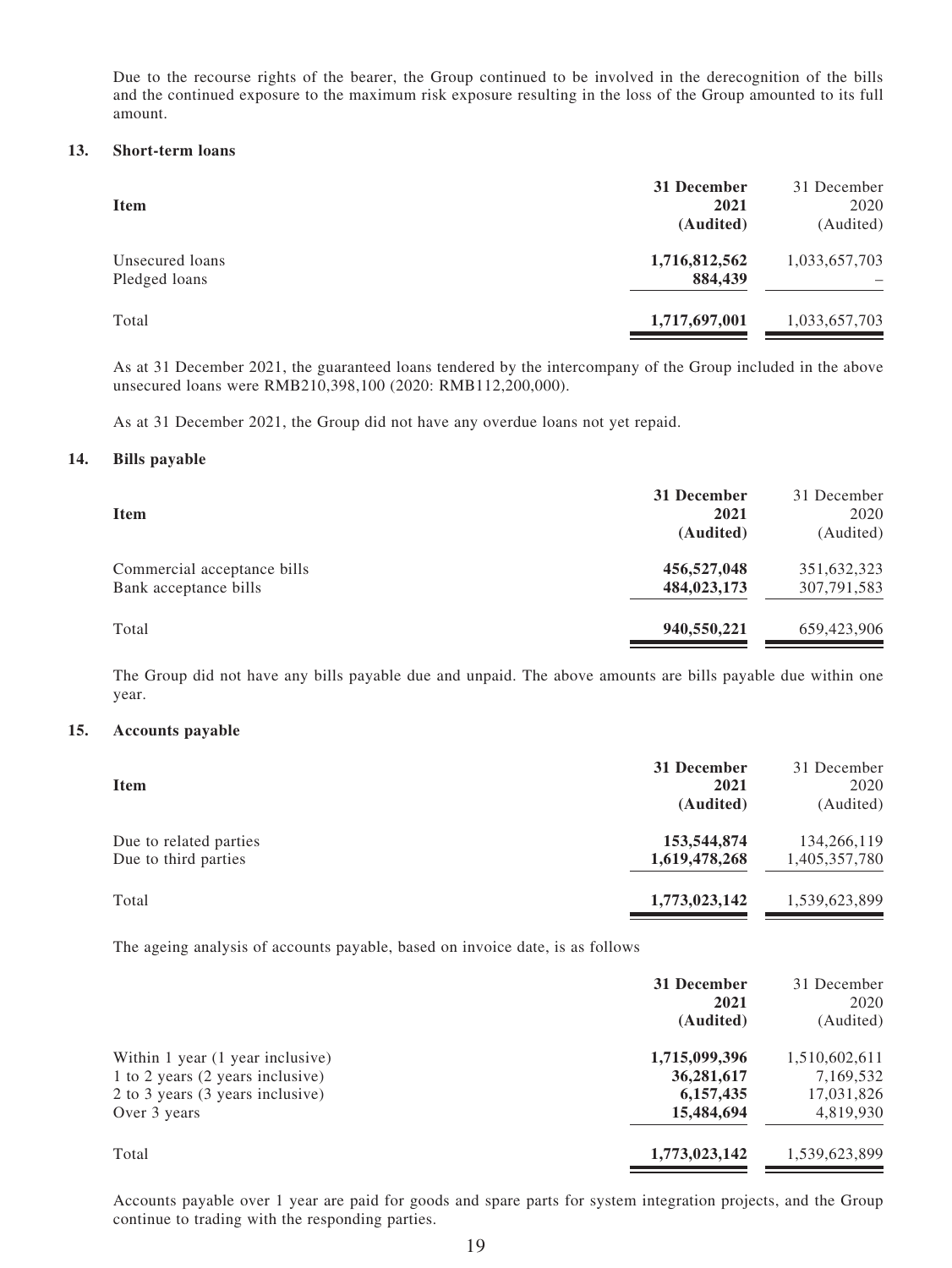#### **16. Long-term loans**

| <b>Item</b>                                      | 31 December<br>2021 | 31 December<br>2020 |
|--------------------------------------------------|---------------------|---------------------|
|                                                  | (Audited)           | (Audited)           |
| Unsecured loans                                  | 1,794,743,174       | 525,286,302         |
| Less: non-current bank loans due within one year | 505,243,174         | 586,302             |
| Total                                            | 1,289,500,000       | 524,700,000         |

As at 31 December 2021, there was no overdue long-term loans. The above bank loans were fixed rate loans of which interest rate was 1.2%-3.6% (2020: 1.2%-2.7%), the interest rate of floating rate loan is the quoted interest rate of one-year loan market minus 0.61% to the quoted interest rate of one-year loan market minus 0.11%.

The Group's bank loans (including short-term loans and long-term loans) by repayment time were listed as follows:

|                                  | 2021<br>(Audited) | 2020<br>(Audited) |
|----------------------------------|-------------------|-------------------|
| Within 1 year (1 year inclusive) | 2,222,940,175     | 1,034,244,005     |
| 1 to 2 years (2 years inclusive) | 92,000,000        | 482,700,000       |
| 2 to 5 years (5 years inclusive) | 1,197,500,000     | 42,000,000        |
| Total                            | 3,512,440,175     | 1,558,944,005     |

#### **17. Dividends**

#### **(i) Dividends payable to equity shareholders of the Company attributable to the year**

|                                                                                                                  | 2021<br>(Audited) | 2020<br>(Audited) |
|------------------------------------------------------------------------------------------------------------------|-------------------|-------------------|
| Final dividend proposed after the end of the reporting period of<br>RMB0.281 per ordinary share (2020: RMB0.216) | 212,971,335       | 163,707,503       |

#### **(ii) Dividends paid to equity shareholders of the Company attributable to the previous financial year approved during the year**

|                                                               | 2021<br>(Audited) | 2020<br>(Audited) |
|---------------------------------------------------------------|-------------------|-------------------|
| Final dividend paid in respect of the previous financial year | 163,707,503       | 241,013,824       |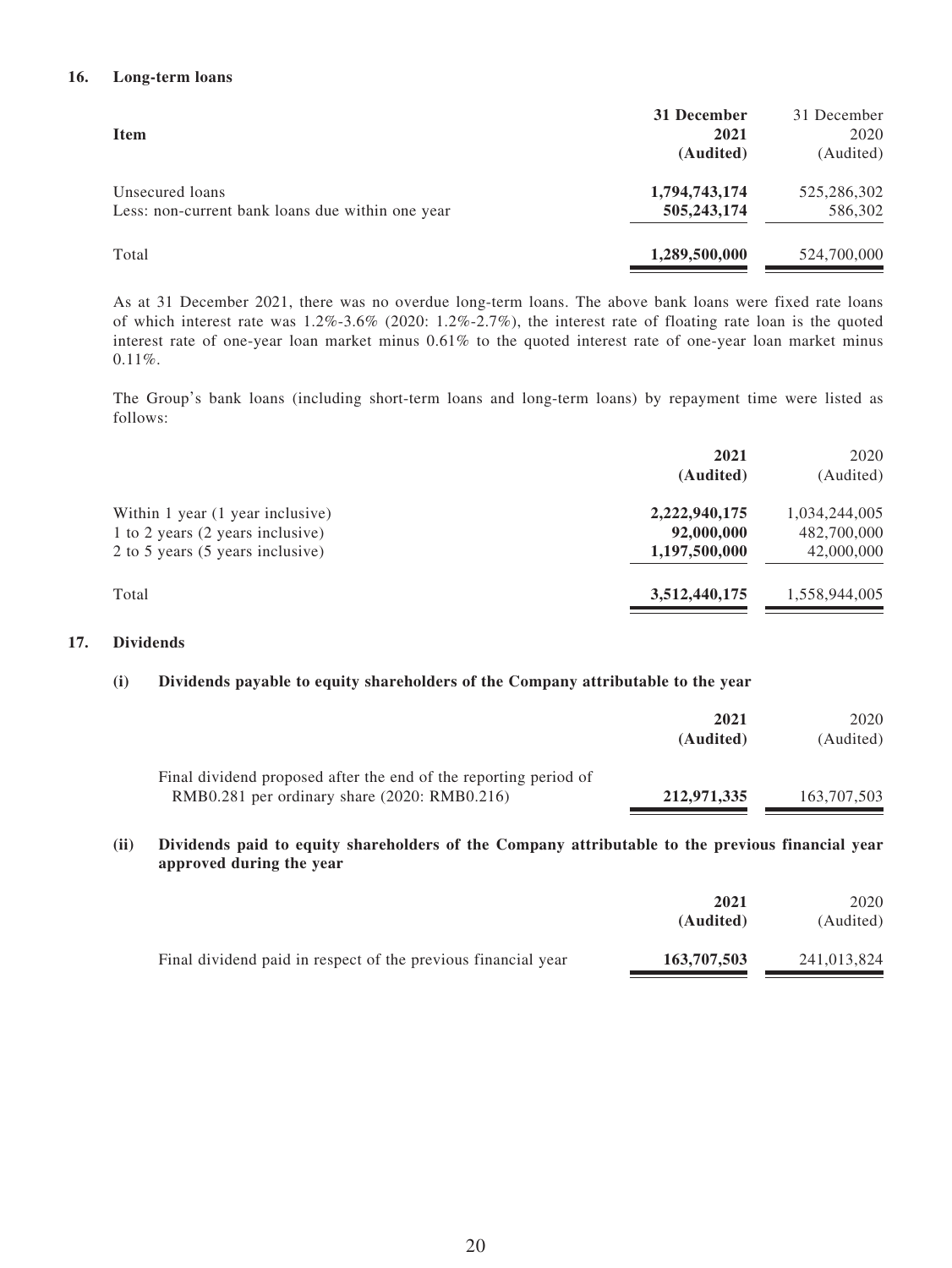#### **18. Changes of accounting policies**

#### **(1) Description and reasons of changes in accounting policies**

The following accounting standards take effect for annual periods beginning on or after 1 January 2021 and are relevant to the Company:

- CAS Bulletin No.14 (Caikuai [2021] No.1) ("**Bulletin No. 14**")
- Notice of Extending the Applicable Period of 'Accounting Treatment of COVID-19 Related Rent Concessions' (Caikuai [2021] No.9)

#### **(a) Bulletin No.14**

Bulletin No.14 takes effect on 26 January 2021 (implementation date).

(i) "Public-private partnership" (PPP) arrangements

Bulletin No.14 clarifies the features and conditions of PPP arrangements, sets out the accounting and disclosure requirements of a private entity in PPP arrangements. Item 5 of CAS Bulletin No.2 (Caikuai [2008] No.11) on "How to account for entities participating in public infrastructure construction businesses under build-operate-transfer arrangement" is repealed accordingly.

PPP arrangements which are commenced before 31 December 2020 and not completed on the implementation date and new PPP arrangements occurred during 1 January 2021 to the implementation date are subject to retrospective adjustments. Cumulative effects are adjusted to the opening retained earnings and other relevant line items in the financial statements for the year 2021. Comparative information is not restated.

The adoption of Bulletin No.14 does not have significant effect on the financial position and financial performance of the Group.

#### (ii) Benchmark interest rate reform

Bulletin No.14 introduces the accounting and disclosure requirements for the modification of financial instruments and lease liabilities resulting from the benchmark interest rate reform. Transactions related to the benchmark interest rate reform that occurred before 31 December 2020 and during 1 January 2021 to the implementation date are subject to retrospective adjustments. Cumulative effects are adjusted to the opening retained earnings or other comprehensive income for the year 2021. Comparative information is not restated.

The adoption of Bulletin No.14 does not have significant effect on the financial position and financial performance of the Group.

#### **(b) Caikuai [2021] No.9**

The Accounting Treatment of COVID-19 Related Rent Concessions (Caikuai [2020] No.10) provides practical expedient under certain conditions for rent concessions occurring as a direct consequence of the COVID-19 pandemic, and combining the requirements of Caikuai [2021] No.9, such practical expedient is only applicable to any reduction in lease payments due before 30 June 2022. Cumulative effects of adopting [2021] No.9 are adjusted to the opening retained earnings or other comprehensive income for the year 2021. Comparative information is not restated.

The adoption of the above regulations does not have significant effect on the financial position and financial performance of the Group.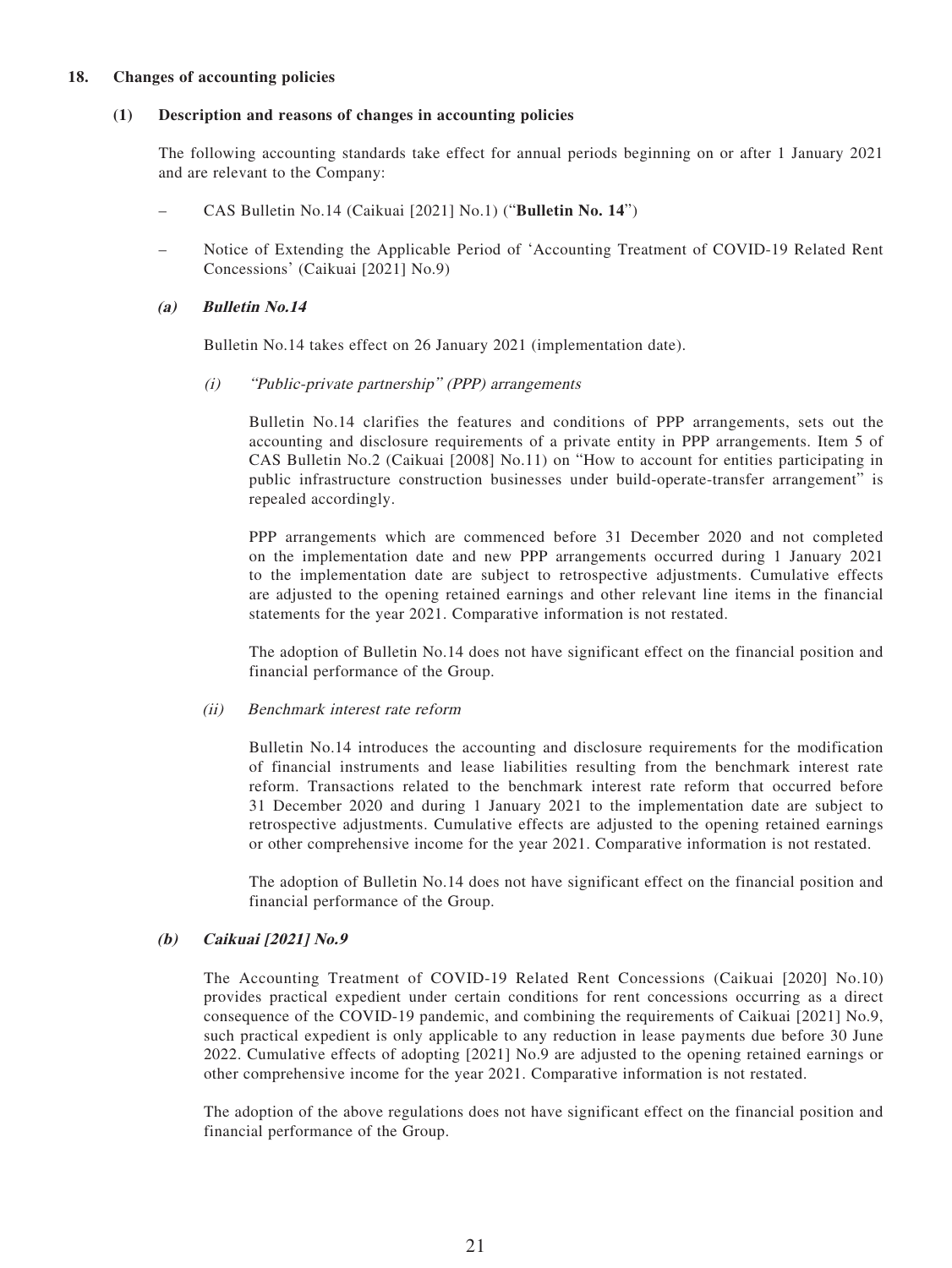#### **(c) Presentation transportation costs**

#### (i) Presentation of transportation costs

According to the implementation question and answer on transportation costs issued by the MOF, the transportation costs incurred to fulfill a contract before control of the goods is transferred, the Group has recognised such costs as contract fulfillment costs and presented as "operating costs" in the income statement. Previously, such costs were presented as "selling expenses". The Group has applied the above changes in accounting policies retrospectively.

#### (ii) Effects on financial reports

The effects on each of the line items in the consolidated income statement and company income statement as at 31 December 2021 are analysed as follows:

|                                                      |                                | Increase/(decrease) in the<br>line items as a result of<br>applying new accounting policies |  |
|------------------------------------------------------|--------------------------------|---------------------------------------------------------------------------------------------|--|
|                                                      | The Group<br>(Audited)         | The Company<br>(Audited)                                                                    |  |
| Operating costs<br>Selling and distribution expenses | 333,560,114<br>(333, 560, 114) | 279,180,304<br>(279, 180, 304)                                                              |  |

Effects of the above changes in accounting policies on the consolidated income statement and company income statement, opening and closing balances of owners' equity for 2020 are summarised as follows:

|                                                                    | <b>2020 Net</b><br>profit | <b>The Group</b><br>2020 Closing<br>balance of<br>owners' equity | 2020 Opening<br>balance of<br>owners' equity |
|--------------------------------------------------------------------|---------------------------|------------------------------------------------------------------|----------------------------------------------|
| Net profit and owners' equity                                      |                           |                                                                  |                                              |
| before adjustments                                                 | 544,199,979               | 9,385,523,416                                                    | 8,942,132,767                                |
| Operating costs                                                    | 139,618,562               |                                                                  |                                              |
| Selling and distribution expenses<br>Net profit and owners' equity | (139, 618, 562)           |                                                                  |                                              |
| after adjustments                                                  | 544,199,979               | 9, 385, 523, 416                                                 | 8,942,132,767                                |
|                                                                    |                           | <b>The Company</b><br>2020 Closing                               | 2020 Opening                                 |
|                                                                    | <b>2020 Net</b><br>profit | balance of<br>owners' equity                                     | balance of<br>owners' equity                 |
| Net profit and owners' equity                                      |                           |                                                                  |                                              |
| before adjustments                                                 | 226,084,604               | 7, 747, 296, 379                                                 | 7, 764, 415, 076                             |
| Operating costs                                                    | 102,029,175               |                                                                  |                                              |
| Selling and distribution expenses                                  | (102, 029, 175)           |                                                                  |                                              |
| Net profit and owners' equity                                      |                           |                                                                  |                                              |
| after adjustments                                                  | 226,084,604               | 7,747,296,379                                                    | 7,764,415,076                                |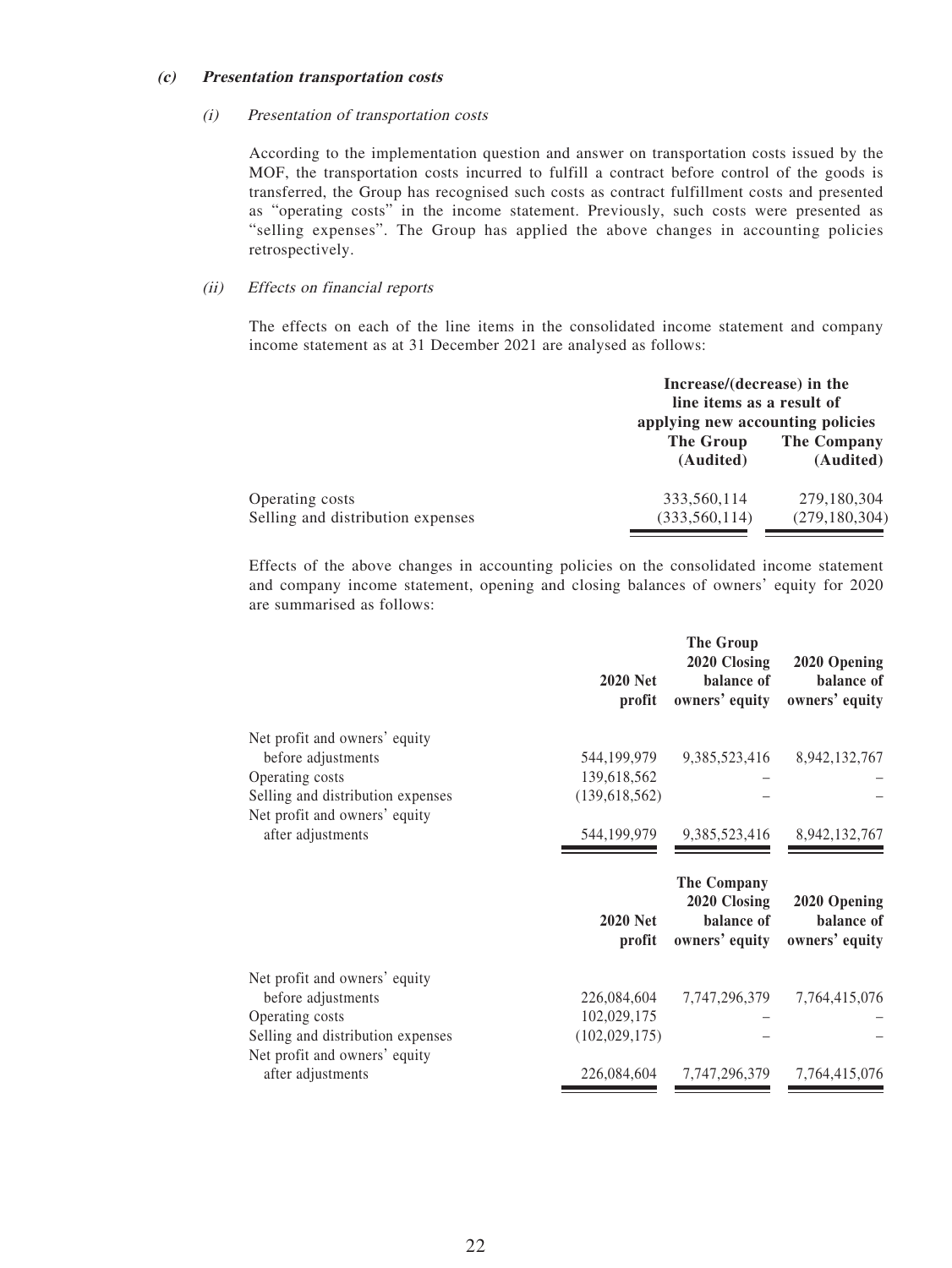# **MANAGEMENT DISCUSSION AND ANALYSIS**

# **Overview**

During the year, the Group's operating income was approximately RMB9,536.1 million, increased by approximately16.0% as compared to 2020 of approximately RMB8,221.5 million. The Group reported a gross profit of RMB1,871.8 million, increased by approximately 13.6% as compared to 2020 of approximately RMB1,648.0 million. The Group's net profit for the year attributable to the equity shareholders of the Company amounted to approximately RMB708.5 million, increased by approximately 30.3% as compared to 2020 of approximately RMB543.7 million.

Basic earnings per share was RMB0.94 per share (2020: RMB0.72 per share), which was calculated based on the weighted average number of shares issued, further details of which are set out in note 8 to the financial information of this announcement.

### **Operating income**

The Group's operating income for the year ended 31 December 2021 was approximately RMB9,536.1 million, representing an increase of 16.0% as compared to 2020 of approximately RMB8,221.5 million.

By product segment, a total revenue of approximately RMB2,918.5 million was contributed from our optical fibres and optical fibre preforms segment, representing a decrease of 1.2% as compared to 2020 of approximately RMB2,953.0 million and accounting for 30.6% (2020: 35.9%) of the Group's revenue; while a total revenue of approximately RMB3,920.8 million was contributed by our optical fibre cables segment, representing an increase of 19.3% as compared to 2020 of approximately RMB3,287.5 million and accounting for 41.1% (2020: 40.0%) of the Group's revenue.

A total revenue of approximately RMB2,696.8 million was contributed by others, representing an increase of 36.1% as compared to 2020 of approximately RMB1,981.0 million and accounting for 28.3% (2020: 24.1%) of the Group's revenue. The increase was mainly due to the substantial increase in revenue in optical modules, domestic and foreign communication network engineering projects, and integrated wiring business as compared to the same period last year.

By geographical segment, a total revenue of approximately RMB6,449.8 million was contributed by domestic customers, representing an increase of 5.4% (2020: increase of 0.2%) as compared to 2020 of approximately RMB6,119.0 million and accounting for 67.6% of the Group's revenue. For overseas market, a total revenue of approximately RMB3,086.3 million was reported in 2021, representing an increase of 46.8% (2020: increase of 26.6%) as compared to 2020 of approximately RMB2,102.5 million and accounting for approximately 32.4% of the Group's revenue.

### **Cost of sales**

The Group's cost of sales for the year ended 31 December 2021 was approximately RMB7,664.2 million, representing an increase of 16.6% as compared to 2020 of approximately RMB6,573.5 million and accounting for 80.4% of the Group's revenue. The increase in cost of sales was in line with the increase in operating revenue.

The Group's cost of sales included (i) raw material costs; (ii) manufacturing overheads (including depreciation on machinery and equipment, consumables, rental expenses, utilities, transportation costs and other manufacturing overheads); and (iii) direct labour costs.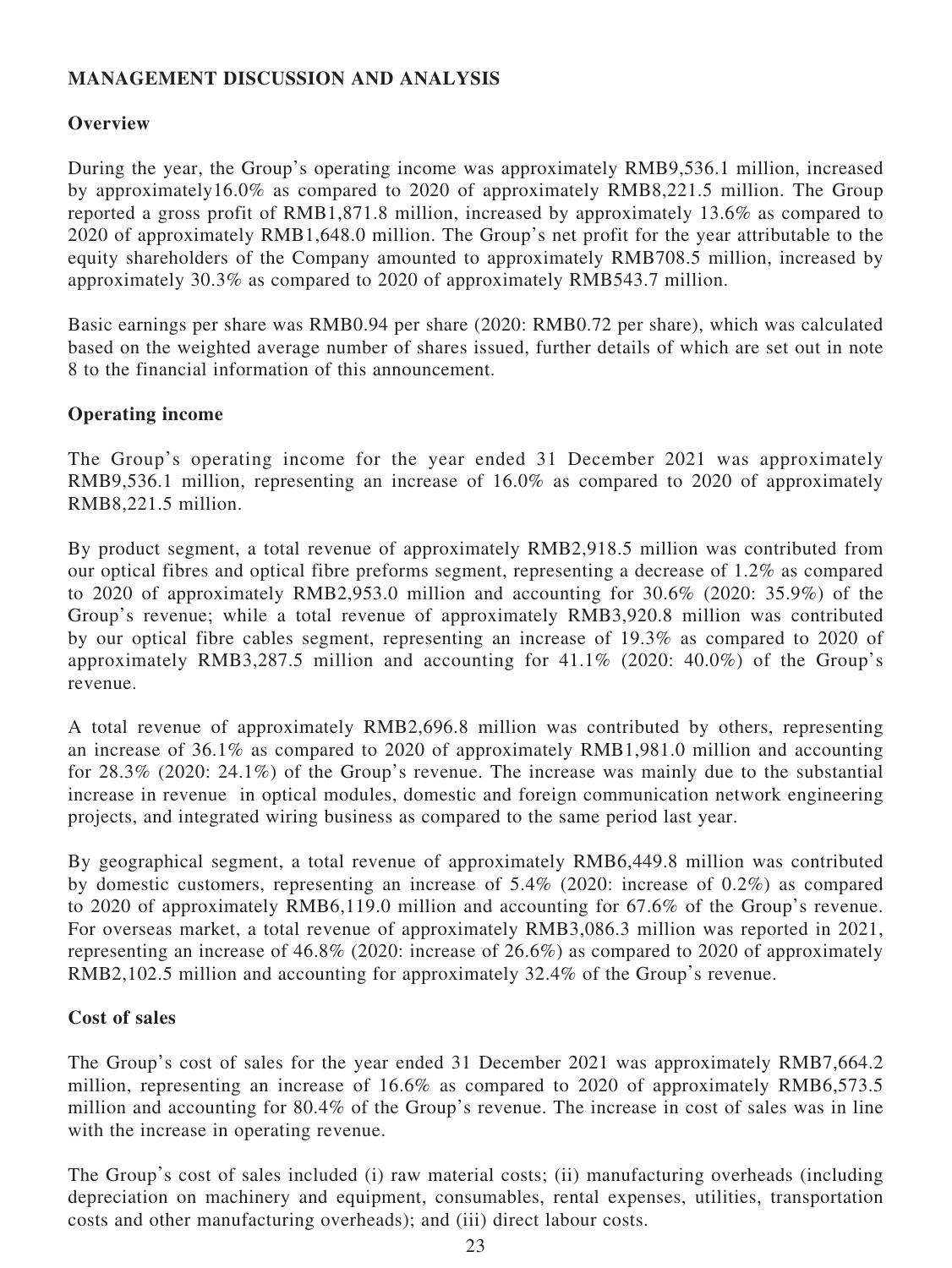In 2021, the Group's total raw material costs was approximately RMB6,070.8 million, representing an increase of 15.1% as compared to approximately RMB5,276.0 million in 2020.

For the year ended 31 December 2021, the Group's manufacturing overheads and direct labour cost amounted to approximately RMB1,590.5 million, representing an increase of 23.3% as compared to RMB1,290.4 million in 2020.

### **Gross profit and gross profit margin**

For the year ended 31 December 2021, the Group reported a gross profit of RMB1,871.8 million, representing an increase of 13.6% as compared to RMB1,648.0 million in 2020 and the gross profit margin decreased to 19.6% in 2021 (2020: 20.0%).

### **Selling and distribution expenses**

The Group's selling and distribution expenses for the year ended 31 December 2021 were RMB269.8 million, representing an increase of 16.7% as compared to RMB231.3 million in 2020. The increase was mainly due to the expansion in overseas market which resulted in an increase of salary and sales commissions.

### **General and administrative expenses**

The Group's general and administrative expenses for the year ended 31 December 2021 were RMB621.1 million, representing an increase of 30.4% as compared to RMB476.2 million in 2020. The increase was mainly due to the increase of remuneration and the progress of diversification businesses.

### **Research and development expenses**

The Group's research and development expenses for the year ended 31 December 2021 were RMB473.2 million, representing an increase of 14.1% as compared to RMB414.6 million in 2020, which was mainly due to the increase in salary expenses of R&D personnel.

### **Financial expenses**

The Group's financial expenses for the year ended 31 December 2021 were RMB122.8 million, representing an increase of RMB61.9 million as compared to RMB60.9 million in 2020, which was due to the increase of bank loans which resulted increase in interest expenses.

The interest rates of the bank loans in 2021 ranged from 0.054% to 4.10% per annum (2020: 0.095% to 5.00% per annum), while the annual effective interest rate for the borrowings in 2021 was 2.89% (2020: 2.37%).

### **Other income**

The Group's other income for the year ended 31 December 2021 was RMB76.8 million, representing a decrease of approximately RMB50.6 million as compared to RMB127.4 million in 2020, which was mainly because the government grants related to income decreased by approximately RMB52.1 million, which was offset by an increase in government grants related to assets of approximately RMB1.5 million.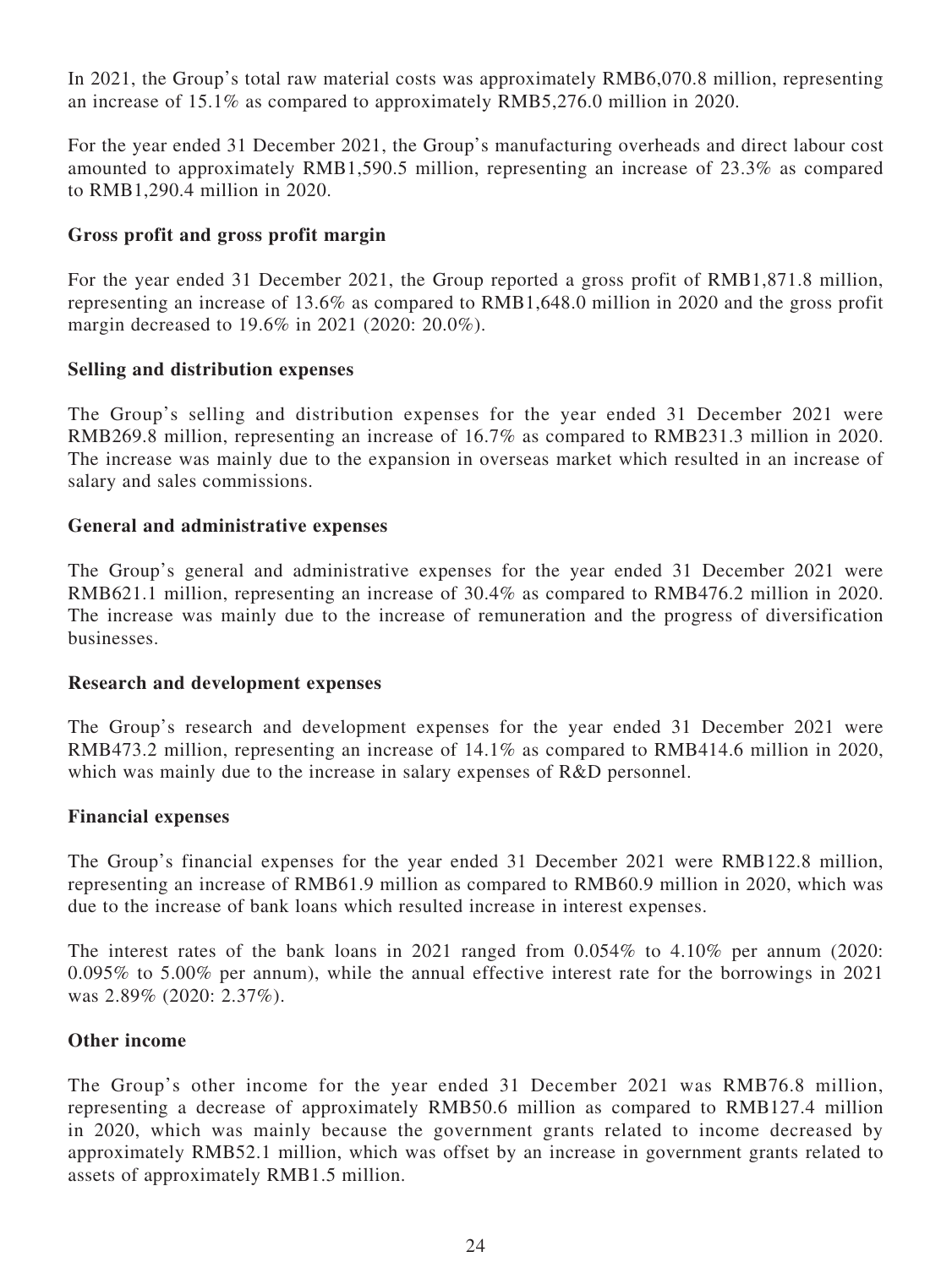### **Gains from changes in fair value**

The Group's gains from changes in fair value for the year ended 31 December 2021 was RMB339.1 million, representing an increase of approximately RMB244.9 million as compared to RMB94.2 million in 2020, which was mainly because the Company invested in Hangzhou Semiconductor Wafer Co., Ltd. (杭州中欣晶圓半導體股份有限公司) and the fair value of these shares increased.

### **Income tax expenses**

The Group's income tax expenses for the year ended 31 December 2021 was RMB27.3 million, representing a decrease of 22.0% as compared to RMB35.0 million in 2020, while the effective tax rate decreased from 6.0% in 2020 to 3.7% in 2021. Details of the preferential tax treatments of the Company and certain subsidiaries were set out in note 7 to the financial information contained in this announcement.

### **Capital expenditures**

During the year, the Group incurred capital expenditures of approximately RMB794.6 million (2020: RMB483.1 million) in total, involving the purchase of fixed assets, construction-in-progress, intangible assets, which were mainly related to the enhanced production efficiency of existing optical fibre preforms and optical fibre equipment and expenditure on purchasing and building ships to build the submarine cable engineering capacity of Baosheng YOFC Marine Engineering Company Limited, a subsidiary of the Company.

### **Gearing ratio**

The Group monitors its leverage using gearing ratio, which is net debts divided by total equity. Net debts include all bank loans less cash and cash equivalents. The Group's gearing ratio as at 31 December 2021 was 14.5% (2020: 9.4%).

### **Cash flow analysis**

The following table sets forth the selected cash flow data derived from the consolidated cash flow statement for the year ended 31 December 2021.

|                                                         | 2021                                | 2020            |
|---------------------------------------------------------|-------------------------------------|-----------------|
|                                                         | (Audited)                           | (Audited)       |
| Net cash generated from operating activities            | 526,744,742                         | 140,866,409     |
| Net cash used in investing activities                   | $(1,389,534,490)$ $(1,550,713,839)$ |                 |
| Net cash generated from financing activities            | 2,288,942,733                       | 719,479,615     |
| Effect of foreign exchange rate changes on cash and the |                                     |                 |
| equivalents                                             | (42, 587, 264)                      | (31,584,664)    |
| Net increase/(decrease) in cash and cash equivalents    | 1,383,565,721                       | (721, 952, 479) |

The net cash generated from the Group's operating activities increased by approximately RMB385.9 million, which was mainly due to the increase of approximately RMB496.2 million in operating receivables, while the increase in same period of last year was approximately RMB822.4 million.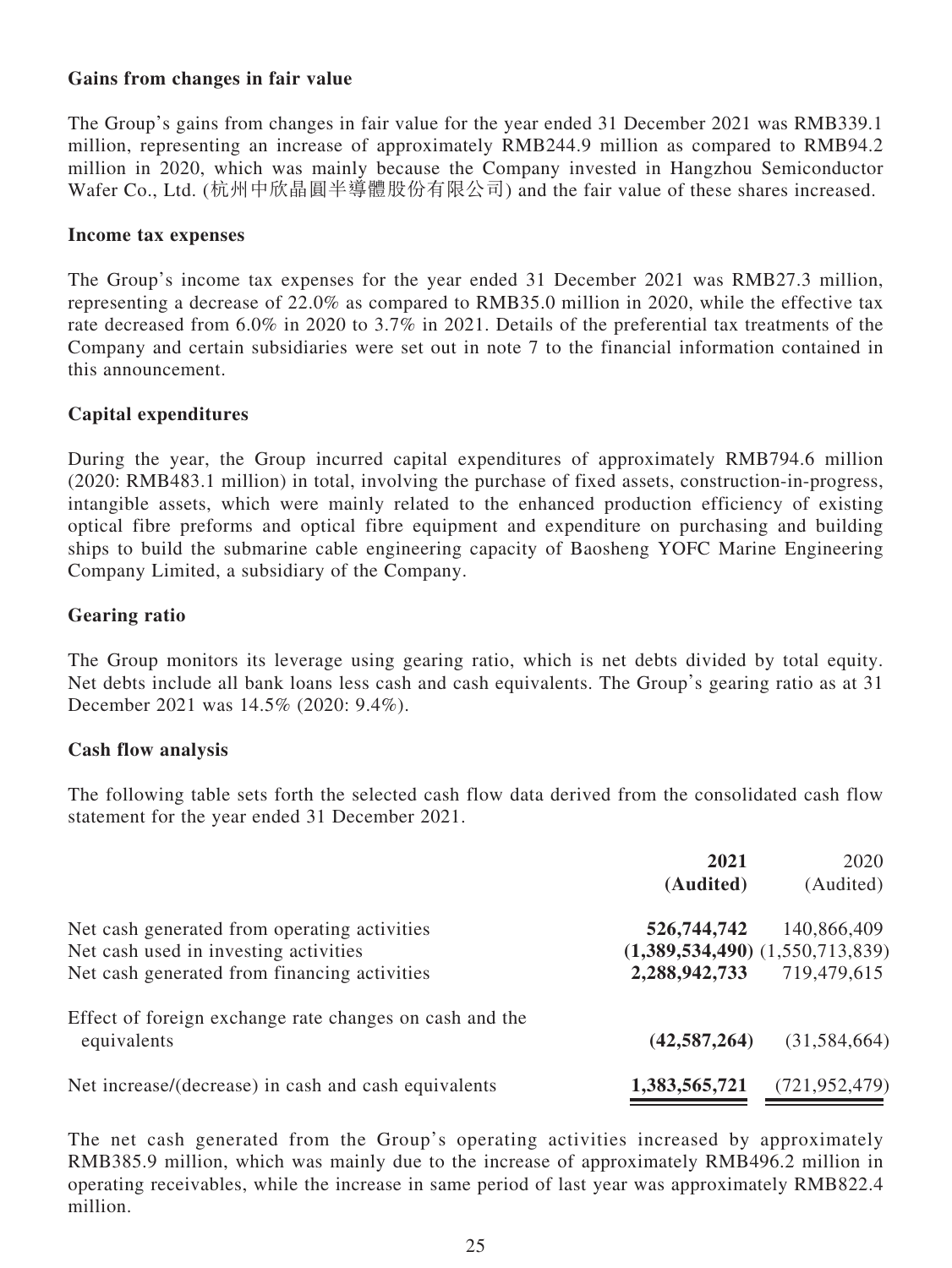Net cash used in the Group's investing activities decreased by approximately RMB161.2 million, which was mainly due to the increased investment of approximately RMB464.5 million in acquisition and construction of fixed assets and intangible assets, while the net cash paid by investment decreased by approximately RMB606.7 million compared to the end of the 2020.

Net cash generated from the Group's financing activities increased by approximately RMB1,569.5 million, which was mainly due to the Group's bank loans balance for the year increased by approximately RMB1,953.5 million compared to the end of the 2020, while the bank loans at the end of 2020 increased by approximately RMB600.3 million compared to the end of the 2019.

Cash and cash equivalents as at 31 December 2021 were cash at banks and in hand, which were mainly in RMB, US Dollars and Euro.

### **Net current assets**

As at 31 December 2021, the Group's net current assets was RMB5,750.9 million, representing an increase of approximately RMB677.0 million as compared to RMB5,073.9 million as at 31 December 2020. The increase in net current assets was mainly due to (1) cash at bank and on hand and financial assets held for trading increased by approximately RMB1,965.7 million; (2) inventories increased by approximately RMB425.5 million; (3) short-term loans and non-current liabilities due within one year increased by approximately RMB1,177.5 million; and (4) contract liabilities increased by approximately RMB401.3 million.

### **Bank loans**

As at 31 December 2021, the Group's bank loans were RMB3,512.4 million, representing an increase of RMB1,953.5 million from approximately RMB1,558.9 million as at 31 December 2020. As at 31 December 2021, 47.3% of the Group's bank loans were floating-rate loans and 52.7% were fixed-rate loans. Among the Group's bank loans, 3.8% were EUR dollar loans, 16.9% were US dollar loans, and the remaining 79.3% were mainly RMB loans.

### **Commitments and contingencies**

As at 31 December 2021, the Group's outstanding capital commitments on fixed assets were approximately RMB1,831.8 million (2020: approximately RMB1,472.5 million), and equity investment was nil (2020: nil). Out of the total amount of unsettled commitments as at 31 December 2021 of approximately RMB1,831.8 million (2020: RMB1,472.5 million), a total amount of approximately RMB1,311.2 million (2020: approximately RMB789.9 million) were contracted, and the balance of approximately RMB520.6 million (2020: approximately RMB682.6 million) were authorized but not yet contracted by the Board.

As at 31 December 2021, the Group did not have any material contingent liability.

### **Charge on assets**

As at 31 December 2021, the Group's bills receivable with a cost of RMB0.9 million were pledged as collaterals to secure loans of RMB0.9 million.

### **Funding and treasury policy**

The Group adopts a conservative approach on its funding and treasury policy, which aims to maintain an optimal financial position and the most economic finance costs as well as minimise the Group's financial risks. The Group regularly reviews the funding requirements to ensure adequate financial resources to support its business operations and future investments and expansion plans as and when needed.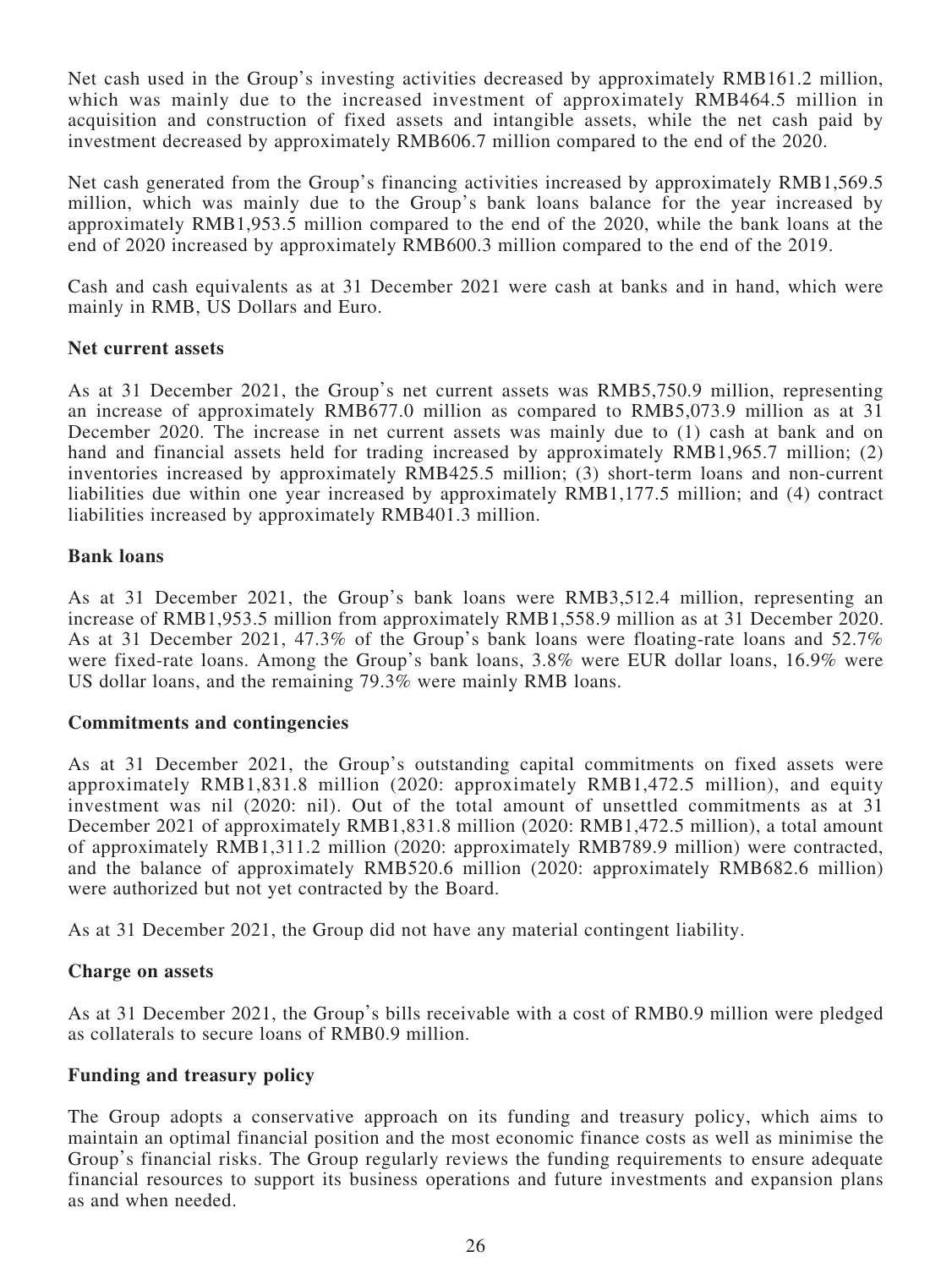## **Exposure to fluctuations in exchange rates**

Most of the revenues and expenses are settled in RMB while some of the Group's sales, purchases and financial liabilities are denominated in US Dollars, Euro, AUD, IDR, MXN, NZD, PEN, PHP, SGD, THB and ZAR. Most of the bank deposits are in RMB, US Dollars and Euro.

During the year, the Group was impacted by the unfavourable fluctuations in exchange rate movements between RMB and US Dollars, IDR, PHP and PEN. The amount of net foreign exchange losses were approximately RMB36.8 million.

During the year, the Group entered into several currency structured forward contracts to reduce our foreign currency risks. The Group will closely monitor the ongoing movements on exchange rates and will consider entering into other hedging arrangements.

### **Employees and remuneration policies**

As at 31 December 2021, the Group had approximately 7,889 full-time employees (2020: 6,769 full-time employees). The Group has designed an annual evaluation system to assess the performance of its employees. Such system forms the basis of determining whether an employee should be entitled to salary increments, bonuses or promotions. The salaries and bonuses that the employees received are competitive with market rates. The Company has been in compliance with the relevant national and local labor and social welfare laws and regulations in China.

The Group arranges external training courses, seminars and technical courses for employees to enhance their professional knowledge and skills, their understanding of market development and management and operational skills.

### **Off-balance sheet arrangements**

As at 31 December 2021, the Company discounted and endorsed certain bank bills receivable with a carrying amount of approximately RMB242.5 million (2020: RMB287.9 million) to certain commercial banks in China and its suppliers.

# **ACQUISITION AND FORMATION OF NEW PRESENCES**

# **Yangtze (Wuhan) Optical System Co., Ltd.**

In February 2021, the Company purchased 28.42% equity interest in Yangtze (Wuhan) Optical System Co., Ltd. ("**YOSC**") held by Wuhan Yangtze Communications Industry Group Co., Ltd. ("**Yangtze Communications**"), the shareholder of the Company, at a cash consideration of RMB20,553,300 through public tender and sale by the Beijing Equity Exchange. After the completion of the acquisition, the Company holds 74.74% equity interest in YOSC. Further details of this acquisition are set out in the Company's announcement dated 18 February 2021. The financial results of YOSC as a non-wholly owned subsidiary has been consolidated in the consolidated financial statements of the Group since February 2021.

Yangtze Communications holds approximately 15.82% of the total issued share capital of the Company and is therefore a substantial shareholder and hence a connected person of the Company under the Hong Kong Listing Rules. Accordingly, the acquisition constitutes a connected transaction under the Hong Kong Listing Rules. The Company confirms that it has complied with the disclosure requirements in accordance with Chapter 14A of the Hong Kong Listing Rules.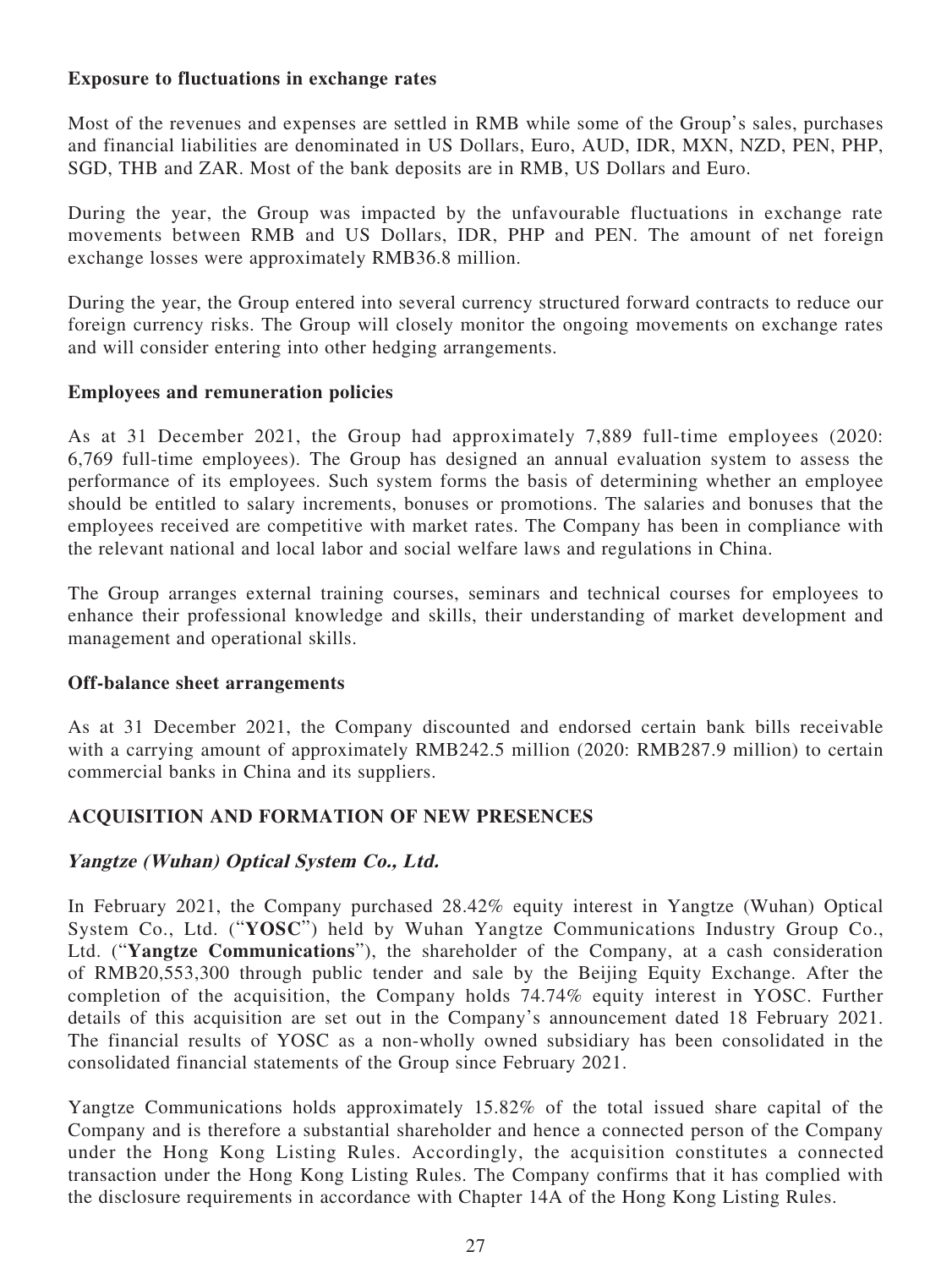YOSC was established on 29 July 2004 in the PRC and is principally engaged in the development, manufacturing, processing and sales of specialty optical fibre, optical components, optical sensing and other optical system related product series.

### **YOFC Poliron Indústria e Comércio de Cabos Especiais Ltda**

In June 2021, YOFC International (Singapore) Pte. Ltd. ("**YOFC Singapore**"), a subsidiary of the Company, purchased 100% equity interests in YOFC Poliron Indústria e Comércio de Cabos Especiais Ltda (Formerly name as "Belden Poliron Indústria e Comércio de Cabos Especiais Ltda" ("**YOFC Poliron**") at the price of USD12,529,750. The financial results of YOFC Poliron as a wholly-owned subsidiary has been comprised in the consolidated financial statements of the Group since June 2021.

YOFC Poliron was established in April 1996 in Brazil, its businesses and services cover special cables used in petrochemical and chemical industries, offshore oil facilities and other industrial and building automation systems, and their cabling solutions.

### **Yangtze Optical Fibre and Cable (Poland) sp. z o.o.**

On 14 April 2021, YOFC Singapore, a subsidiary of the Company, established Yangtze Optical Fibre and Cable (Poland) sp. z o.o. ("**YOFC Poland**") in Poland. Its general business scope is the production and sales of optical fibres, optical cables and related products. YOFC Poland is 100% owned by YOFC Singapore and its paid-up share capital is PLN450,000. During the Period, YOFC Singapore had contributed PLN450,000 in cash.

### **EverPro (Shanghai) Technologies Company Limited**

On 27 July 2021, EverPro Technologies Company Limited ("**Everpro**"), a subsidiary of the Company, established EverPro (Shanghai) Technologies Company Limited ("**Everpro Shanghai**") in Shanghai. Its general business scope is intelligent control system integration; development of artificial intelligence application software; generic cabling products (cables, connectors, cable components, wiring products for access network, communication series products). Everpro Shanghai is 100% owned by Everpro and its paid-up share capital is RMB10,000,000. During the period, Everpro has contributed RMB300,000 in cash.

### **EverPro (Hanchuan) Technologies Company Limited**

On 20 October 2021, EverPro Technologies Company Limited ("**Everpro**"), a subsidiary of the Company, established EverPro (Hanchuan) Technologies Company Limited ("**Everpro Hanchuan**") in Hanchuan, Hubei province. Its general business scope is sales and production of optical communication equipment,optical cable and network equipment; sales of intelligent power transmission and distribution and control equipment; production of Internet of things equipment. Everpro Hanchuan is 100% owned by Everpro and its paid-up share capital is RMB50,000,000. During the period, Everpro has contributed RMB20,000,000 in cash.

### **Yangtze Optical Fibre and Cable Hanchuan Company Limited**

On 17 September 2021, the Company established Yangtze Optical Fibre and Cable Hanchuan Company Limited ("**YOFC Hanchuan**") in Hanchuan, Hubei province. Its general business scope is production and sales of optical fibre and optical cable; wire and cable business; production and sales of Optoelectronic device. YOFC Hanchuan is 100% owned by the Company and its paid-up share capital is RMB100,000,000. During the period, the Company has contributed RMB70,000,000 in cash.

Save as disclosed above, the establishment of all the above subsidiaries did not constitute notifiable transactions or connected transactions of the Company under Chapter 14 and Chapter 14A of the Rules Governing the Listing of Securities on The Stock Exchange of Hong Kong Limited.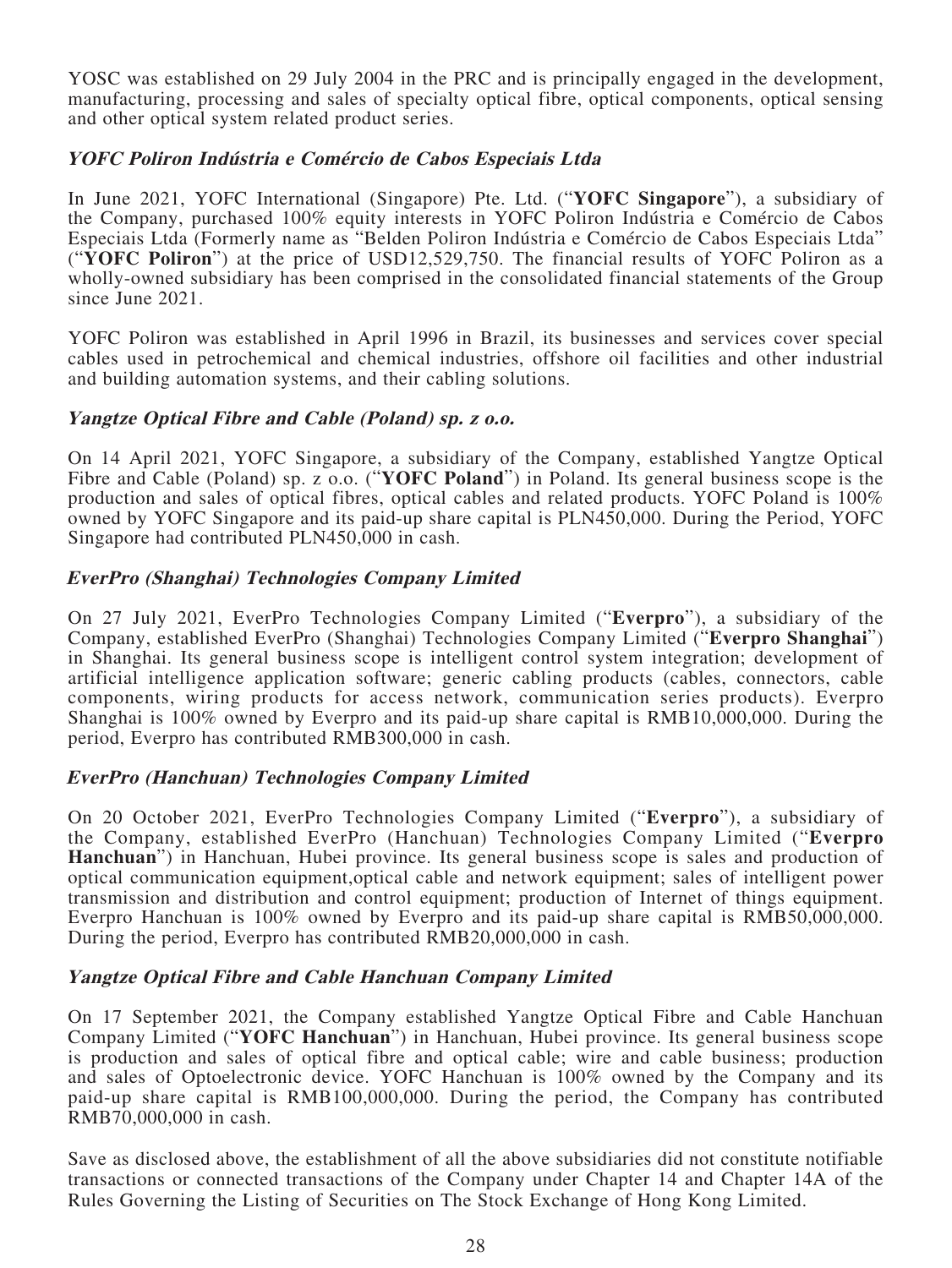# **OUTLOOK**

In 2021, the Company was under operating pressure brought by the extreme price level of the optical fibre and cable industry, yet still, the Company managed to achieve an operating revenue of about RMB9,536.1 million, an increase of about 16.0% over 2020, and realized net profit attributable to shareholders of the parent company of about RMB708.5, an increase of about 30.3% over 2020. At the same time, the Company has made phased progress in all major strategic directions. In the main business of optical fibre and cable, the Company has successfully consolidated its global leading market position, expanded the application scenarios of new products, and continued to improve its production efficiency. In terms of diversification, the Company has further improved its layout in the fields of optical modules and optical devices, communication network engineering, data center cabling, AOC consumer electronics and so on. In terms of internationalization, the Company generated overseas business revenue of RMB3,086.3 million, accounting for more than 30% of the operating income for the first time. Everpro (Wuhan) Technologies Joint Stock Limited Company ("**EverPro**"), a subsidiary of the Company, completed round A and round B financing in 2021, setting the highest financing record in the field of AOC optical interconnection.

In 2022, the global macro-economy is still at risk, the impact of the epidemic is still continuing, and the international situation remains intricate and complex. Faced with both opportunities and challenges, the Company will make full use of the opportunity of improving supply and demand in the industry to consolidate its global leading position in main business and continue to implement major strategic initiatives. In terms of internationalization, the Company will further improve the overseas production capacity layout and build localized supply and service capacity. In terms of diversification, the Company has entered the third generation semiconductor material industry through acquisition and accelerated the building of submarine cable engineering capability to optimized diversification layout.

### **1. Bottom out under the pressure of extreme price level**

The optical fibre and cable industry experienced an upward cycle from 2015 to 2018 because of the large-scale laying of 4G and fibre to the home (FTTH). Since then, the industry's demand continued to be under pressure from 2019 to the first half of 2021 as the construction targets of major communication infrastructure in the early stage were basically completed, while 5G was not yet launched in large scale, and the epidemic also had an negative impact. At the same time, the capacity expanded by industry manufacturers in the early stage was also released to the market in the second half of 2018, resulting in a significant imbalance between supply and demand, and brought a step down in the unit price of optical fibre and cable products, with an extreme price level in 2021. The rapid rise in the prices of some optical fibre and cable raw materials in the same period has further exacerbated the pressure on the profitability of industrial enterprises. Continuous pressure on the industry has led to the decline of effective production capacity and insufficient supply willingness of manufacturers.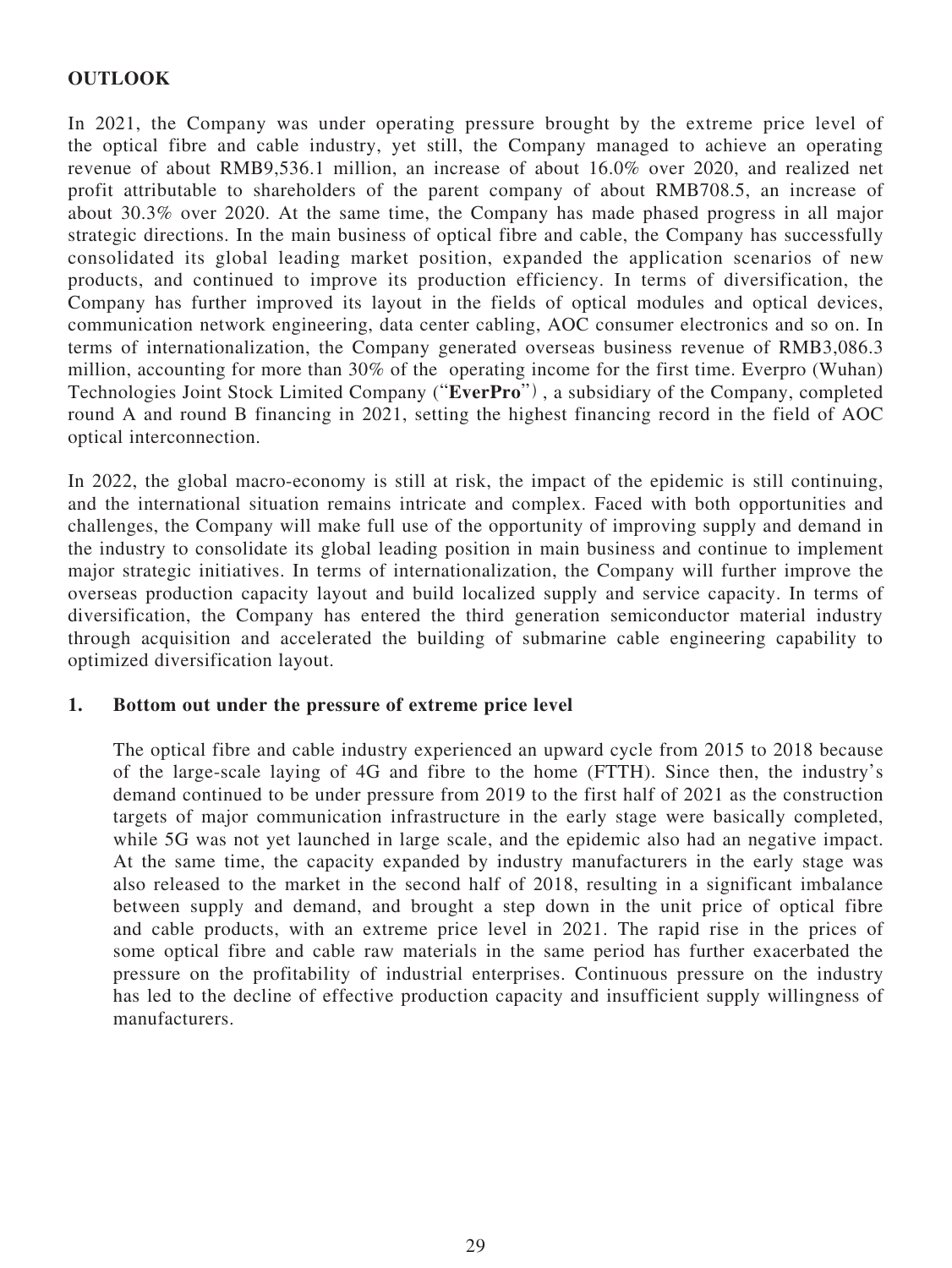With the steady progress of mobile and fixed network construction at home and abroad, the demand for optical fibre and cable began to show a stabilizing and rising trend. In 2021, the development of China's communication industry showed a good trend. The construction coverage and application popularization of 5G, gigabit optical network and other new information infrastructure accelerated in an all-round way. Among them, the mobile data traffic still achieved rapid growth despite of a large base. According to the data released by the Ministry of Industry and Information Technology in January 2022, China's mobile Internet access traffic reached 221.6 billion GB in 2021, an increase of 33.9% over 2020. The average Internet data traffic per user per month (DOU) reached 13.36GB/user/month in 2021, an increase of 29.2% over 2020. At the same time, China's 5G construction is steadily advancing in a moderately advanced mode. In 2021, more than 650,000 new 5G base stations were built in China, and the total number of 5G base stations reach 1,425,000, accounting for more than 60% of the world. In terms of fixed network, by the end of 2021, the total number of fixed Internet broadband access users of the three domestic telecom operators was 536 million. Among them, 498 million users, accounting for 93% of the total number of users, had access rates of 100Mbps or above, while 34.56 million users, accounting for 6.4% of the total number of users, had access rates above Gigabit. Fixed network infrastructure still has great room for growth.

Looking forward, applications such as telecommuting, online entertainment and virtual reality are expanding, and people's demand for mobile and fixed network bandwidth is increasing, promoting operators to strengthen construction. The report released by CRU in January 2022 showed that after the downward pressure since the second half of 2018, the global total demand for optical fibre and cable again exceeded 500 million fibre km in 2021. In 2022, the demand for optical fibre and cable in all regions of the world is expected to grow. Specifically, the growth rate in key regions such as China, the United States, India and Europe will be at least 6%, and the global growth rate is expected to exceed 8%, the highest growth rate since 2017. In Southeast Asia, Latin America and other regions with low penetration rate of optical fibre, the demand for FTTH is also expected to grow rapidly and promote the demand for the construction of optical fibre and cable and telecom engineering projects.

In the centralized procurement of ordinary optical cable products completed by China Mobile in October 2021, the announced demand size is about 143 million fibre km, an increase of approximately 20% over 119.2 million fibre km in 2020. The improvement of supply and demand structure and the rise of raw material prices led to the average unit price of optical cables set in this centralized procurement exceeding RMB60/fibre km, which is significantly higher than about RMB40/fibre km in 2020.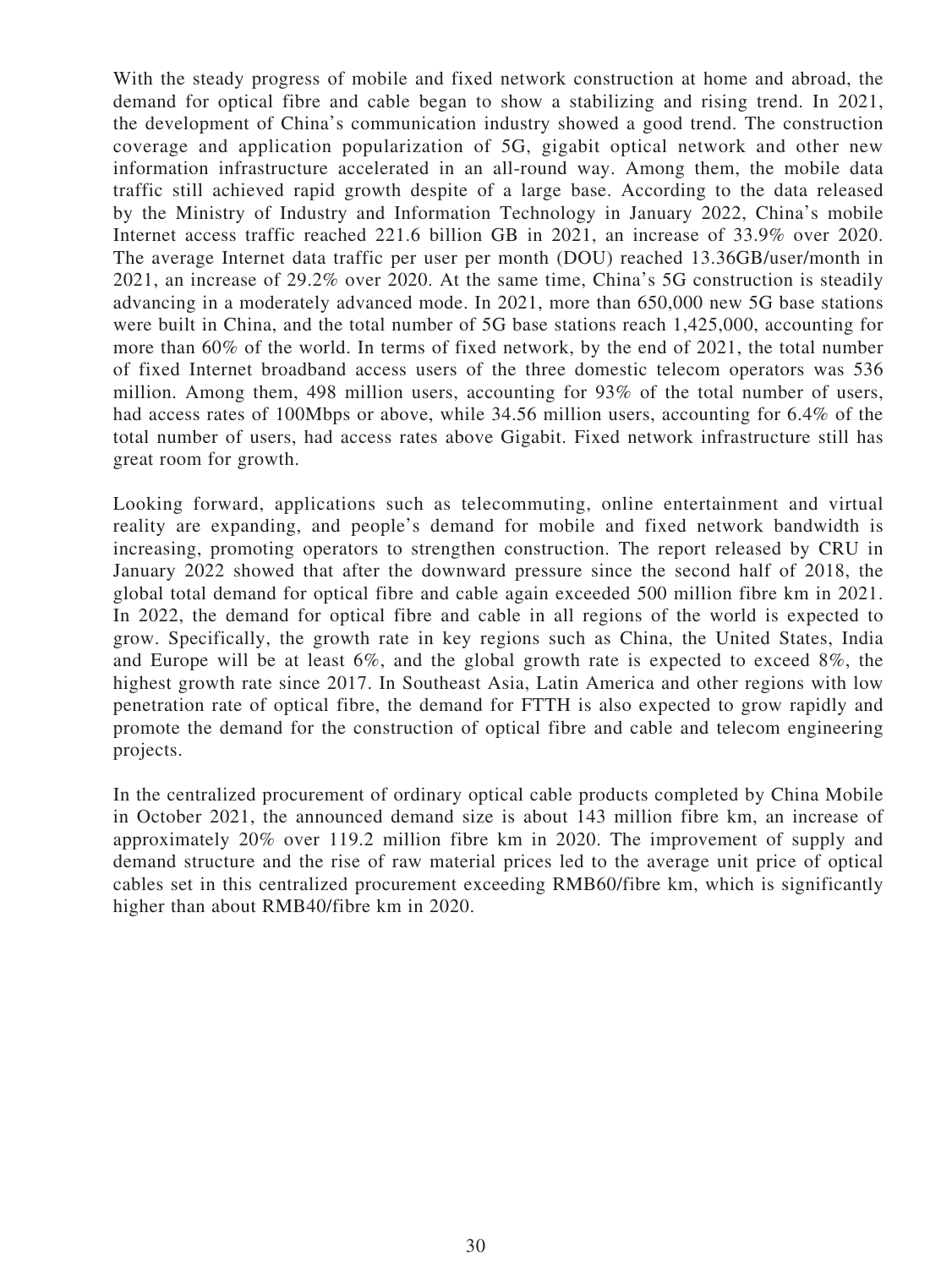# **2. Consolidate the leading edge of main business and improve the level of production and R & D**

After the above-mentioned increase in the volume and price of China Mobile's centralized procurement, China Telecom also completed the centralized procurement of outdoor optical cables in January 2022. While the total demand is basically the same as the previous procurement, the price has increased compared with China Mobile's centralized procurement, reflecting the continuous improvement of the supply and demand structure in the industry. The Company earning the highest volume in the two centralized procurements in the industry, which has laid a solid foundation for production and operation in 2022.

In order to optimize the production efficiency and cost structure, the Company continues to improve the production process of preform, optical fibre and cable, and improve the level of smart manufacturing. The company was selected into the 2020 Pilot Demonstration List of Integrated Development of Manufacturing Industry and Internet of the Ministry of Industry and Information Technology in January 2021, and was rated as one of the Top Ten Benchmark Smart Factories in Wuhan City in November 2021. In May 2021, the whole process digital supply chain of the Company was selected into the List of the First Batch of National Supply Chain Innovation and Application Demonstration Cities and Demonstration Enterprises released by the Ministry of Commerce, which fully demonstrated that the response speed and stability of the Company's supply chain system were at the leading level in the industry. In July 2021, the Company won the Nominee Award of the Fourth China Quality Award after winning the Nominee Award of the Second China Quality Award in 2015, highlighting the Company's advantages in quality control.

In terms of new product R & D and application, the Company's  $G.654.E$  optical fibre assisted China Mobile Research Institute to complete the research on 800G long-distance transmission technology with a length of 1,100 km and system scheme test. The test results showed that the new optical fibre can effectively improve the 800G long-distance transmission capacity, which laid a foundation for subsequent large-scale commercial use. The company's high-end multimode optical fibre has been widely used by customers at home and abroad. In the field of special optical fibre, the Company's active triple cladding Ytterbium-doped optical fibre has also made a technological breakthrough and been widely used. It has been rated as the most competitive product of optical communication in the 2021 INFOSTONE Awards.

Thanks to the optimization of the Company's production efficiency and the expansion of differentiated products in niche markets, the Company still achieved a gross profit margin of 19.6% during the reporting period in the face of a unit price decline of about 30% in the domestic operator market and a continuous rise in raw material prices.

In the future, for telecom single-mode products, the Company will continue to improve the OVD and VAD process level, improve production efficiency and consolidate the industry-leading cost control advantage. For multi-mode optical fibre, special optical fibre and other market segments and customized products, the Company will make full use of R & D and technical advantages of PCVD process to continuously realize product innovation and application expansion. Through technological innovation and digital transformation, the Company will build unique competitive advantages and achieve the growth of its main business.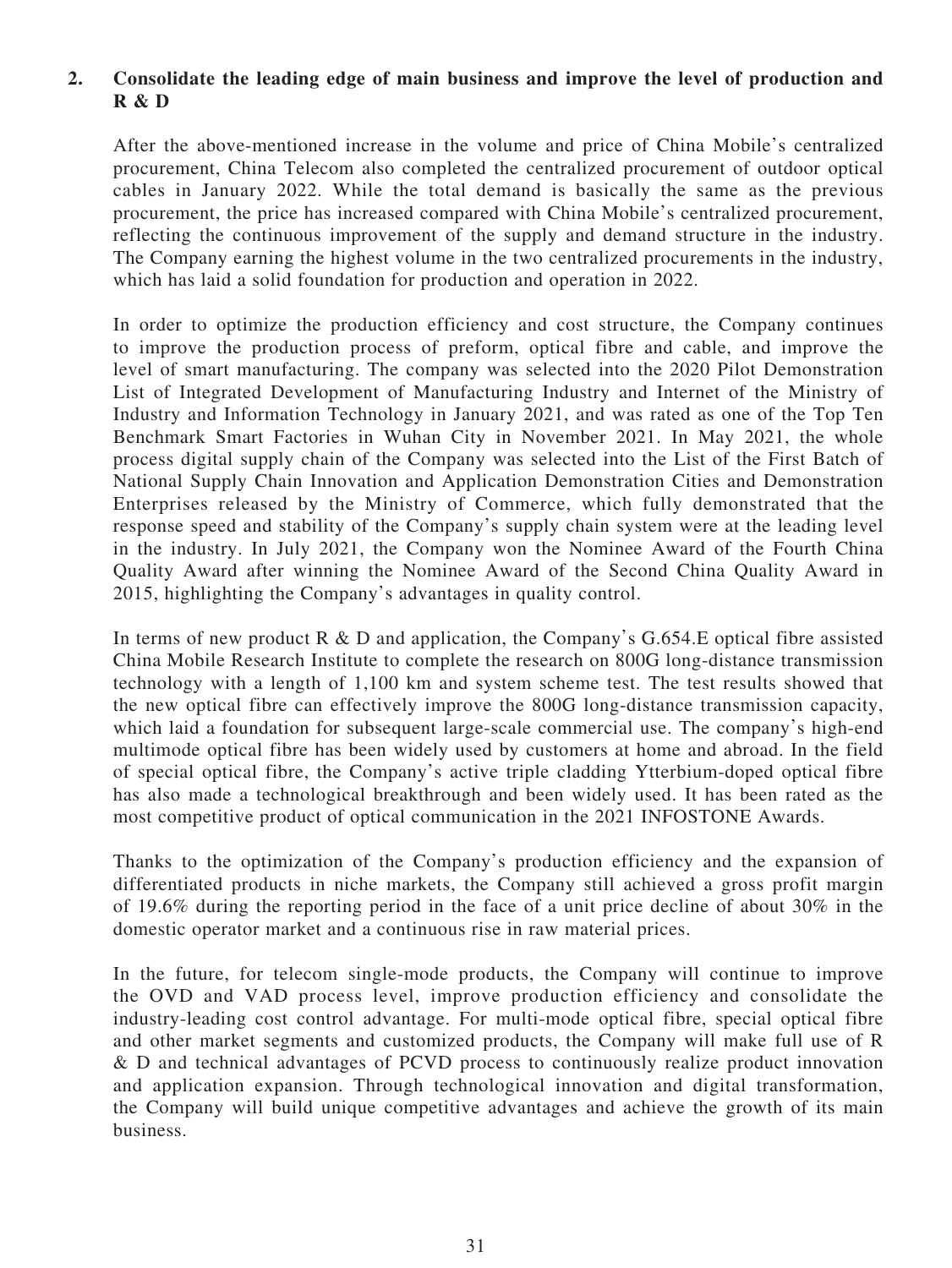### **3. Further implement the internationalization strategy**

In 2021, the global digitization process accelerates, and countries continued to strengthen investment in communication network infrastructure. The company has improved its international competitiveness through four differentiation strategies of breakthrough, deep cultivation, integration and cultivation, and made full use of the opportunity of market growth. According to the demand and profit level of major overseas target market such as Southeast Asia, Africa and Latin America, the Company has reasonably planned its production capacity, realizing the rapid growth of overseas business income. In 2021, the Company's overseas business revenue was RMB3,086.3 million, with a annual increase of about 46.8%, accounting for more than 30% of its annual operating income for the first time, realizing a phased breakthrough. Under the impact of the epidemic, the Company's overseas communication network engineering projects in Peru and the Philippines still completed the milestones on schedule, received great recognition from local operators and customers, and obtained follow-up business orders.

In 2021, the Company acquired YOFC Poliron in Brazil. Its main production facility is located in Sao Paulo. YOFC Poliron is a famous brand in Brazil and Latin America with a history of more than 80 years and is widely praised by customers. Brazil and Latin America are among major overseas target markets of the Company. This acquisition is the Company's first capacity layout in this region, which is conducive to the further improvement of its internationalization strategy.

In 2022, the overseas telecom market is facing development opportunities. CRU predicts that the global optical fibre and cable industry will maintain steady growth in the next five years. The total demand for optical fibre in 2024 is expected to exceed 600 million fibre km, and the demand for telecom engineering services such as FTTH will continue to grow. However, at the same time, the overseas market also faces many challenges, such as the rapid rise of transportation costs, the shortage of transport capacity, the increase of trade protective measures and so on.

The company will continue to expand target market customers and optimize production capacity layout. In view of the actual demand in Southeast Asia, Africa, Latin America and other regions, the Company is expanding the production capacity of optical fibre and cable in Indonesia, and is promoting the construction of optical cable production facility in Poland as scheduled. With the above actions, the Company will further improve the localized capacity layout covering international target markets and regions to cope with logistics and policy risks. Thanks to the smooth implementation and delivery of telecom engineering projects in the Philippines, Peru and other regions in the early stage, the Company's business team has grown rapidly, which will help the Company to build overseas comprehensive service capacity.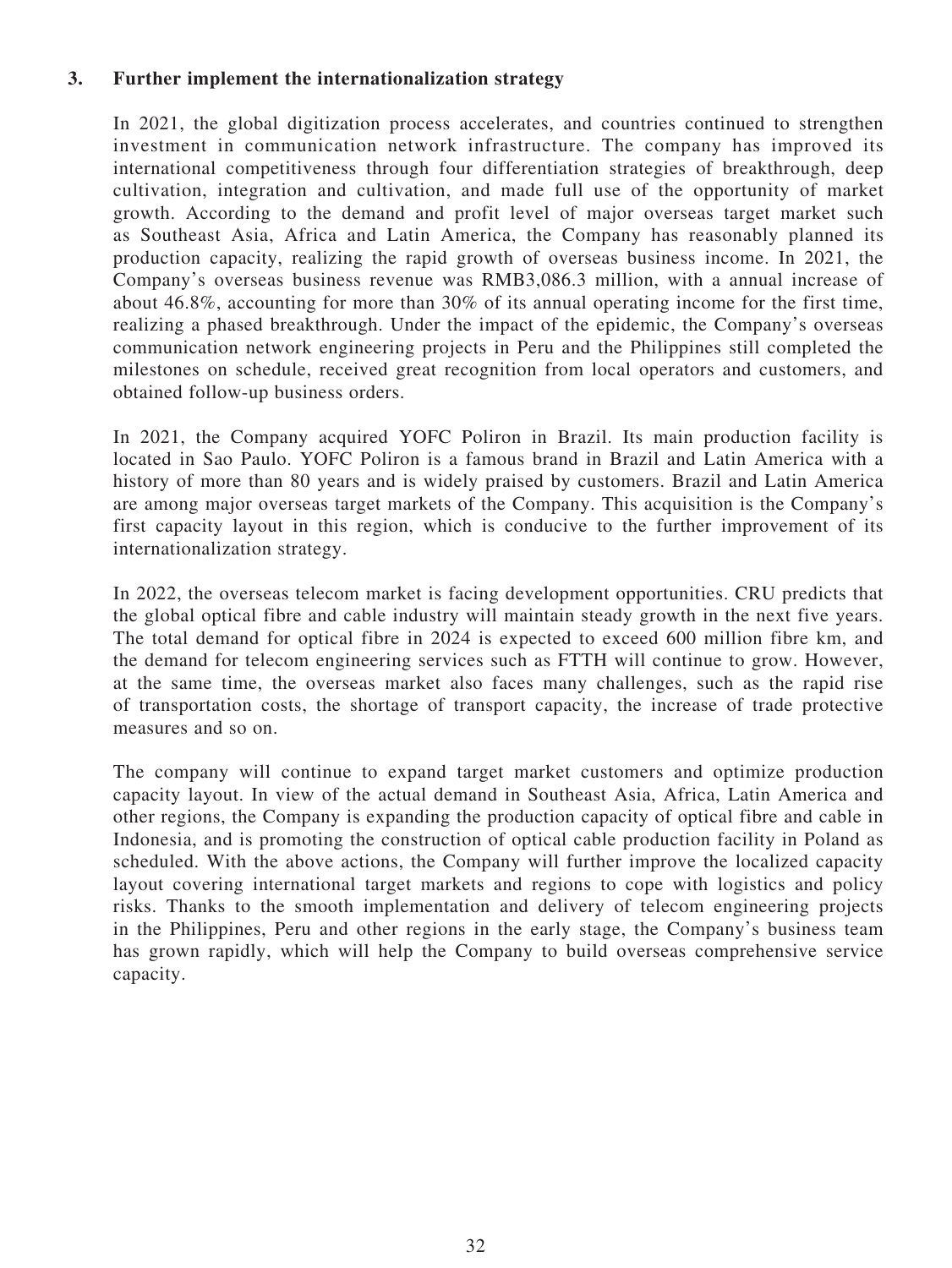# **4. Continuously improve the diversified layout**

While ensuring the core advantages of main business, the Company has continuously accelerated the pace of diversification in recent years and achieved the breakthrough in many fields.

The company's multimode fibre products, optical modules and optical device business and comprehensive wiring services have been widely used in the data center industry, and the ever-increasing data traffic demand has also promoted the optical fibre and cable demands. In 2021, the capital expenditure of main domestic and overseas Internet companies for data center and cloud computing continued to rise. The report issued by CAICT in January, 2022 has indicated that in 2021 Q1, the annual growth of China's cloud infrastructure services market expenditure was 55%, and the expenditure of Ali, Hicloud, Tencent Cloud and Baidu Intelligent Cloud accounted for more than 80% of the total expenditure. In February 2022, the National Development and Reform Commission, the Office of the Central Cyberspace Affairs Commission, the Ministry of Industry and Information Technology of the People's Republic of China and the Bureau of Energy have jointly printed and distributed the notice to agree the construction of computing power hub nodes in Beijing, Tianjin and Hebei, the Yangtze River Delta, Guangdong-Hong Kong-Macao Greater Bay Area, Chengdu and Chongqing, Inner Mongolia, Guizhou, Gansu and Ningxia, and planned 10 national data center clusters, which marks that the national integrated big data center system has finished the overall layout design, and the engineering of "Eastern data computed in the West" was officially launched. Through this layout, the direct data connection channel between the east and the west is expected to be opened, so as to improve the network transmission quality, and the construction layout of the data center is optimized to realize the long-term development of the industrial chain.

In the optical module and optical device field, the Company seized the development opportunities of data center market and communication market, and realized continuous revenue growth of relevant business. EverPro, a subsidiary of the Company occupied in opto chips, modules, AOC, comprehensive wiring and other related businesses, has made continuous breakthroughs in application fields such as ultra-high definition video, virtual reality, medical system, machine vision and data center, and its products have entered the supply chain of many famous large overseas customers.

Moreover, the Company's relevant products and services such as optical fibre and intelligent industrial control solutions have been used in the projects of State Grid Corporation of China, and among these projects, State Grid Northern Shaanxi – Hubei ±800kVA HVDC Project adopted the Company's G.654.E fibre, and realized the 467 kilometres of long-distance transmission without repeater. During the 14th Five-Year Plan period, China's offshore wind power construction is expected to maintain a high intensity, and the trend of offshore wind power starts to appear. Baosheng YOFC Marine Engineering Company Ltd., a subsidiary jointly ventured by the Company and Baosheng Scientific and Technological Innovation Co., Ltd., increased the capital successfully in 2021, and will preliminarily form the submarine cable engineering and deployment capacity through relevant equipment, facilities and professional teams construction.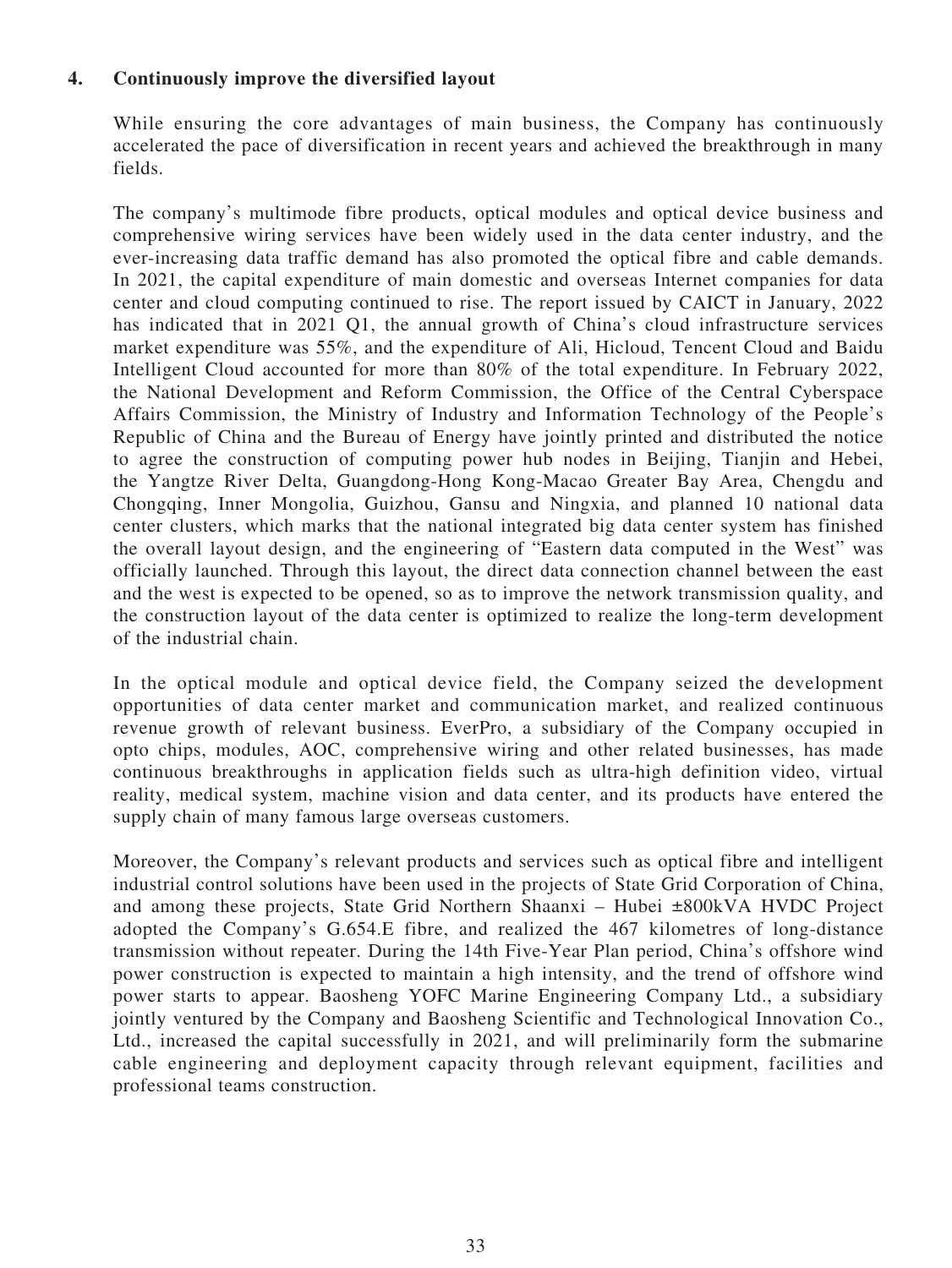In March, 2022, the Company contributed the amount of about RMB779.7 million to acquire Wuhu Tus Semiconductor Co., Ltd. and Wuhu THZ Engineering Centre Co., Ltd., and entered the third generation of semiconductor industry. The company is mainly occupied in the process research and development and subcontract manufacturing of the third generation of semiconductor products represented by silicon carbide (SiC) and gallium nitride (GaN), with the professional subcontract manufacturing ability and technical research and development ability from semiconductor material epitaxy production, chip and device manufacturing to module packaging test, and its products will be mainly used in new energy vehicles and other fields. This acquisition will facilitate the Company's core competitiveness.

### **5. Capital market stimulates the development**

Benefiting from the Company's sound operation status, China Lianhe Credit Rating Co., Ltd. and China Chengxin International Credit Rating Co., Ltd. issued the rating report of AAA long-term subject credit rating and stable rating prospect to the Company respectively in May, 2021. Meanwhile, the Company has reasonably utilized the investment and financing channels in the capital market to promote the long-term sustainable development. In 2021, the fair value of shares held by the Company in Hangzhou Semiconductor Wafer Co., Ltd. increased by about RMB320.0 million.

EverPro, a subsidiary of the Company which is one of leading industrial digital communication solution providers, has been mainly occupied in the research and development, production and sales of optical communication solution products such as active optical cable and network cabling in consumer category, with strong competitiveness in technology research and development, marketing, production and manufacturing. Currently, the Company is developing rapidly. In 2021, EverPro finished round A and round B financing, and had a cumulative financing amount of about RMB600 million, and famous investment organizations such as Kunqiao Fund, Yunfeng Fund and Meituan Longzhu participated in the financing. The financing amount is expected to be used for AOC independent chip research and development, production line automation and other projects in VR and AR hardware platforms, 8K HD video and audio, next generation of precision medicine and other fields.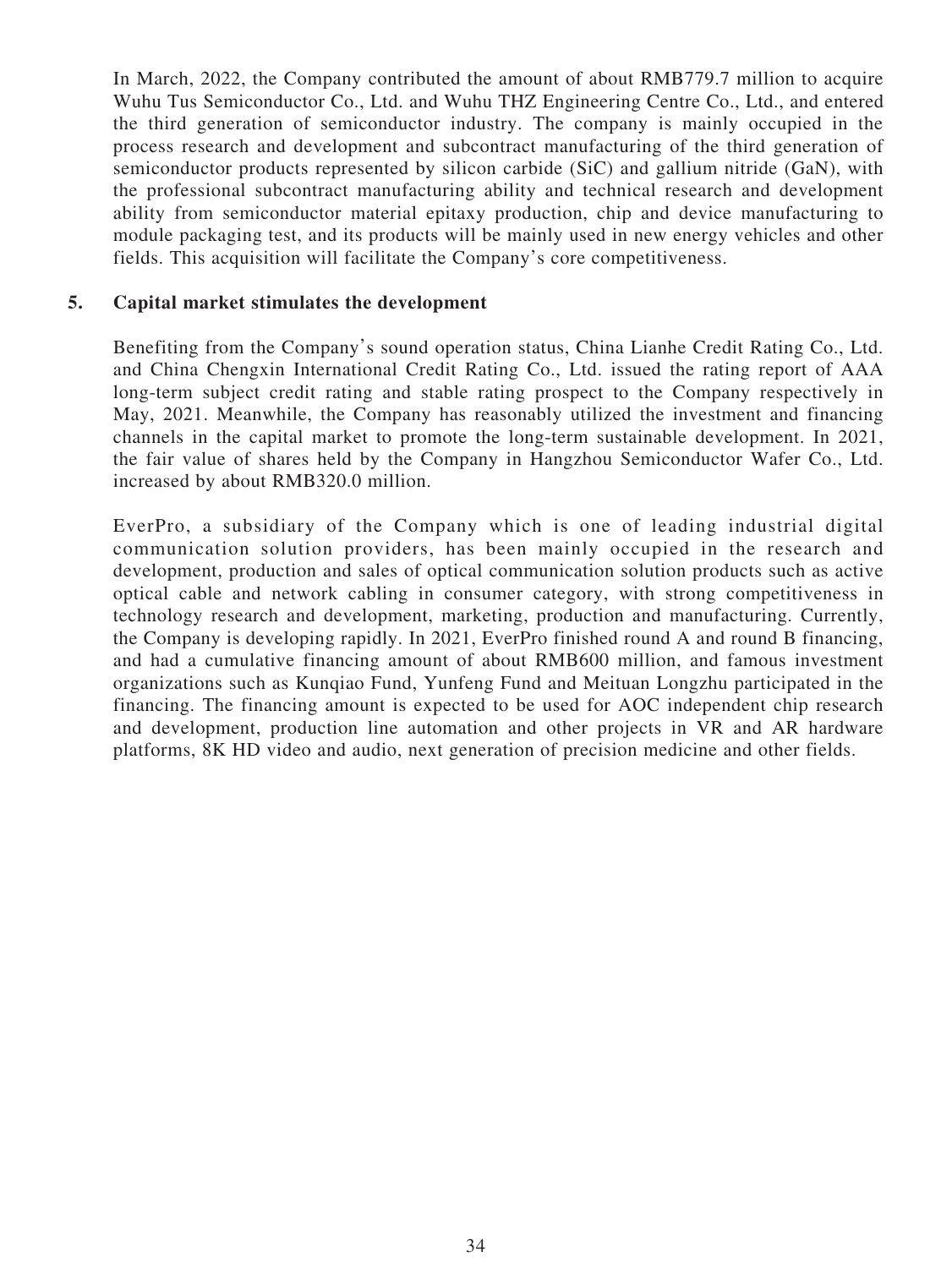### **PROPOSED FINAL DIVIDEND**

The Board proposed the distribution of a final dividend for the year ended 31 December 2021 of RMB0.281 (2020: RMB0.216) per share totaling RMB212,971,335 (2020: RMB163,707,503). The expected payment date is on or before 31 August 2022. The proposed dividend is subject to approval by shareholders of the Company at the forthcoming 2021 annual general meeting ("**AGM**"). Should the proposal be approved, the dividend for holders of A shares, including holders of A shares through the Northbound Trading Link of the Shanghai-Hong Kong Stock Connect (hereinafter referred to as the "**Northbound Shareholders**") and holders of H shares through the Southbound Trading Link (including Shanghai and Shenzhen markets, hereinafter referred to as the "**Southbound Shareholders**") will be declared and paid in RMB.

Dividends to holders of H shares, except the Southbound Shareholders, are paid in Hong Kong dollars. The exchange rate will be calculated as per the average exchange rate for converting RMB into Hong Kong dollars published by the People's Bank of China during the five business days prior to the AGM.

With respect to the Southbound Shareholders, according to the relevant requirements of China Securities Depository and Clearing Corporation Limited, China Securities Depository and Clearing Corporation Limited ("**CSDC**") Shanghai Branch and Shenzhen Branch shall receive cash dividends distributed by the Company as the nominee of the Southbound Shareholders for Shanghai market and Shenzhen market, respectively and distribute such cash dividends to the relevant Southbound Shareholders through its depository and clearing system.

In accordance with the Enterprise Income Tax Law of the People's Republic of China (《中華人 民共和國企業所得稅法》) and its implementation rules effective on 1 January 2008, where a PRC domestic enterprise distributes dividends for financial periods beginning from 1 January 2008 to non-resident enterprise shareholders, it is required to withhold 10% enterprise income tax for such non-resident enterprise shareholders. Therefore, as a PRC domestic enterprise, the Company will, after withholding 10% of the final dividend as enterprise income tax, distribute the final dividend to non-resident enterprise shareholders, i.e. any shareholders who hold the Company's shares in the name of non-individual shareholders, including but not limited to HKSCC Nominees Limited, other nominees, trustees, or holders of H shares registered in the name of other organizations and groups.

In accordance with the requirements of the Circular on Certain Issues Concerning the Policies of Individual Income Tax (Cai Shui Zi [1994] No. 020) (《關於個人所得稅若干政策問題的通知》 (財稅字[1994]020號)) promulgated by the Ministry of Finance and the State Administration of Taxation on 13 May 1994, overseas individuals are, as an interim measure, exempted from the PRC individual income tax for dividends or bonuses received from foreign-invested enterprises. As the Company is a foreign-invested enterprise, the Company will not withhold and pay the individual income tax on behalf of individual shareholders when the Company distributes the dividends for the year ended 31 December 2021 to overseas individual shareholders whose names appear on the register of members of H shares of the Company.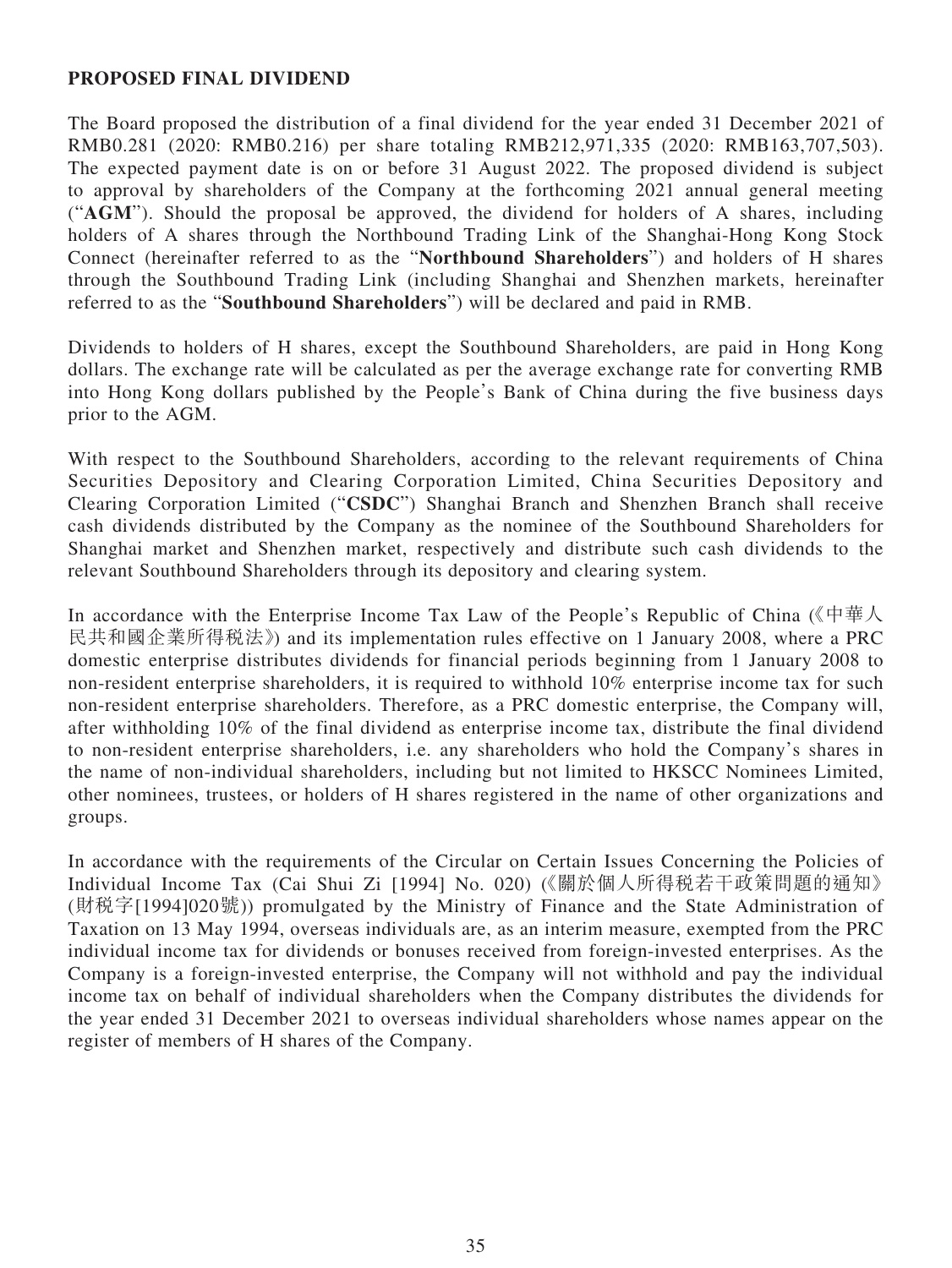For Northbound Shareholders, with regard to the dividends obtained by the investors (including enterprises and individuals) from investment in the A shares of the Company listed on Shanghai Stock Exchange through the Hong Kong Stock Exchange, the Company will withhold income tax at the rate of 10%, and file tax withholding returns with the competent tax authority. Where there is any tax resident of a foreign country out of the investors through the Northbound Trading Link and the rate of income tax on dividends is less than 10%, as provided for in the tax treaty between the country and the PRC, the enterprise or individual may personally, or entrust a withholding agent to, file an application for the tax treatment under the tax treaty with the competent tax authority of the Company. Upon review, the competent tax authority will refund tax based on the difference between the amount of tax having been collected and the amount of tax payable calculated at the tax rate as set out in the tax treaty.

For Southbound Shareholders, in accordance with the Notice of Ministry of Finance, the State Administration of Taxation, and the China Securities Regulatory Commission on Taxation Policies concerning the Pilot Program of an Interconnection Mechanism for Transactions in the Shanghai and Hong Kong Stock Markets (Cai Shui [2014] No. 81) (《財政部、國家稅務總局、證監會關 於滬港股票市場交易互聯互通機制試點有關稅收政策的通知》 (財稅[2014]81號)), effective from 17 November 2014, and the Notice of the Ministry of Finance, the State Administration of Taxation, and the China Securities Regulatory Commission on Taxation Policies concerning the Pilot Program of an Interconnection Mechanism for Transactions in the Shenzhen and Hong Kong Stock Markets (Cai Shui [2016] No. 127) (《財政部、國家稅務總局、證監會關於深港股票市場 交易互聯互通機制試點有關稅收政策的通知》 (財稅[2016]127號)), effective from 5 December 2016, with regard to the dividends obtained by individual mainland investors from investment in the H shares of the Company listed on the Hong Kong Stock Exchange through the Shanghai-Hong Kong and Shenzhen-Hong Kong Stock Connect, the Company will withhold their individual income tax at the rate of 20% in accordance with the register of individual mainland investors provided by CSDC. As to the withholding tax having been paid abroad, an individual investor may file an application for tax credit with the competent tax authority of CSDC with an effective credit document. With respect to the dividends obtained by mainland securities investment funds from investment in the H shares of the Company listed on the Hong Kong Stock Exchange through the Shanghai-Hong Kong and Shenzhen-Hong Kong Stock Connect, the Company will withhold their income tax with reference to the provisions concerning the collection of tax on individual investors. The Company will not withhold income tax on dividends obtained by mainland enterprise investors, and mainland enterprise investors shall file their income tax returns and pay tax themselves instead.

Holders of H shares are advised to consult their own tax advisers about the tax effect in China, Hong Kong and/or other countries (regions) in respect of owning and disposing of H shares if they are in any doubt as to the above arrangements.

### **ANNUAL GENERAL MEETING**

A circular containing among other things, details of the proposed final dividend, together with the notice of AGM, containing details of the AGM as well as the period and arrangement for the closure of register of members will be published on the website of Hong Kong Exchanges and Clearing Limited (www.hkexnews.hk) and the website of the Company (www.yofc.com) and despatched to the shareholders of the Company in due course.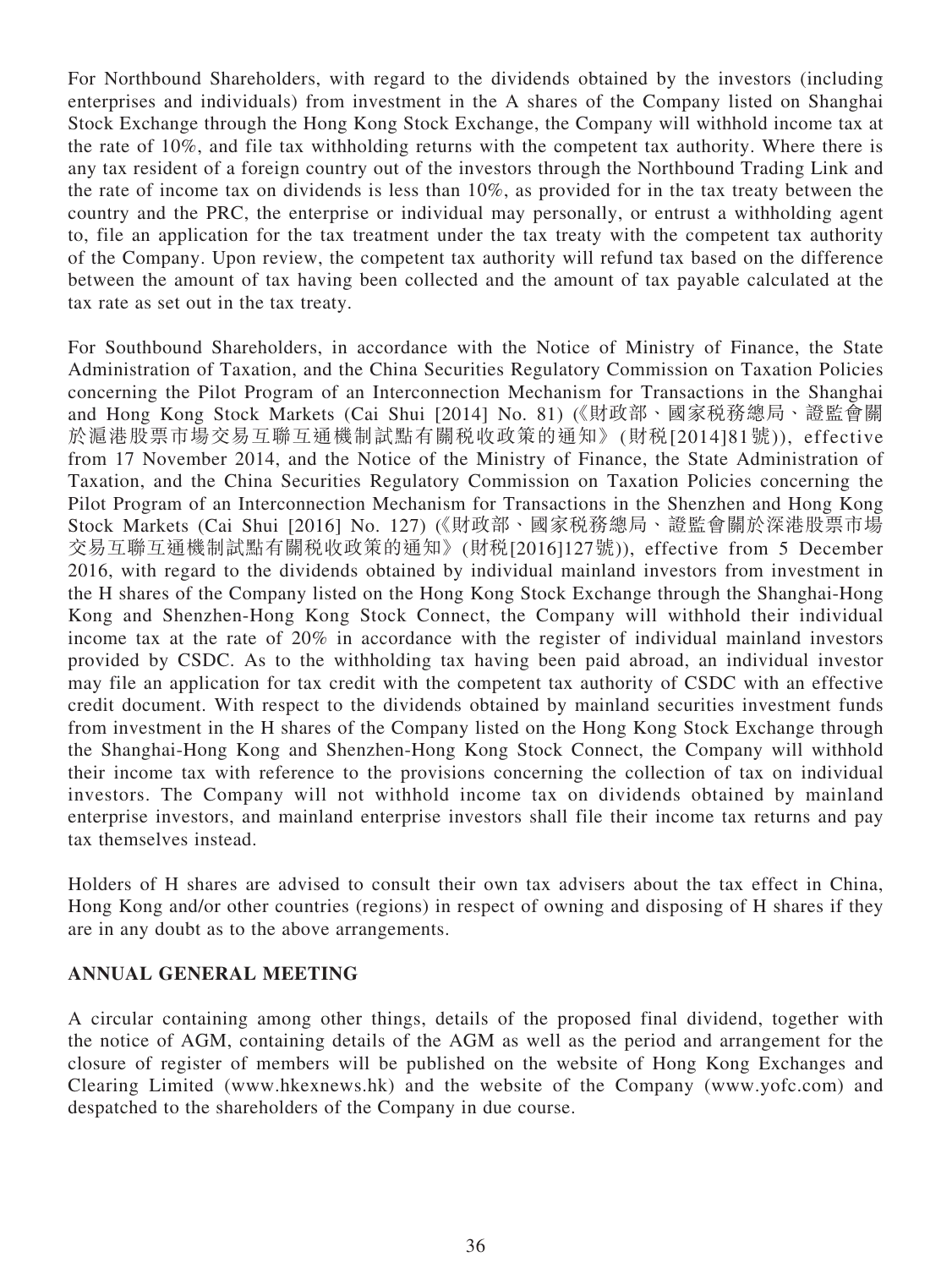### **PURCHASE, SALE OR REDEMPTION OF THE COMPANY' S LISTED SECURITIES**

In 2021, there were no purchase, sales or redemption of the Company's listed securities by the Company or its subsidiaries.

## **IMPORTANT EVENTS AFTER THE REPORTING PERIOD**

The Company and Wuhan Ruixin Investment Management Co., Ltd. ("**Wuhan Ruixin**") (an indirect wholly-owned subsidiary of the Company) entered into the Joint Investment Agreement with YOFC Science & Innovation Industry Fund Partnership (LP), Hangzhou Dahe Thermo-Magnetic Co., Ltd., Shanghai Shenhe Investment Co., Ltd., Wuhu Haiwo Hard Technology Venture Capital Fund Partnership (Limited Partnership), Wuhu Zewan No. 2 Investment Management Partnership (Limited Partnership), Wuhan Optics Valley New Technology Industry Investment Co., Ltd. and Shanghai Linjun Electronic Technology Co., Ltd on 8 March 2022 to form the Consortium and to jointly bid in the Overall Transaction Plan listed on the Anhui Changjiang Equity Exchange. Upon Completion, Wuhu Tus Semiconductor Co., Ltd. and Wuhu THZ Engineering Centre Co., Ltd. will become subsidiaries of the Company. On 10 March 2022, the Company has received confirmation letters from the Anhui Changjiang Equity Exchange dated 10 March 2022, which confirmed that the Consortium has been selected as the successful bidder for the Equity Transfer Transactions. The aggregate amount payable by the Company and Wuhan Ruixin under the Equity Transfer Transactions will be RMB779,672,862. Further details of this transaction are set out in the Company's announcements dated on 9 March 2022 and 11 March 2022.

In January 2022, the Company, based on the assets appraisal report (Su Zhong Tian Ping Bao zi (2021)1101) issued by Jiangsu Zhongqi Huatian assets appraisal Co.,Ltd., in which the base date of valuation was 30 June 2021 and the fair value of identifiable net assets was RMB374.00 million, acquired 49% of equity of Yangtze Optical Cable (Suzhou) Company Limited ("**YOFC Jiangsu**") with a consideration of RMB183.26 million. Prior to the acquisition, the Company held 48% of YOFC Jiangsu. The transaction was completed in January 2022, and the Company now holds 97% of equity of YOFC Jiangsu, and YOFC Jiangsu has become a subsidiary of the Company.

# **AUDIT COMMITTEE**

The Company established the audit committee with written terms of reference in compliance with the Corporate Governance Code (the "**CG Code**") contained in Appendix 14 to the Listing Rules. As at the date of this announcement, the audit committee of the Company comprises three members, namely Mr. Song Wei, Mr. Liu Deming and Dr. Wong Tin Yau, Kelvin, the independent non-executive directors of the Company. Mr. Song Wei is the chairman of the audit committee.

The audit committee has reviewed and discussed the annual results of the Group for the year ended 31 December 2021. The audit committee has also reviewed the accounting principles and practices adopted by the Group with the management and discussed internal control and financial reporting matters including the audit of the consolidated financial statements for the year ended 31 December 2021.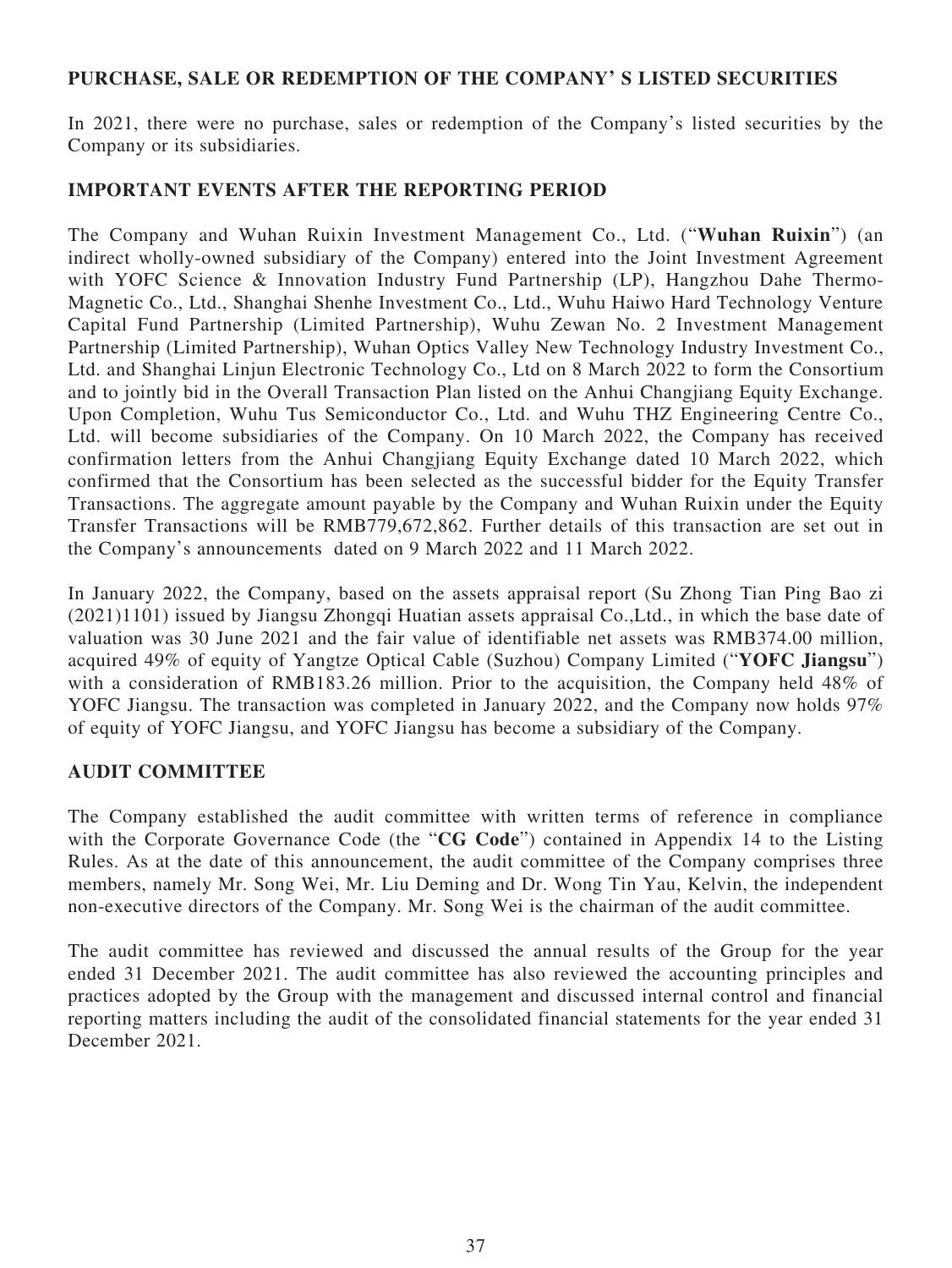### **SCOPE OF WORK OF THE AUDITOR**

The financial figures in respect of the Group's consolidated balance sheet, consolidated income statement and the related notes thereto for the year ended 31 December 2021 as set out in this annual results announcement have been compared by the Group's auditor, KPMG Huazhen LLP, to the amounts set out in the Group's audited consolidated financial statements for the year ended 31 December 2021 and the amounts were found to be in agreement. The work performed by KPMG Huazhen LLP in this respect did not constitute an audit, review or other assurance engagement in accordance with Hong Kong Standards on Auditing, Hong Kong Standards on Review Engagements or Hong Kong Standards on Assurance Engagements issued by the Hong Kong Institute of Certified Public Accountants and consequently no assurance has been expressed by the auditor.

### **COMPLIANCE WITH THE CORPORATE GOVERNANCE CODE**

As a company incorporated in the PRC and dual listed on the Shanghai Stock Exchange and the Hong Kong Stock Exchange, the Company has to comply with the relevant provisions of the Rules Governing the Listing of Stocks on the Shanghai Stock Exchange and the Hong Kong Listing Rules and to abide by the PRC Company Law and the applicable laws, regulations and regulatory requirements of Hong Kong and the PRC as the basis for the Company's corporate governance.

The Company has adopted all the code provisions set out in the CG Code and has complied with all the code provisions under the CG Code during the year ended 31 December 2021.

# **COMPLIANCE WITH THE MODEL CODE FOR SECURITIES TRANSACTIONS BY DIRECTORS AND SUPERVISORS**

The Company has adopted the Company Securities Dealing Regulations on Directors, Supervisors and Related Employees (the "**Company's Code**") as its own code regarding securities transactions by directors and supervisors on terms no less exacting than the required standard set out in the Model Code for Securities Transactions by Directors of Listed Issuers (the "**Model Code**") contained in Appendix 10 to the Hong Kong Listing Rules. Having made specific enquiries in writing of the directors and supervisors of the Company, all directors and supervisors of the Company have confirmed that they have complied with the required standard set out in the Model Code and the Company's Code regarding securities transactions throughout the year ended 31 December 2021.

### **ANNUAL REPORT**

The auditing process of the 2021 Annual Results has been completed and the annual report of the Company for the year ended 31 December 2021 will be despatched to shareholders and made available on the website of Hong Kong Exchanges and Clearing Limited (www.hkexnews.hk) and the website of the Company (www.yofc.com) before the end of April 2022.